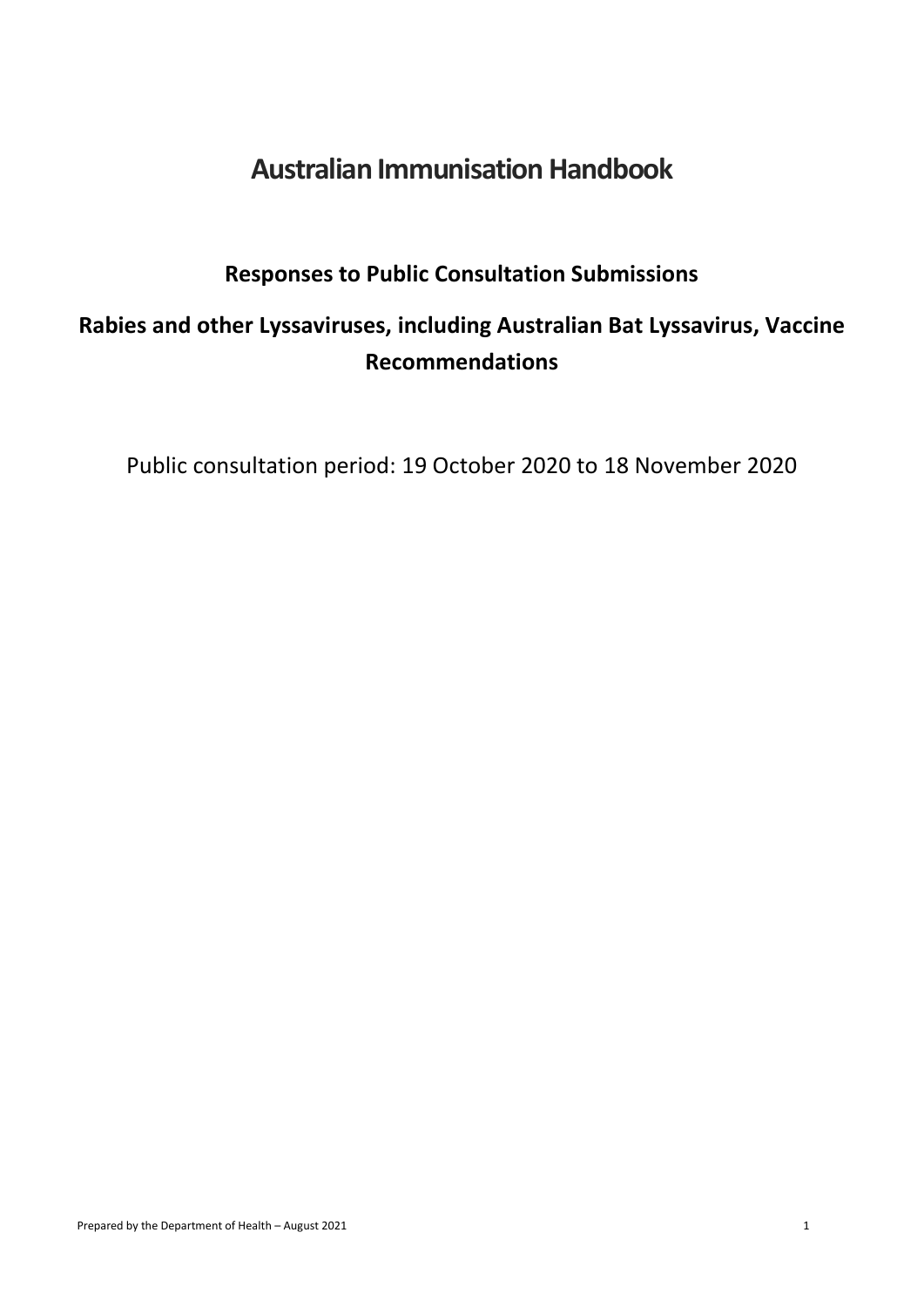#### **Contents**

| 2.  |                                                                                                       |  |
|-----|-------------------------------------------------------------------------------------------------------|--|
| 2.1 | Revised Rabies and other Lyssaviruses, including Australian Bat Lyssavirus, vaccine recommendations 5 |  |
| 3.  |                                                                                                       |  |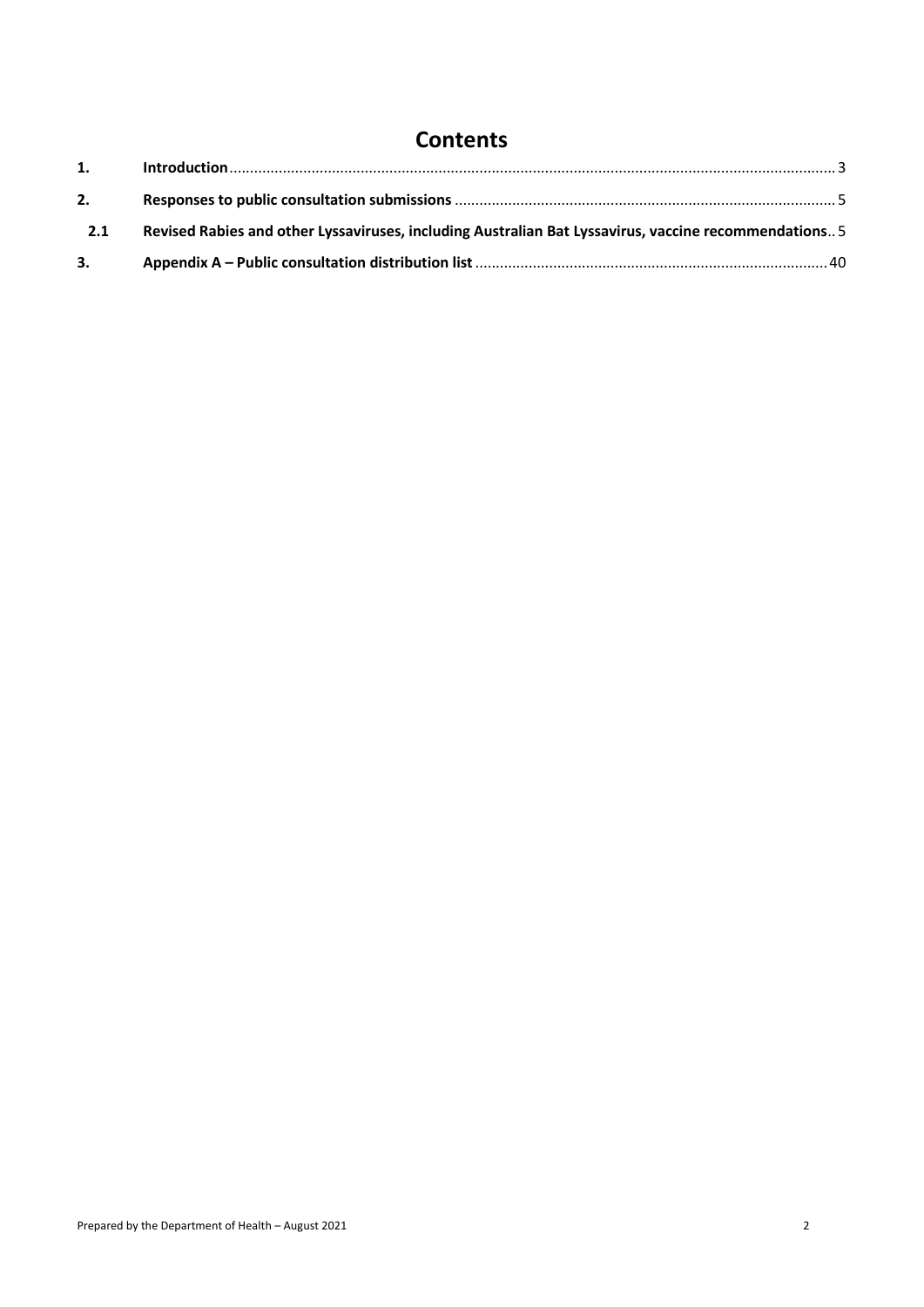#### <span id="page-2-0"></span>**1. Introduction**

Public consultation for the revised Rabies and other Lyssaviruses, including Australian Bat Lyssavirus, vaccine recommendations in the *Australian Immunisation Handbook* (the Handbook) was conducted over a four week period from 19 October 2020 to 18 November 2020, during which time the draft recommendations were available on the Citizen Space website. The Immunisation Branch invited a range of stakeholders, committees, working groups and interested people to provide submissions. A list of organisations formally invited to comment on the draft guidelines is provided in **Appendix A**.

This report outlines the public consultation comments received for the revised Rabies and other Lyssaviruses, including Australian Bat Lyssavirus, vaccine recommendations. Fourteen submissions were received using the submission template provided on Citizen Space. Of these, eleven were on behalf of an organisation and three were as individuals (Table 1).

| Table 1. List of respondents who made comment on the revised Rabies and other Lyssaviruses, including |
|-------------------------------------------------------------------------------------------------------|
| <b>Australian Bat Lyssavirus, vaccine recommendations</b>                                             |

| <b>Responder No.</b> | Organisation                                                         |
|----------------------|----------------------------------------------------------------------|
| 1                    | Individual                                                           |
| 2                    | Immunisation Section, Communicable Disease Control Branch, SA Health |
| 3                    | <b>Travel Medicine Alliance</b>                                      |
| 4                    | Individual                                                           |
| 5                    | Australian College of Nurse Practitioners                            |
| 6                    | Northern Territory Department of Health                              |
| 7                    | South Eastern Sydney Public Health Unit                              |
| 8                    | <b>Travel Doctor Chatswood</b>                                       |
| 9                    | Australasian College of Tropical Medicine                            |
| 10                   | Public Health Services, Tasmanian Department of Health               |
| 11                   | Sanofi Pasteur ANZ                                                   |
| 12                   | Individual                                                           |
| 13                   | Queensland Health                                                    |
| 14                   | Australasian College of Tropical Medicine                            |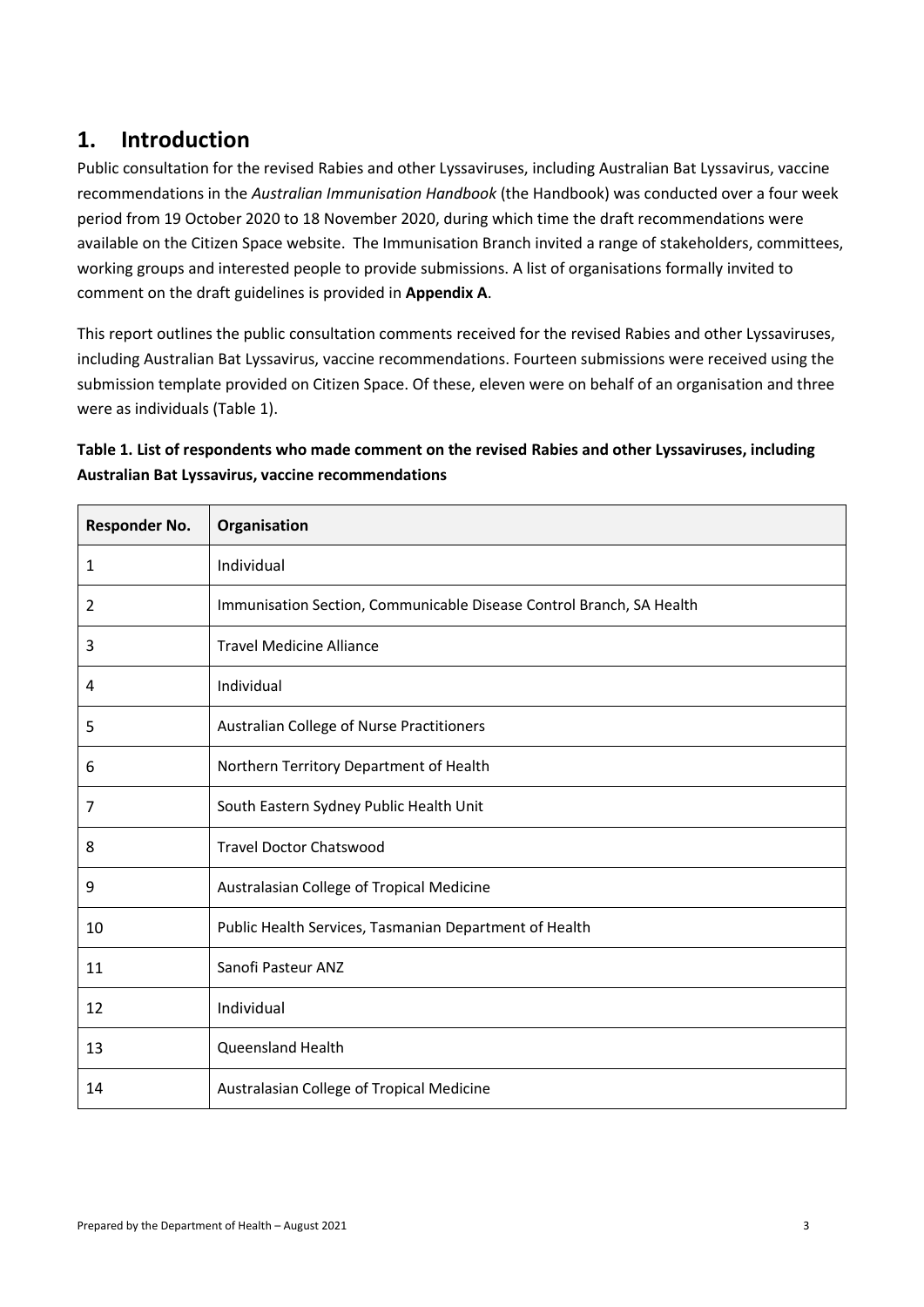The Australian Technical Advisory Group on Immunisation (ATAGI) considered all responses from the public consultation in December 2020 and, where necessary, revised the recommendations in accordance with the submissions. Comments from the public consultation submissions and the ATAGI responses are summarised in the following section.

This report was submitted to the National Health and Medical Research Council (NHMRC) in May 2021, and was approved at its 17 June 2021 meeting.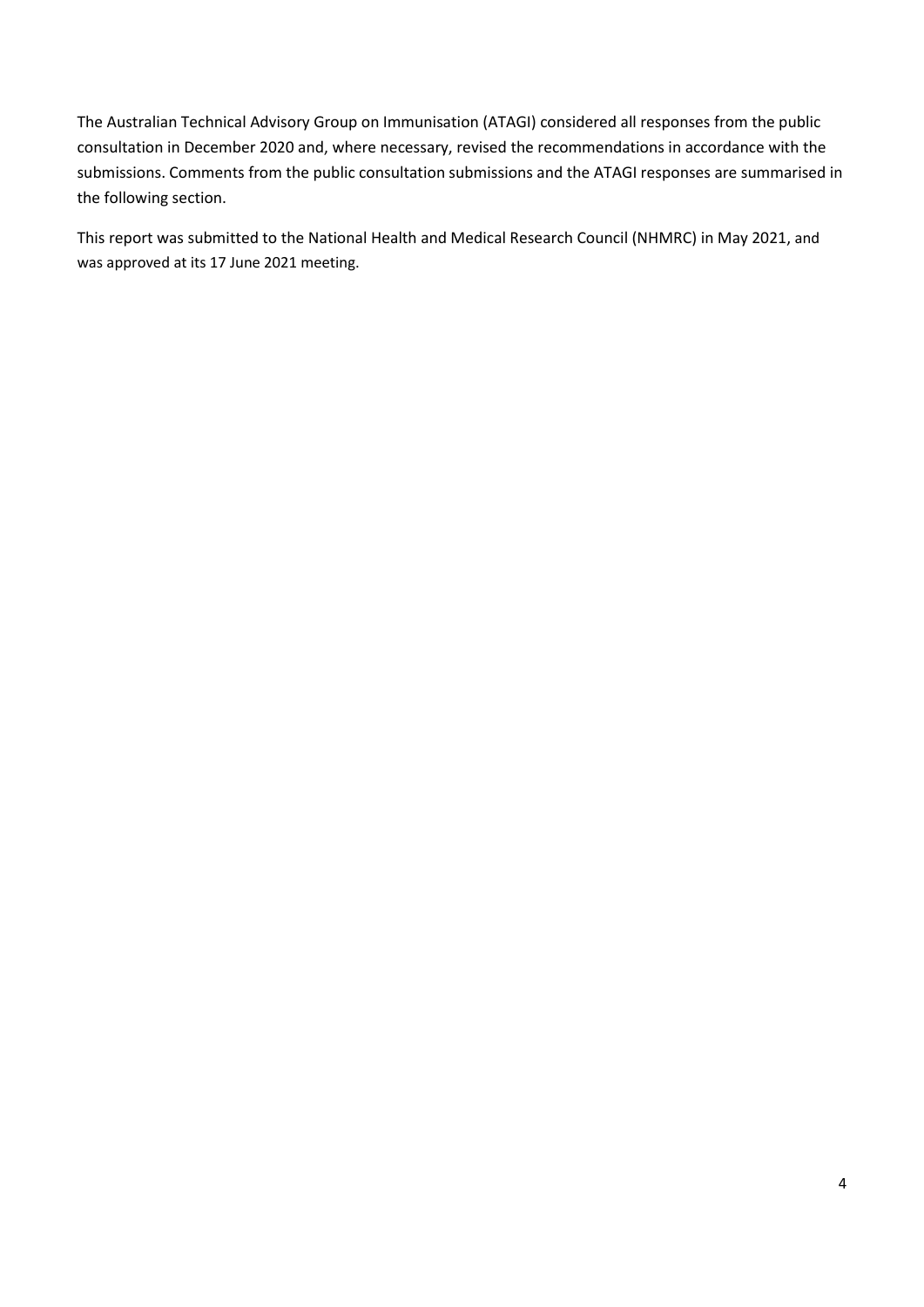## **2. Responses to public consultation submissions**

#### **2.1 Revised Rabies and other Lyssaviruses, including Australian Bat Lyssavirus, vaccine recommendations**

<span id="page-4-1"></span><span id="page-4-0"></span>

| No.            | Organisation                                                                  | <b>Comment</b>                                                                                                                                                                                                                                                                                                                                                                                                                                                                                                                                                                                                                                                                                                                                              | <b>Proposed action</b>                         | Rationale                                                                                                                                                                                                                                                               |
|----------------|-------------------------------------------------------------------------------|-------------------------------------------------------------------------------------------------------------------------------------------------------------------------------------------------------------------------------------------------------------------------------------------------------------------------------------------------------------------------------------------------------------------------------------------------------------------------------------------------------------------------------------------------------------------------------------------------------------------------------------------------------------------------------------------------------------------------------------------------------------|------------------------------------------------|-------------------------------------------------------------------------------------------------------------------------------------------------------------------------------------------------------------------------------------------------------------------------|
| $\mathbf{1}$   | Individual                                                                    | Financial benefit to the patient.                                                                                                                                                                                                                                                                                                                                                                                                                                                                                                                                                                                                                                                                                                                           | Reviewed. No change in<br>recommendation made. | Comment noted with thanks.                                                                                                                                                                                                                                              |
| $\overline{2}$ | Immunisation Section,<br>Communicable Disease<br>Control Branch, SA<br>Health | Simply stating ID (intradermal) pre-exposure course of rabies vaccine<br>is required to be performed by a clinician adept in ID technique is not<br>sufficient. Need to highlight this recommendation differently to<br>stress compliance with guideline.                                                                                                                                                                                                                                                                                                                                                                                                                                                                                                   | Reviewed. Change made<br>to recommendation.    | Additional information has been<br>included highlighting those<br>experienced with ID vaccination<br>and considerations when using the<br>ID route.                                                                                                                     |
| 3a             | <b>Travel Medicine Alliance</b>                                               | 1. Re bat carers having routine boosters at 3 years<br>I believe this is better than recommending boosters at 2 years, but<br>the guidelines could perhaps more strongly recommend that<br>serology testing prior to booster may be preferable, if available, as<br>some bat carers get many exposures and hence post-exposure doses,<br>and may get many doses of rabies vaccine over their lifetime; we<br>don't want them to become hypersensitised to the rabies vaccine.<br>The serum sickness reaction that has been reported with HDCV<br>(human diploid cell vaccine) is at the back of my mind. Although it is<br>recommended not to use HDCV for bat carers when possible, the<br>issue of serum sickness from HDCV vaccine may be something that | Reviewed. No change in<br>recommendation made. | Our guidance for occupational<br>exposure to bats advises to check<br>VNAb (virus neutralising antibody)<br>titre after 3 years and then<br>vaccinate if the titre is <0.5 IU/mL.<br>Vaccinating without checking<br>VNAb titre is only presented as an<br>alternative. |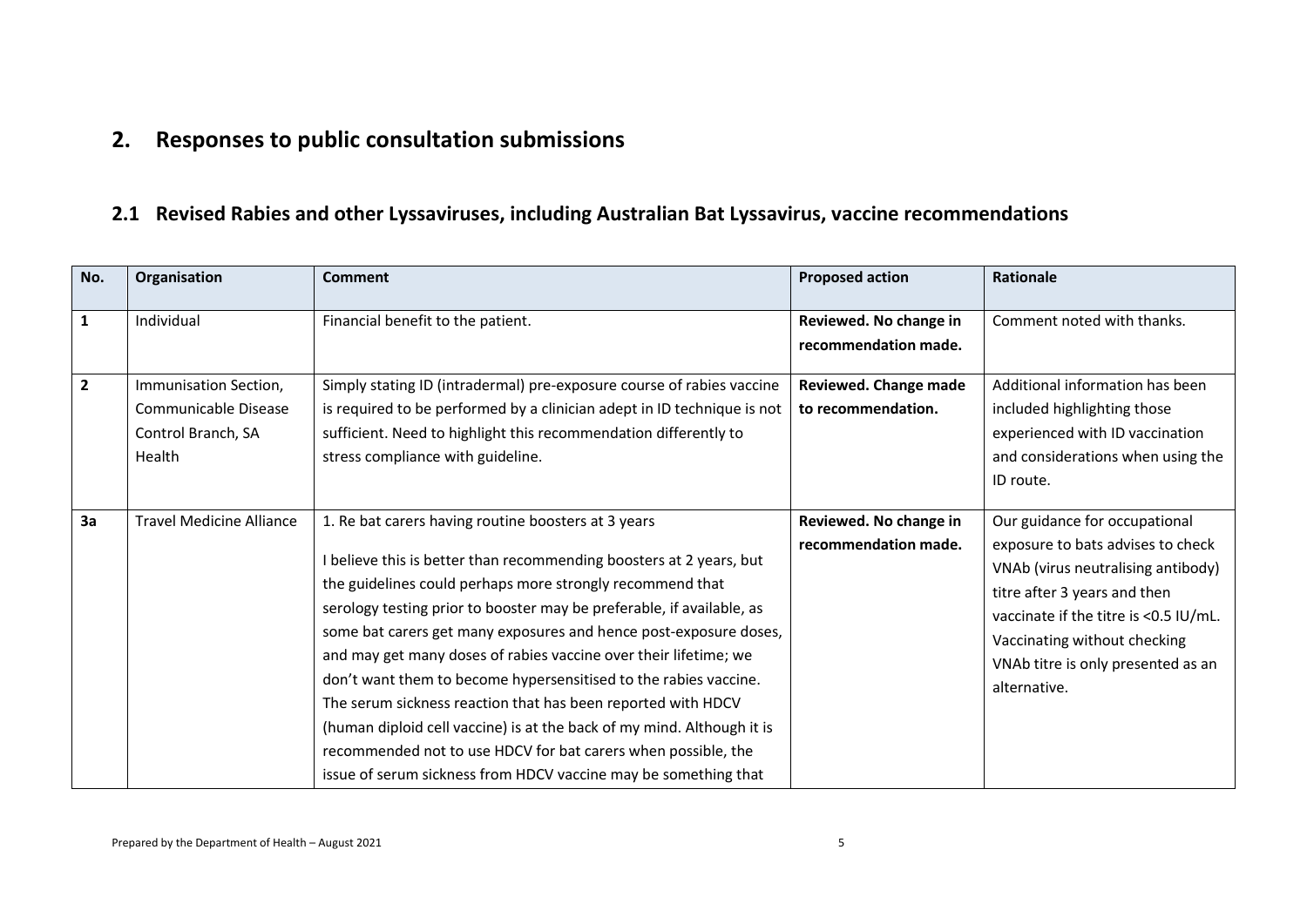| No.            | Organisation                    | <b>Comment</b>                                                                                                                                                                                                                                                                                                                                                                                                                                                                                                                                                                                                                                                                                                                                                                                                                                                                      | <b>Proposed action</b>                      | <b>Rationale</b>                                                                                                                           |
|----------------|---------------------------------|-------------------------------------------------------------------------------------------------------------------------------------------------------------------------------------------------------------------------------------------------------------------------------------------------------------------------------------------------------------------------------------------------------------------------------------------------------------------------------------------------------------------------------------------------------------------------------------------------------------------------------------------------------------------------------------------------------------------------------------------------------------------------------------------------------------------------------------------------------------------------------------|---------------------------------------------|--------------------------------------------------------------------------------------------------------------------------------------------|
|                |                                 | some vaccination providers are not aware of, and routine boosters<br>may increase risk of this over a lifetime.<br>Reference: Warrington RJ, Martens CJ, Rubin M, Rutherford WJ, Aoki<br>FY. Immunological studies in subjects with a serum sickness-like<br>illness after immunization with human diploid cell rabies vaccine.<br>Journal of Allergy and Clinical Immunology 1987;79(4):605-10.                                                                                                                                                                                                                                                                                                                                                                                                                                                                                    |                                             |                                                                                                                                            |
| 3 <sub>b</sub> | <b>Travel Medicine Alliance</b> | 2. Older persons and rapid courses<br>I think a comment should be made about the ID rapid PrEP (pre-<br>exposure prophylaxis) courses being best avoided in persons over<br>the age of 50. The IM (intramuscular) rapid course of day 0 and day 7<br>would be preferable in persons over 50, which could be done in the<br>same time frame.<br>This study suggested that older persons did not respond as well to<br>rapid courses. Persons over 50 years of age are more likely to be<br>negative at the 1-month blood test:<br>Mills DJ, Lau CL, Fearnley EJ, Weinstein P. The immunogenicity of a<br>modified intradermal pre-exposure rabies vaccination schedule: a<br>case series of 420 travelers. Journal of Travel Medicine<br>2011;18(5):327-32.<br>Also good evidence from below study that, for ID PrEP in older<br>persons, 0/7/21-28 is better than shortened course: | Reviewed. Change made<br>to recommendation. | Comment noted with thanks.<br>Additional guidance will be<br>provided to avoid the accelerated<br>ID schedule in people aged<br>>50 years. |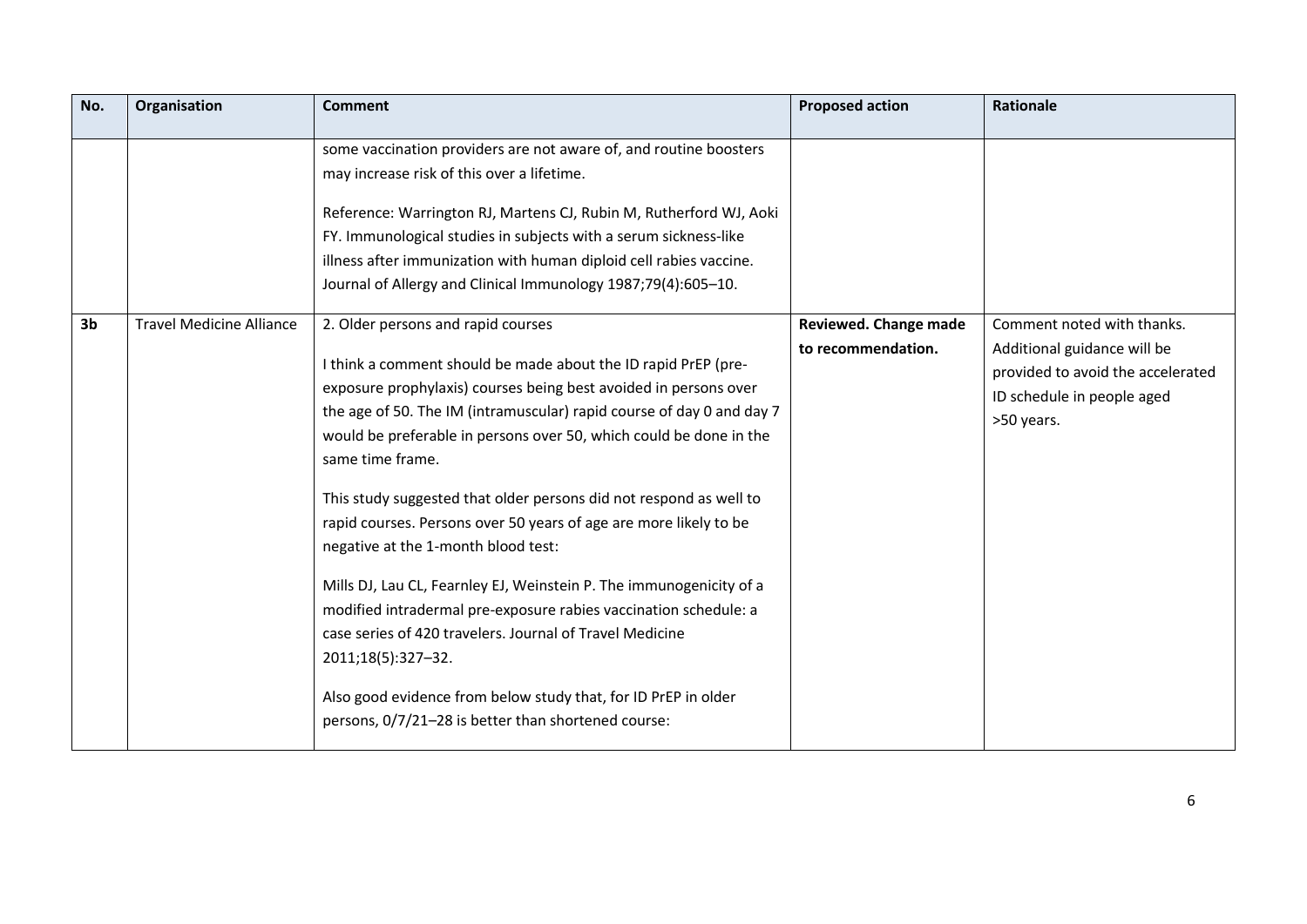| No.            | Organisation                    | <b>Comment</b>                                                                                                                                                                                                                                                                                                                                                                                                                                                                                                                                                                                                                                                                                                                                    | <b>Proposed action</b>                         | <b>Rationale</b>                                                                                                                                                                                                                                                                                                                                                                               |
|----------------|---------------------------------|---------------------------------------------------------------------------------------------------------------------------------------------------------------------------------------------------------------------------------------------------------------------------------------------------------------------------------------------------------------------------------------------------------------------------------------------------------------------------------------------------------------------------------------------------------------------------------------------------------------------------------------------------------------------------------------------------------------------------------------------------|------------------------------------------------|------------------------------------------------------------------------------------------------------------------------------------------------------------------------------------------------------------------------------------------------------------------------------------------------------------------------------------------------------------------------------------------------|
|                |                                 | Furuya-Kanamori L, Ramsey L, Manson M, Gilbert B, Lau CL.<br>Intradermal rabies pre-exposure vaccination schedules in older<br>travellers: comparison of immunogenicity post-primary course and<br>post-booster. Journal of Travel Medicine 2020;27(7);taaa006.<br>https://academic.oup.com/jtm/advance-<br>article/doi/10.1093/jtm/taaa006/5704962                                                                                                                                                                                                                                                                                                                                                                                               |                                                |                                                                                                                                                                                                                                                                                                                                                                                                |
| 3 <sub>c</sub> | <b>Travel Medicine Alliance</b> | 3. Accelerated courses in document<br>There are 2 options for administering an accelerated schedule:<br>accelerated 3-dose IM schedule<br>$\bullet$<br>1st dose on day 0<br>2nd dose on day 3*<br>3rd dose on day 7<br>accelerated 4-dose ID schedule comprising 2 vaccine doses<br>at each visit<br>$2 \times 0.1$ mL injections given at different sites on day 0<br>$2 \times 0.1$ mL injections given at different sites on day 7<br>* The dose on day 3 seems superfluous.<br>From the WHO (World Health Organization) position paper, WHO<br>recommends the following PrEP schedule: 2-site ID vaccine<br>administered on days 0 and 7. If IM administration is used, WHO<br>recommends a 1-site IM vaccine administration on days 0 and 7. | Reviewed. No change in<br>recommendation made. | Our review of the available<br>evidence demonstrated a lack of<br>immunogenicity data for the WHO-<br>recommended 2-visit IM schedule,<br>with the recommendation made<br>based on indirect evidence from an<br>ID schedule. There was supporting<br>evidence for the JCVI (Joint<br>Committee on Vaccination and<br>Immunisation)-recommended 3-<br>visit IM schedule we have<br>recommended. |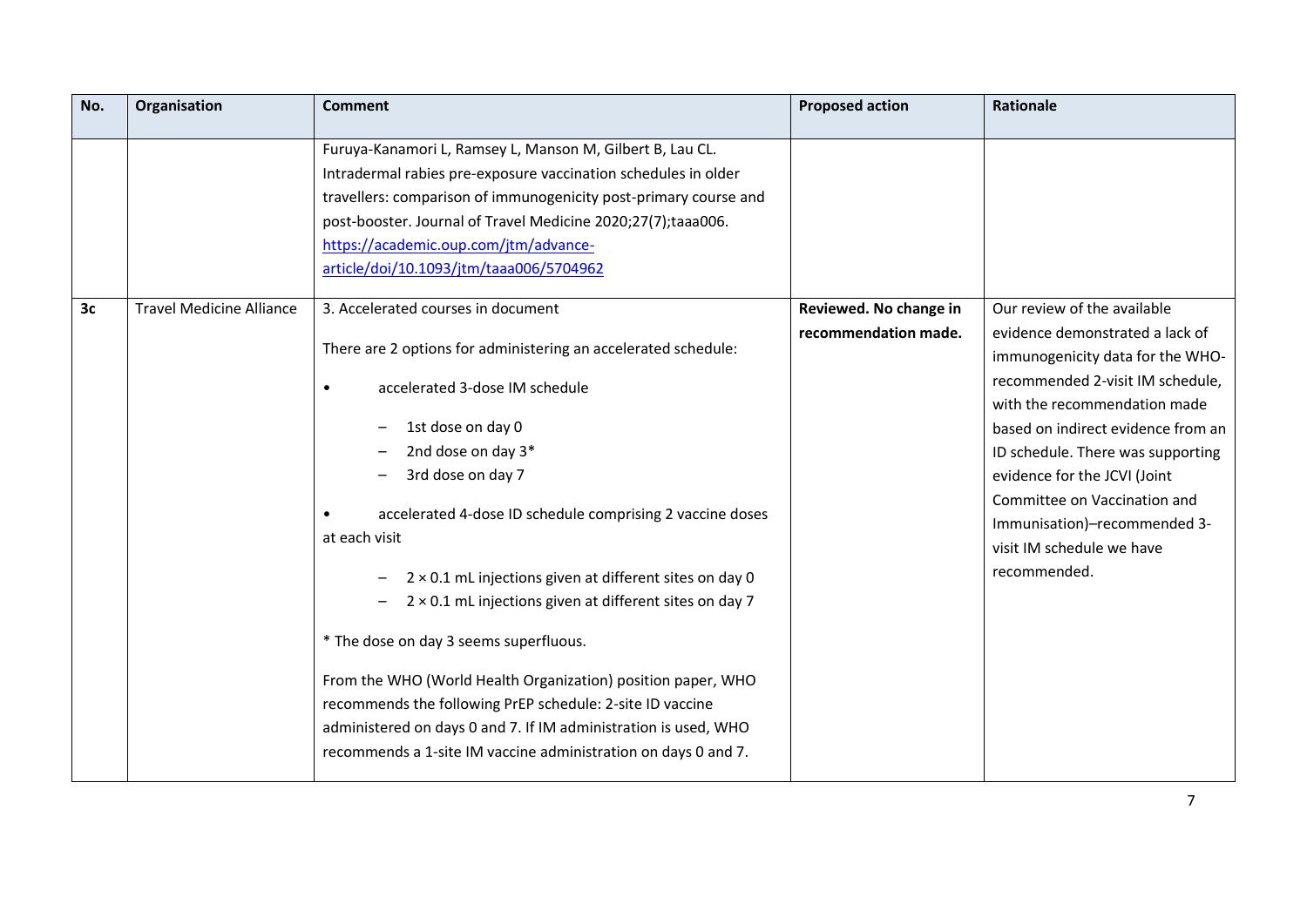| No. | Organisation                    | <b>Comment</b>                                                                                                                                                                                                                                                                                                                                                                                                                                                                                                                                                                                                                                                                                                                                                                                                                                                                                                                                                                                                                                                                                                                                                                                                  | <b>Proposed action</b>       | <b>Rationale</b>                                                                                                                   |
|-----|---------------------------------|-----------------------------------------------------------------------------------------------------------------------------------------------------------------------------------------------------------------------------------------------------------------------------------------------------------------------------------------------------------------------------------------------------------------------------------------------------------------------------------------------------------------------------------------------------------------------------------------------------------------------------------------------------------------------------------------------------------------------------------------------------------------------------------------------------------------------------------------------------------------------------------------------------------------------------------------------------------------------------------------------------------------------------------------------------------------------------------------------------------------------------------------------------------------------------------------------------------------|------------------------------|------------------------------------------------------------------------------------------------------------------------------------|
| 3d  | <b>Travel Medicine Alliance</b> | Reference: WHO. Rabies vaccines: WHO position paper - April 2018.<br>Geneva: WHO; 2018. https://www.who.int/publications/i/item/who-<br>wer9316<br>4. Travellers' risk of rabies                                                                                                                                                                                                                                                                                                                                                                                                                                                                                                                                                                                                                                                                                                                                                                                                                                                                                                                                                                                                                                | <b>Reviewed. Change made</b> | Comment noted with thanks. The                                                                                                     |
|     |                                 | Document says: 'Travellers to rabies-enzootic regions are<br>recommended to have a risk assessment to guide vaccination<br>decision-making, and all travellers should avoid exposure to rabies<br>virus and other lyssaviruses'.<br>Although 'all travellers should avoid exposure to rabies virus', this is<br>sometimes not possible and not under the control of the traveller.<br>The difficulties of making this risk assessment could perhaps be<br>highlighted. It seems a widely held myth that travellers or doctors<br>can predict who will have an animal exposure. This myth may lead to<br>travellers declining PrEP as they plan to 'not pat animals'.<br>In the study below, 40% of travellers who were bitten did not initiate<br>any contact with the animals (and some of the initiated contact, such<br>as taking a photo of an animal, would not necessarily be perceived as<br>a risk by most travellers). Accessing RIG (rabies immunoglobulin)<br>overseas is difficult (only 14% in our study), so it would perhaps be<br>useful to lower the threshold for vaccination of travellers by<br>acknowledging that some animal contact is not under the direct<br>control of the traveller. | to recommendation.           | wording of the risk assessment<br>section of the Handbook will be<br>expanded to indicate exposure<br>through uninitiated contact. |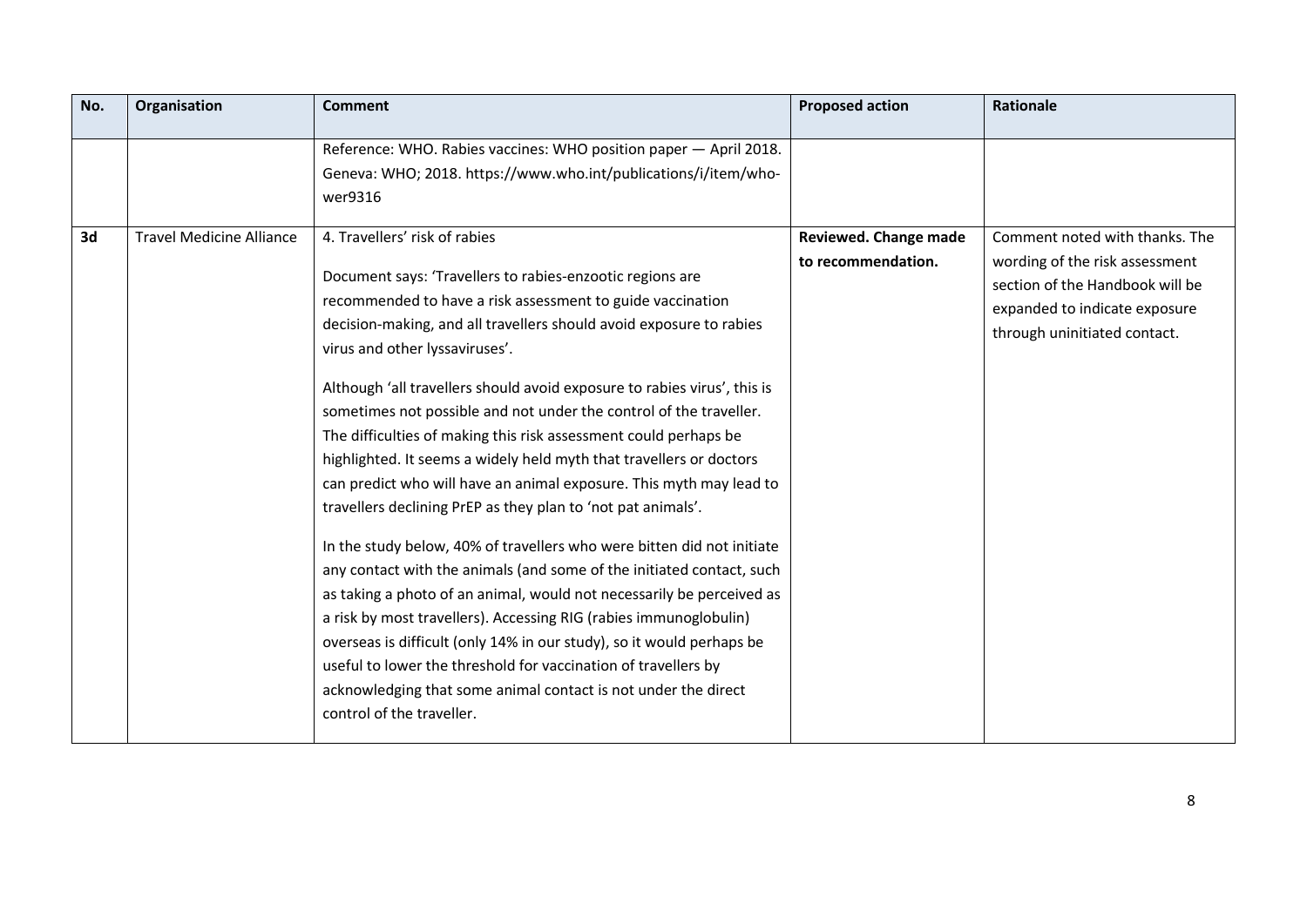| No. | Organisation                    | <b>Comment</b>                                                                                                                                                                                                                                                                                                                                                                                                                                                                            | <b>Proposed action</b>                         | Rationale                                                                                                                                                                                                                                                        |
|-----|---------------------------------|-------------------------------------------------------------------------------------------------------------------------------------------------------------------------------------------------------------------------------------------------------------------------------------------------------------------------------------------------------------------------------------------------------------------------------------------------------------------------------------------|------------------------------------------------|------------------------------------------------------------------------------------------------------------------------------------------------------------------------------------------------------------------------------------------------------------------|
|     |                                 | Reference: Mills DJ, Lau CL, Weinstein P. Animal bites and rabies<br>exposure in Australian travellers. Medical Journal of Australia<br>2011;195(11):673-5.                                                                                                                                                                                                                                                                                                                               |                                                |                                                                                                                                                                                                                                                                  |
| 3e  | <b>Travel Medicine Alliance</b> | 5. The comment 'The intradermal technique is not commonly used in<br>Australia'<br>I don't think this is strictly correct. ID rabies vaccine for pre-<br>immunisation is very commonly used in travel medicine clinics. My<br>Sanofi rep guessed that medicine clinics give 80% of the rabies PrEP<br>vaccine given in Australia, which I know is a guess, but it would<br>perhaps be better to say 'The intradermal technique is not<br>commonly used in general practice in Australia'. | Reviewed. Change made<br>to recommendation.    | Comment noted with thanks. The<br>text will be updated as suggested.                                                                                                                                                                                             |
| 3f  | <b>Travel Medicine Alliance</b> | 6. Only give boosters IM<br>Could there please be an option to give boosters ID for travellers,<br>especially if they have had ID pre-immunisation, provided the<br>serology levels are checked afterwards? This would save them<br>money, and there would be no increased risk as the levels would be<br>assured.                                                                                                                                                                        | Reviewed. No change in<br>recommendation made. | Given the potential for ID<br>vaccination to be administered<br>incorrectly, and the importance of<br>booster doses for maintaining<br>immunity in people who have a<br>high risk of exposure, ATAGI<br>considers IM the appropriate route<br>for booster doses. |
| 4a  | Individual                      | ABLV (Australian bat lyssavirus): For bat rescuers and rehabilitation<br>carers, the 12-month rabies booster is essential. As a medical<br>practitioner as well as a bat rescuer and rehabilitator, I have followed<br>and documented bat handlers' rabies VNAb titres after primary<br>vaccination Some bat handlers' VNAb titres had fallen below                                                                                                                                       | Reviewed. No change in<br>recommendation made. | The recommendation for a 12-<br>month booster dose post-primary<br>vaccination, followed by 3-yearly                                                                                                                                                             |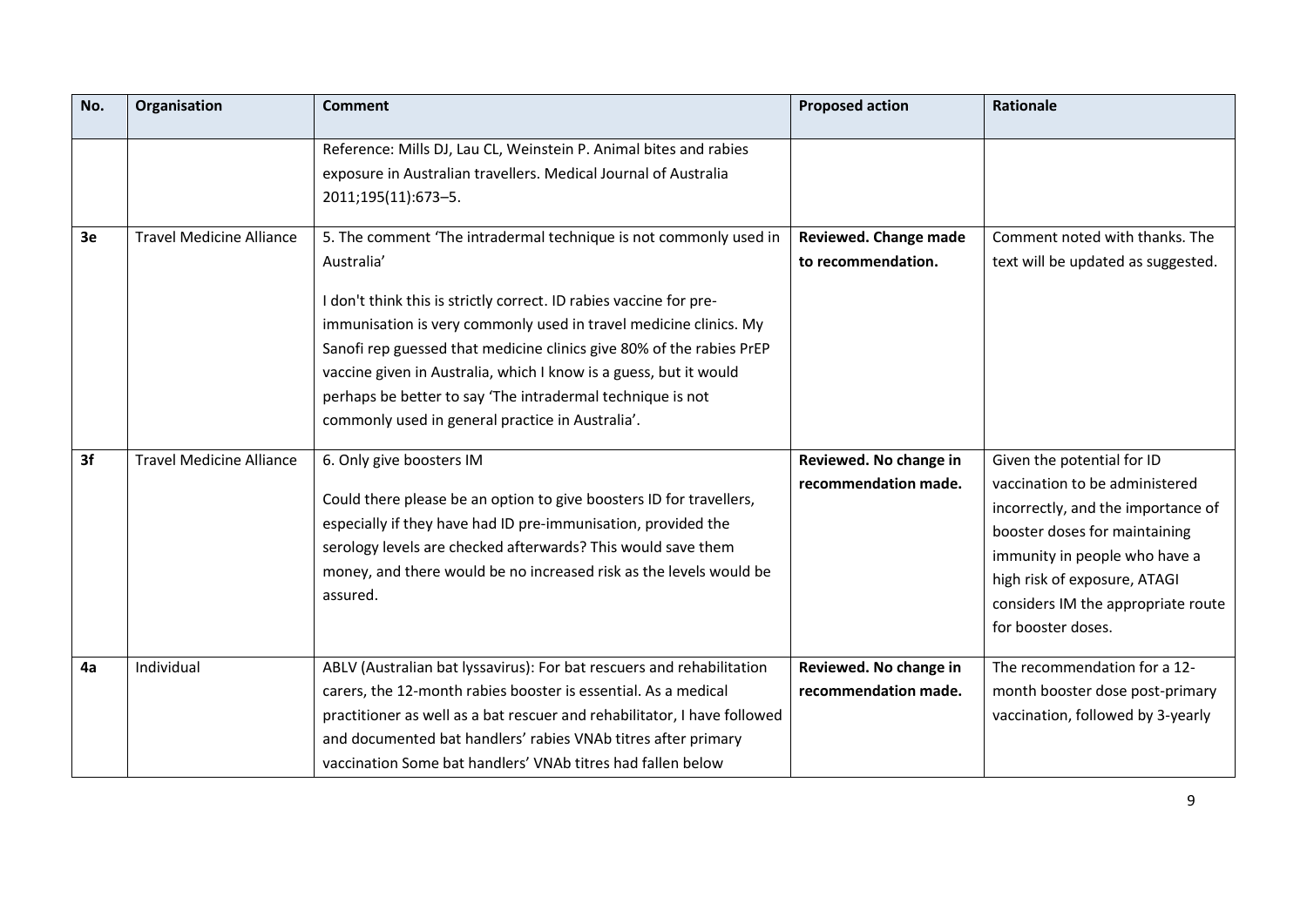| No.            | Organisation | <b>Comment</b>                                                          | <b>Proposed action</b> | <b>Rationale</b>                      |
|----------------|--------------|-------------------------------------------------------------------------|------------------------|---------------------------------------|
|                |              | 0.5 eu/mL by 12 months post-primary vaccination. Some even have         |                        | boosters, is based on an extensive    |
|                |              | falling levels after booster vaccination. The time frame of 3-year      |                        | review of the available evidence.     |
|                |              | booster or 3-year rabies VNAb titre has an increased risk. Titre levels |                        |                                       |
|                |              |                                                                         |                        |                                       |
|                |              | around 0.5 eu/mL would have been falling and, if this low level was     |                        |                                       |
|                |              | 3 years ago, the probability that it is now below 0.5 at an ABLV risk   |                        |                                       |
|                |              | exposure is high.                                                       |                        |                                       |
|                |              | I have extensive experience as a GP, aware of vaccination failures,     |                        |                                       |
|                |              | medical risk and compliance. Being involved in bat rescue               |                        |                                       |
|                |              | rehabilitation also has alerted me to the need for at least 12-monthly  |                        |                                       |
|                |              | rabies VNAb titres to this high-risk group, which includes myself and   |                        |                                       |
|                |              | my wife Beverley Brown OAM (for grey-headed flying fox rescue and       |                        |                                       |
|                |              | rehabilitation). ABLV is rare but fatal. Herd immunity does not apply.  |                        |                                       |
|                |              | Vaccination is not 100% effective. Immune competence varies.            |                        |                                       |
|                |              | Regular VNAb titres are needed to help overcome these deficiencies.     |                        |                                       |
|                |              |                                                                         |                        |                                       |
| 4 <sub>b</sub> | Individual   | ABLV high-risk groups should include bat rescuers. Bat rescuers are     | Reviewed. No change in | Laboratory workers are considered     |
|                |              | frequently exposed to bites and scratches (risk category II and III) as | recommendation made.   | at greater risk than bat handlers,    |
|                |              | PPE (personal protective equipment) cannot be safely used when          |                        | as they handle the live rabies virus. |
|                |              | rescuing a bat entangled in fruit tree netting or barbed wire. Rescued  |                        | This is why the booster               |
|                |              | and sick bats have a higher incidence of ABLV. Laboratory workers       |                        | recommendations differ for each       |
|                |              | with ABLV exposure are classed as high risk but have a dead bat and     |                        | group.                                |
|                |              | use PPE. Laboratory workers with exposure or potential exposure to      |                        |                                       |
|                |              | ABLV are working with PPE on a dead bat who cannot bite or scratch.     |                        |                                       |
|                |              | Bat rescuers cannot safely rescue (eg from fruit tree netting           |                        |                                       |
|                |              | entanglement and barbed wire) using PPE, and are frequently bitten      |                        |                                       |
|                |              | and scratched. Who is at higher risk - both.                            |                        |                                       |
|                |              |                                                                         |                        |                                       |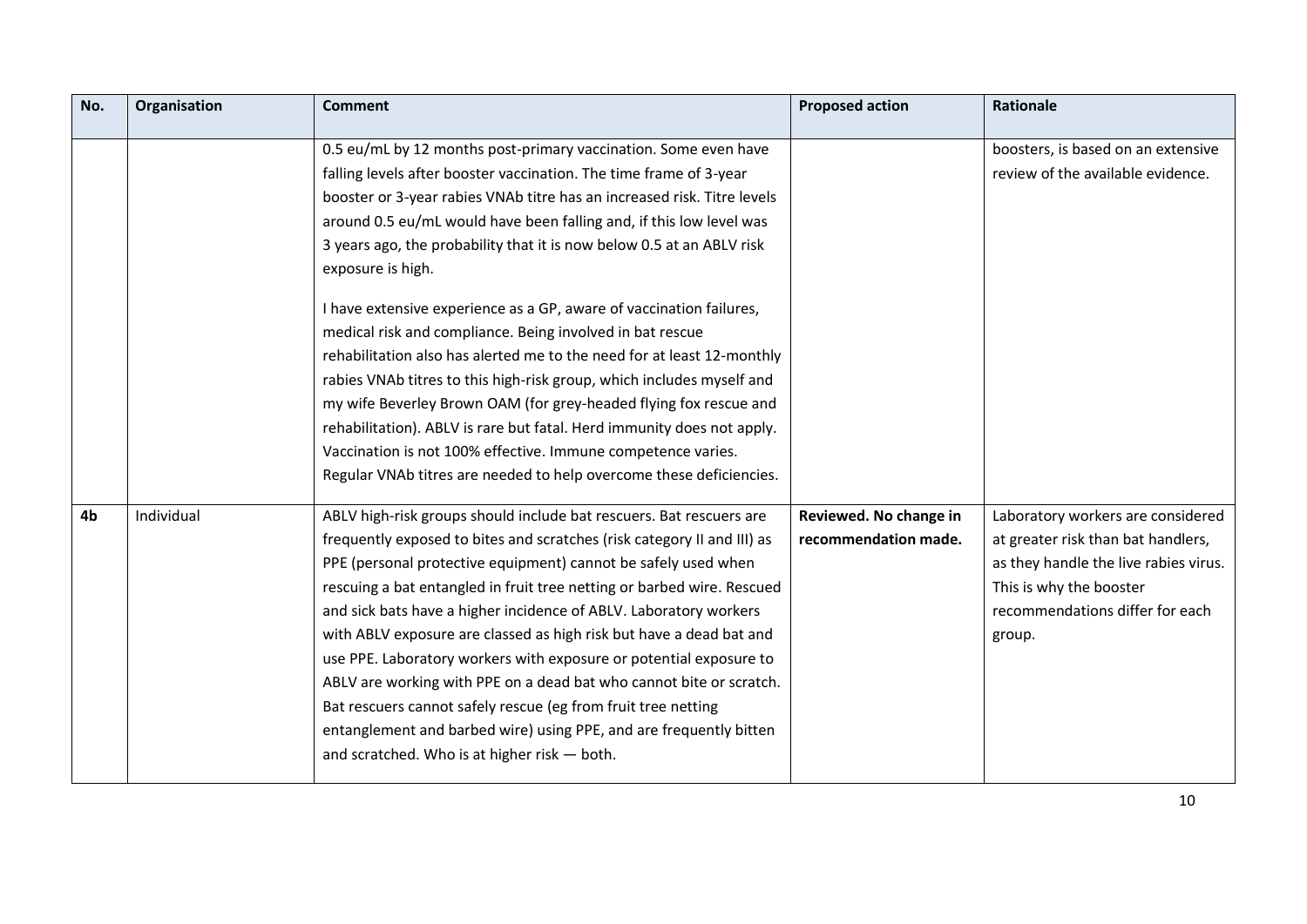| No. | Organisation | <b>Comment</b>                                                          | <b>Proposed action</b> | Rationale                           |
|-----|--------------|-------------------------------------------------------------------------|------------------------|-------------------------------------|
|     |              |                                                                         |                        |                                     |
| 4c  | Individual   | 2. Immune compromised and immune incompetent                            | Reviewed. No change in | Most individuals with mild          |
|     |              |                                                                         | recommendation made.   | immunocompromise respond            |
|     |              | (a) Immune compromised. Is the person and the vaccinator                |                        | adequately to primary vaccination,  |
|     |              | always aware? Recommendations for this group are for extra              |                        | and the new recommendation is       |
|     |              | vaccinations and VNAb antibody titres after pre- and post-exposure      |                        | for bat handlers to have a booster  |
|     |              | vaccination.                                                            |                        | 12 months after this.               |
|     |              | (b) Immune incompetent. Do you know who is?                             |                        | Our evidence review suggested       |
|     |              | A person's knowledge of a previous vaccine failure is not               |                        | that vaccine failures are extremely |
|     |              | common unless                                                           |                        | rare. The documented cases of       |
|     |              |                                                                         |                        | vaccine failure have involved a     |
|     |              | - antibody titres are required (eg hepatitis B for some health workers  |                        | deviation in recommended rabies     |
|     |              | and organisations, antibody testing in pregnancy), or                   |                        | vaccination protocol.               |
|     |              | - they acquire the disease after vaccination (eg varicella).            |                        |                                     |
|     |              | Case 1. Following primary vaccination, one of our bat handlers who      |                        |                                     |
|     |              | was not immune compromised and not known to be immune                   |                        |                                     |
|     |              | incompetent did not reach the required rabies VNAb titre of             |                        |                                     |
|     |              | >0.5 eu/mL. A 4th dose was required. Hence the importance of post-      |                        |                                     |
|     |              | primary vaccination titre levels to be done. Also, this person's rabies |                        |                                     |
|     |              | VNAb titre fell significantly shortly after the 4th vaccination. This   |                        |                                     |
|     |              | case demonstrates the need for more frequent antibody testing and       |                        |                                     |
|     |              | booster vaccination in bat handlers.                                    |                        |                                     |
|     |              | Cases 2 and 3. Within 12 months of primary vaccination, titre levels    |                        |                                     |
|     |              | had fallen below 0.5 eu/mL. Hence the importance of a booster at        |                        |                                     |
|     |              | 12 months as recommended by rabies vaccine manufacturers. Titre         |                        |                                     |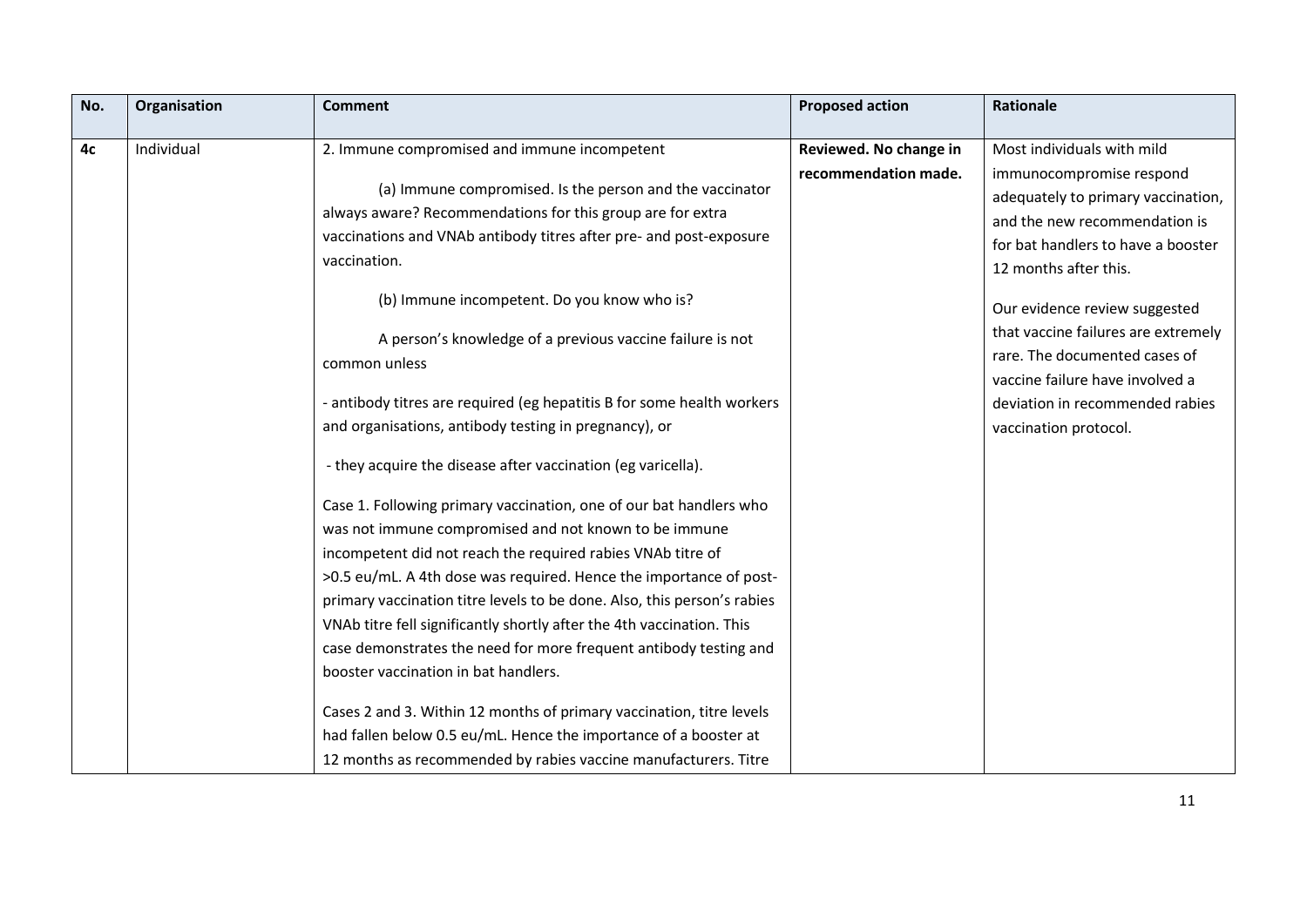| No. | Organisation | <b>Comment</b>                                                                                                                                                                                                                                                                                                                                                                                                                                                                                                                                                                                                                                                | <b>Proposed action</b>                         | <b>Rationale</b>                                                                                                                                                                                     |
|-----|--------------|---------------------------------------------------------------------------------------------------------------------------------------------------------------------------------------------------------------------------------------------------------------------------------------------------------------------------------------------------------------------------------------------------------------------------------------------------------------------------------------------------------------------------------------------------------------------------------------------------------------------------------------------------------------|------------------------------------------------|------------------------------------------------------------------------------------------------------------------------------------------------------------------------------------------------------|
|     |              | levels could also be checked at 12 months and again after the 12-<br>month booster dose, which will determine an individual's immune<br>competence or failure of the vaccination. The immune competence<br>of an individual can only be known by their rabies VNAb titre<br>response - which highlights the need for all bat handlers to have<br>rabies VNAb titres at least after primary vaccination and after<br>booster vaccination. If a bat handler is subject to high-risk exposure,<br>rabies VNAb titres should be done 6-12-monthly.                                                                                                                |                                                |                                                                                                                                                                                                      |
| 4d  | Individual   | 3. Vaccine failures<br>Vaccination is known not to be 100% effective, and this also applies<br>to rabies primary vaccination and post-exposure vaccination. This<br>failure can also occur in those persons who are not in the category of<br>(a) immune compromised or (b) immune incompetent.                                                                                                                                                                                                                                                                                                                                                               | Reviewed. No change in<br>recommendation made. | Our evidence review suggested<br>that vaccine failures are extremely<br>rare. The documented cases of<br>vaccine failure have involved a<br>deviation in recommended rabies<br>vaccination protocol. |
| 4e  | Individual   | 4. Rabies VNAb titre testing<br>False positives and false negatives do occur in antibody testing.<br>Bat handlers who have not had recent primary vaccination or<br>booster vacinations have shown a variation in rabies VNAb titre<br>levels from year to year and also between the two testing<br>laboritories of 15-20%. Therefore, is a VNAb of 0.5 eu/mL done<br>some time prior to a potential ABLV exposure still considered to be<br>protective? The period of 2- or 3-year VNAb titre levels or booster<br>vaccination delivers an increased risk for bat handlers who are<br>frequently exposed to category II and III risk. Rabies VNAb titres are | Reviewed. No change in<br>recommendation made. | Our evidence review identified<br>numerous studies demonstrating a<br>robust anamnestic response, even<br>in individuals where the titre had<br>fallen below 0.5 IU/mL after<br>primary vaccination. |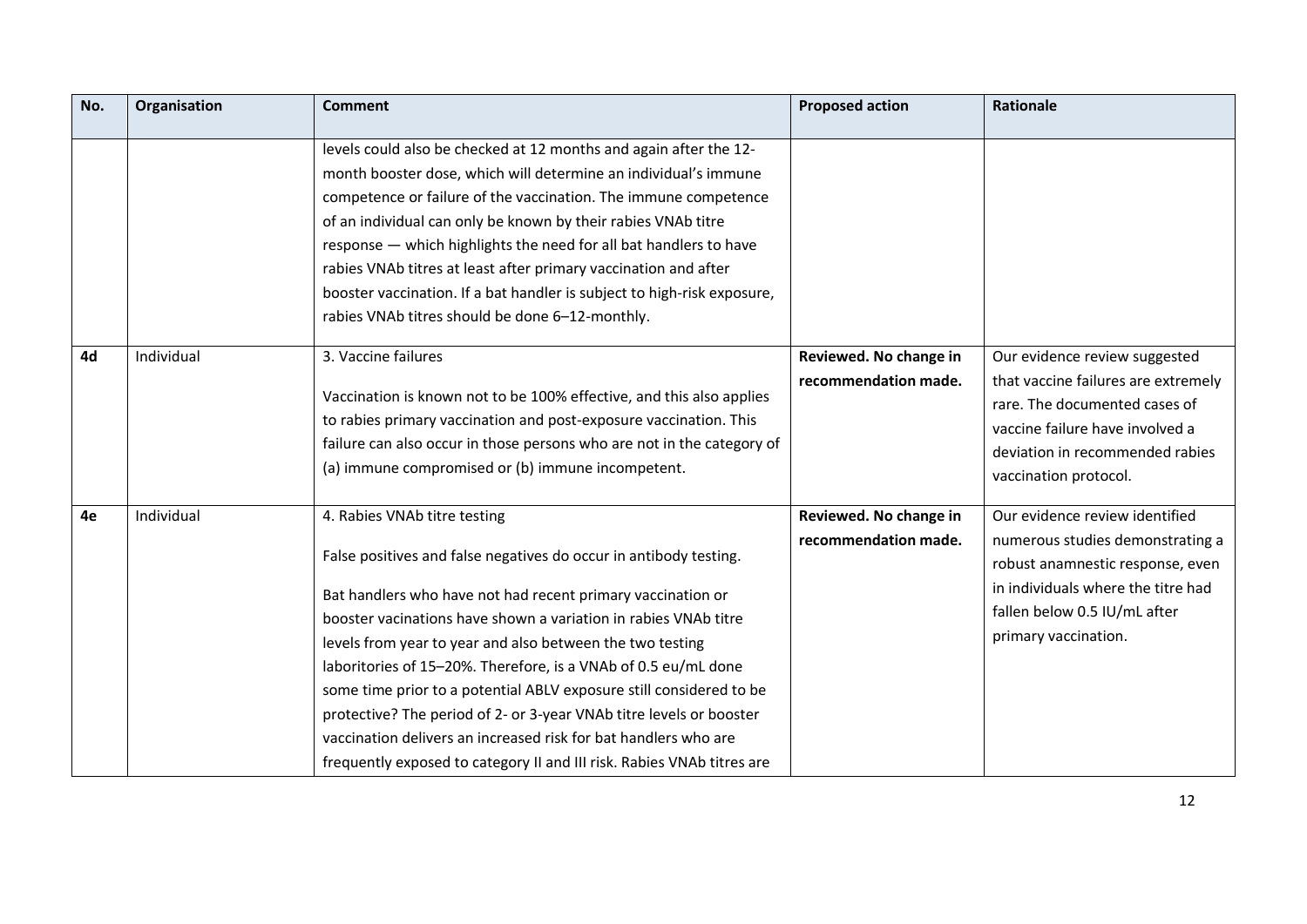| No. | Organisation | <b>Comment</b>                                                                                                                                                                                                                                                                                                                                                                                                                                                                                                                                                                                                                                                                                                                                                                                                                                                         | <b>Proposed action</b>                         | <b>Rationale</b>                                                                                                                                                        |
|-----|--------------|------------------------------------------------------------------------------------------------------------------------------------------------------------------------------------------------------------------------------------------------------------------------------------------------------------------------------------------------------------------------------------------------------------------------------------------------------------------------------------------------------------------------------------------------------------------------------------------------------------------------------------------------------------------------------------------------------------------------------------------------------------------------------------------------------------------------------------------------------------------------|------------------------------------------------|-------------------------------------------------------------------------------------------------------------------------------------------------------------------------|
|     |              | usually maintained at levels in bat handlers to >2 eu/mL. Titre levels<br>falling to the lower level of 0.5 eu/mL may indicate failing immunity.<br>Can lymphocyte B cell memory be relied upon, at VNAb levels below<br>0.5 eu/mL, to produce an antibody reponse in a previously<br>immunised person?                                                                                                                                                                                                                                                                                                                                                                                                                                                                                                                                                                |                                                |                                                                                                                                                                         |
| 4f  | Individual   | 5. Post-exposure follow-up 'contact tracing' by state health<br>departments<br>What is the policy and procedure for ABLV contact tracing in each<br>state or territory?<br>Who is responsible to follow up a potential or confirmed ABLV<br>exposure to a bat handler or a public member who has had a<br>category II or III exposure? For example:<br>(a) The completing of post-exposure vaccination and ? antibody titre<br>levels.<br>Health professionals are not always aware of the need for, or of the<br>potential failures of, pre- and post-exposure management of ABLV.<br>Case 4. Category III exposure to a member of the public who<br>presented to Accident and Emergency at one of our public hospitals<br>and was told she did not need PEP (post-exposure prophylaxis).<br>Case 5. In Queensland, an ABLV death occurred 2 years after<br>exposure. | Reviewed. No change in<br>recommendation made. | This is outside the scope of the<br>Australian Immunisation<br>Handbook. Details of case<br>management are described in the<br>Rabies Series of National<br>Guidelines. |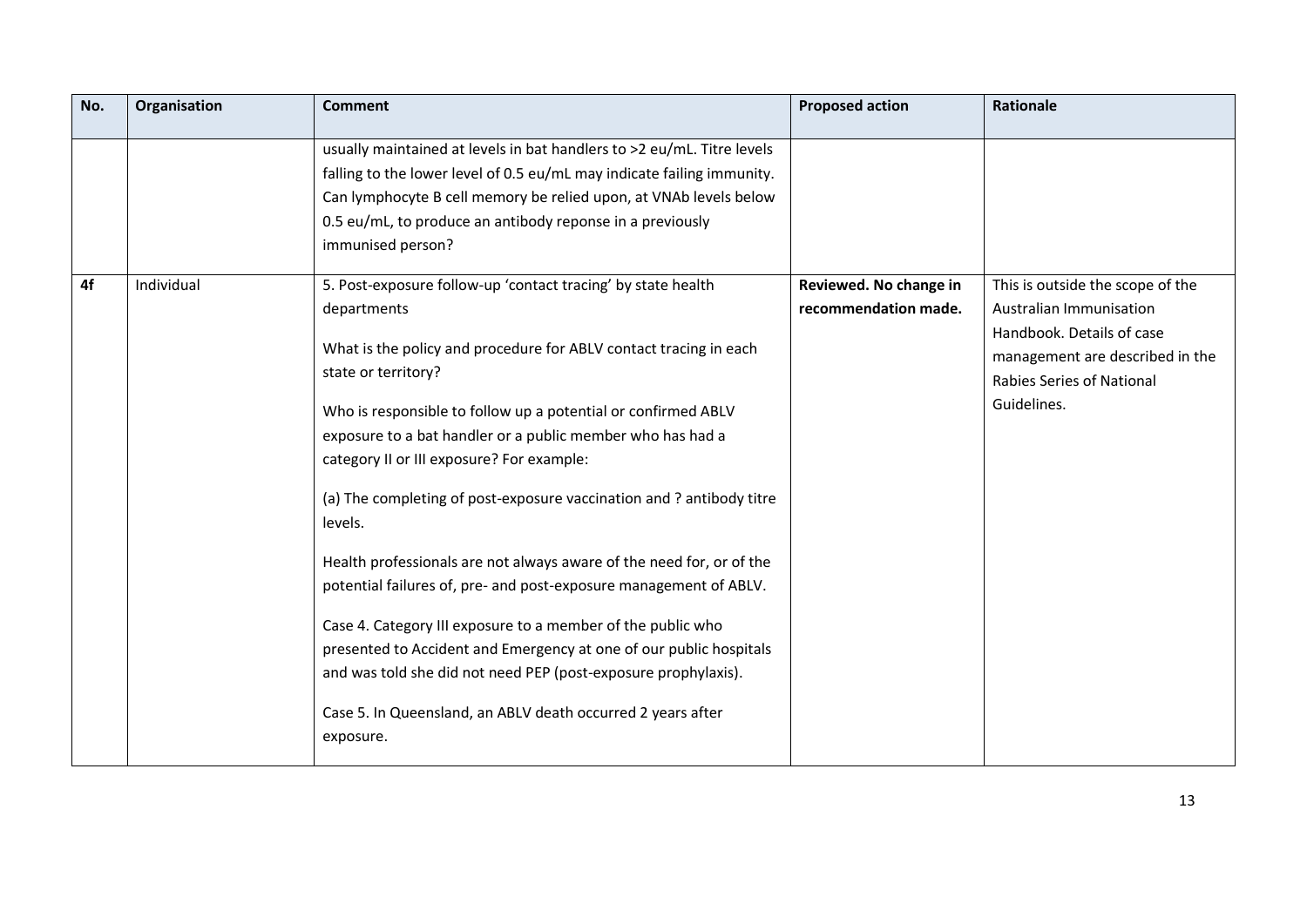| No. | Organisation | <b>Comment</b>                                                          | <b>Proposed action</b> | <b>Rationale</b> |
|-----|--------------|-------------------------------------------------------------------------|------------------------|------------------|
|     |              | (b) If a person who is exposed to a category II or III risk level and   |                        |                  |
|     |              | does not attend for PEP or is not informed of the need for PEP.         |                        |                  |
|     |              | At present, the only person who can follow up the medical               |                        |                  |
|     |              | attendance for PEP of the person exposed is the bat rescuer or the      |                        |                  |
|     |              | organisation who received the rescue call.                              |                        |                  |
|     |              | Case 6. A recent case (April 2020) of a member of the public who was    |                        |                  |
|     |              | a second person who arrived later at the rescue site and who            |                        |                  |
|     |              | received a category III injury was not known to the rescue              |                        |                  |
|     |              | organisation.                                                           |                        |                  |
|     |              | (c) No or inadequate records are documented.                            |                        |                  |
|     |              | Cases 7 and 8 (January 2019). Vet clinic(s) did not record the details  |                        |                  |
|     |              | of person(s) who delivered, and/or were exposed to, the bat that        |                        |                  |
|     |              | was brought to the vet clinic.                                          |                        |                  |
|     |              | 6. PEP. The potential for failure exists.                               |                        |                  |
|     |              | Refer to WHO document Q.17 under 'Rabies': 'Is there any possibility    |                        |                  |
|     |              | of vaccine failure after PEP?'  'investigations of deaths due to rabies |                        |                  |
|     |              | in patients who received PEP revealed that delay in seeking             |                        |                  |
|     |              | treatment, improper wound care, lack of compliance to vaccinations,     |                        |                  |
|     |              | among other factors (eg quality of vaccine and cold chain) were the     |                        |                  |
|     |              | main reasons for treatment failure and death'.                          |                        |                  |
|     |              | An improved follow-up process is required with backup protocols to      |                        |                  |
|     |              | cover potential human error to save humans and bats.                    |                        |                  |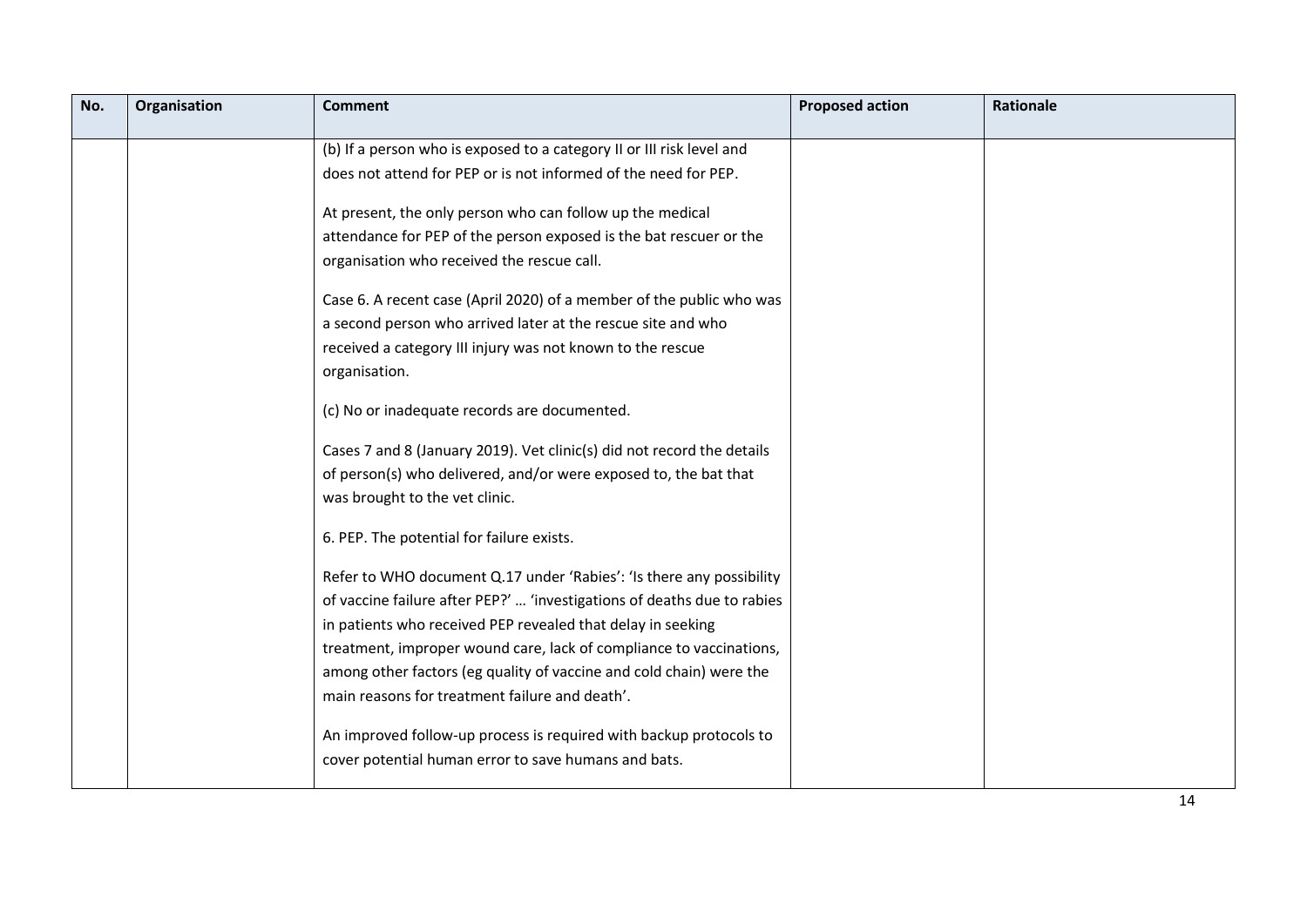| No.            | Organisation | <b>Comment</b>                                                              | <b>Proposed action</b> | <b>Rationale</b>                   |
|----------------|--------------|-----------------------------------------------------------------------------|------------------------|------------------------------------|
| 4g             | Individual   | Should bats involved in category II or III exposure that are available      | Reviewed. No change in | This is outside the scope of the   |
|                |              | for testing be tested, as previously recommended by Communicable            | recommendation made.   | Australian Immunisation            |
|                |              | Diseases Network Australia/Australian Immunisation Handbook?                |                        | Handbook. Details of bat testing   |
|                |              |                                                                             |                        | are described in the Rabies Series |
|                |              | Some bat species are listed as threatened, vunerable, endangered or         |                        | of National Guidelines.            |
|                |              | critcally endangered, and are keystone species for our ecosystems. If       |                        |                                    |
|                |              | healthy, they should not be euthanased for ABLV testing. Few bat            |                        |                                    |
|                |              | carers want to see a healthy bat euthanased for testing. The                |                        |                                    |
|                |              | determination that a rescued bat does not have ABLV will depend on          |                        |                                    |
|                |              | the level of experience of the bat handler and their awareness of           |                        |                                    |
|                |              | ABLV presentation.                                                          |                        |                                    |
|                |              | If a bat involved in a category II or III exposure is not tested for ABLV,  |                        |                                    |
|                |              | how long should the bat be kept in quarantine and monitored for             |                        |                                    |
|                |              | ABLV? Who oversees this holding and monitoring process? Should an           |                        |                                    |
|                |              | experienced, ethical bat carer be licensed to receive, monitor and          |                        |                                    |
|                |              | report the outcome of a bat involved in category II or III exposure?        |                        |                                    |
|                |              | If a bat involved in exposure category II or III is tested and is positive, |                        |                                    |
|                |              | would follow-up systems be closer to failproof? Would the exposed           |                        |                                    |
|                |              | person be relieved of a possible prolonged period of anxiety?               |                        |                                    |
| 4 <sub>h</sub> | Individual   | Some bat handlers with high exposure to, and high incidence of,             | Reviewed. No change in | As described in the public         |
|                |              | category II and III risk would require frequent PEP - as often as           | recommendation made.   | consultation document, people      |
|                |              | weekly to several times a year. WHO recommends, for frequent                |                        | with a repeat exposure within      |
|                |              | rabies potential exposure, that another PEP would not be required           |                        | 3 months of completing previous    |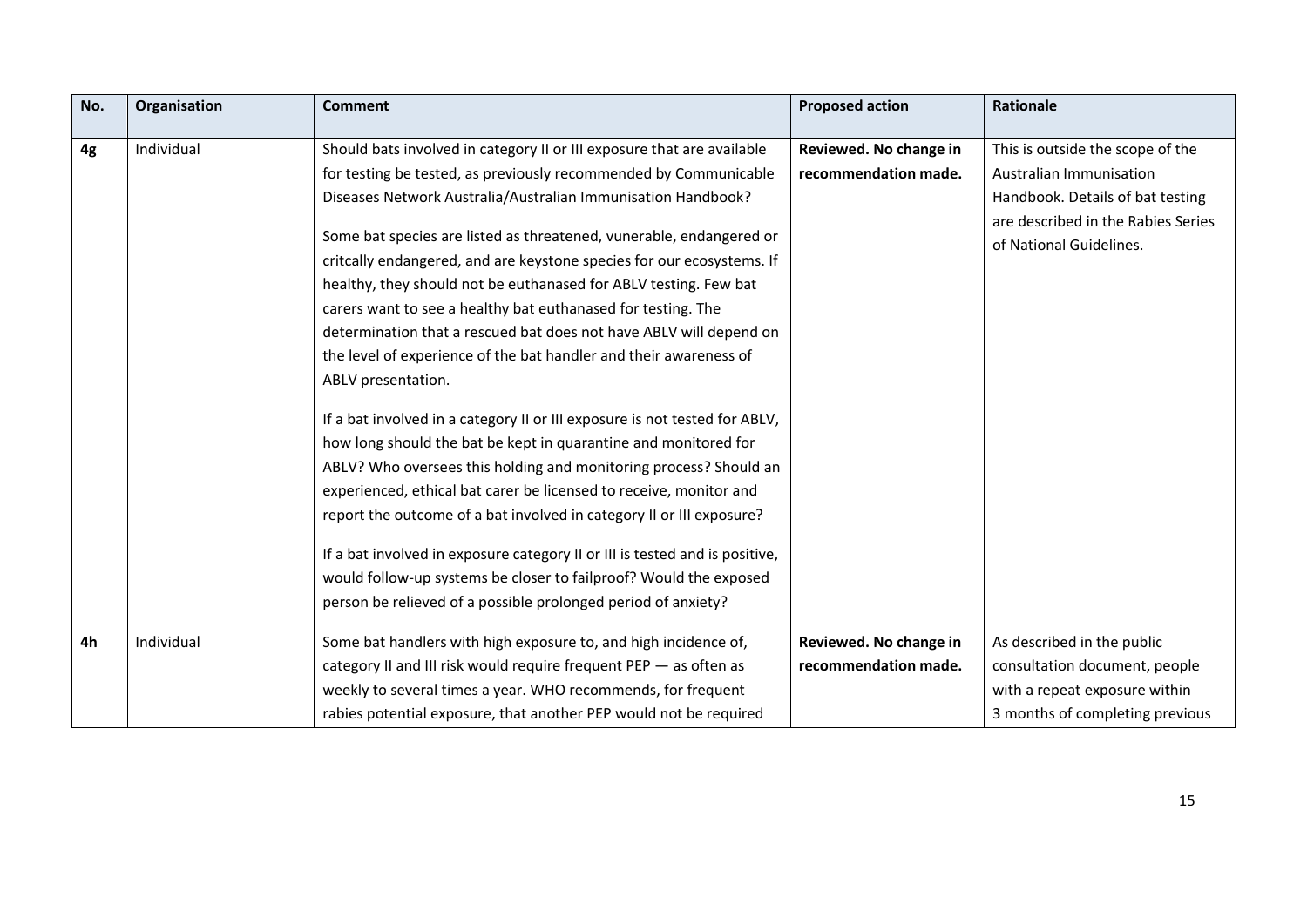| No. | Organisation                                        | <b>Comment</b>                                                                                                                                                                                                                                                                                                                                                                                                                                                                                                                                                                                                                             | <b>Proposed action</b>                         | <b>Rationale</b>                                                                                                                                                                                                        |
|-----|-----------------------------------------------------|--------------------------------------------------------------------------------------------------------------------------------------------------------------------------------------------------------------------------------------------------------------------------------------------------------------------------------------------------------------------------------------------------------------------------------------------------------------------------------------------------------------------------------------------------------------------------------------------------------------------------------------------|------------------------------------------------|-------------------------------------------------------------------------------------------------------------------------------------------------------------------------------------------------------------------------|
|     |                                                     | for 3 months. This could mean 4 PEPs a year for some high-risk bat<br>handlers.                                                                                                                                                                                                                                                                                                                                                                                                                                                                                                                                                            |                                                | PEP do not need any further<br>vaccine doses.                                                                                                                                                                           |
| 4i  | Individual                                          | Veterinary surgeons are required to assess and treat wildlife. A<br>limited number of vets and staff have had rabies vaccination, and of<br>most of these have not had boosters or VNAb titre levels.                                                                                                                                                                                                                                                                                                                                                                                                                                      | Reviewed. No change in<br>recommendation made. | Veterinarians are among those<br>recommended to receive PrEP and<br>would be included in the category<br>of anyone with ongoing exposure<br>to bats recommended to receive<br>booster doses.                            |
| 4j  | Individual                                          | There has been a worldwide shortage of HRIG (human rabies<br>immunoglobulin), which is imported. To overcome a shortage if the<br>bat involved in a category II or III exposure is tested and if the result<br>is available within 1-2 days and is negative, PEP would not be<br>required. HRIG would then only be given if the bat is positive to<br>ABLV.                                                                                                                                                                                                                                                                                | Reviewed. No change in<br>recommendation made. | The Australian Immunisation<br>Handbook does advocate for<br>animal testing to avoid the<br>unnecessary use of PEP. Guidance<br>is provided on circumstances when<br>a delay in PEP administration<br>should not occur. |
| 5a  | Australian College of<br><b>Nurse Practitioners</b> | The proposed changes are positive. The use of ID rabies vaccination<br>by an appropriately trained person is the most beneficial for the<br>patient in terms of cost and time. Cost-effectiveness does impact on<br>the number of travellers who may take up the vaccine.<br>It would be beneficial for practitioners administering rabies vaccines,<br>either IM and especially ID, to be able to undertake a revision course<br>similar to the yellow fever and Q fever courses hosted by the<br>Australian College of Rural and Remote Medicine. Practitioners in<br>travel medicine clinics regularly administer pre-and post-exposure | Reviewed. Change made<br>to recommendation.    | Information on the benefits of<br>training for ID vaccination has<br>been added to the 'Potential risks'<br>section of the document.                                                                                    |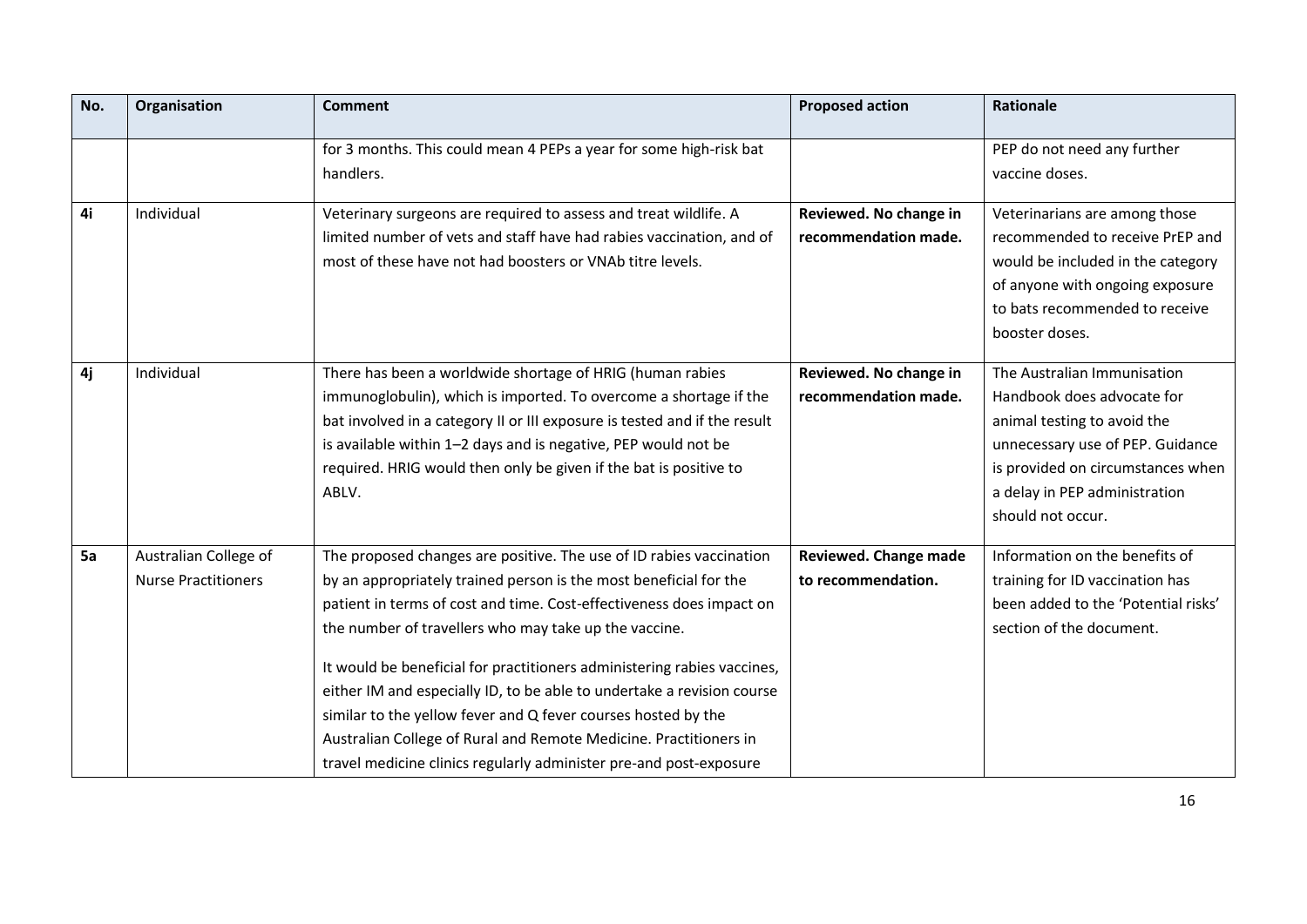| No. | Organisation                                        | <b>Comment</b>                                                                                                                                                                                                                                                                                                                           | <b>Proposed action</b>                         | <b>Rationale</b>                                                                                                                                                                                                                                                                            |
|-----|-----------------------------------------------------|------------------------------------------------------------------------------------------------------------------------------------------------------------------------------------------------------------------------------------------------------------------------------------------------------------------------------------------|------------------------------------------------|---------------------------------------------------------------------------------------------------------------------------------------------------------------------------------------------------------------------------------------------------------------------------------------------|
|     |                                                     | rabies vaccines, but the concern is that there is a potential error for<br>practitioners who do not routinely administer these vaccinations.                                                                                                                                                                                             |                                                |                                                                                                                                                                                                                                                                                             |
| 5b  | Australian College of<br><b>Nurse Practitioners</b> | More information is needed relating to serological testing for people<br>who received PrEP by the ID route, especially in the case of travellers<br>who are leaving within 2 weeks, on accelerated PrEP. Is serological<br>testing still required or recommended (note the current requirement<br>for serological testing at 2-4 weeks)? | Reviewed. No change in<br>recommendation made. | Serological testing after ID<br>vaccination is recommend for<br>everyone, and the timing should<br>be taken into account when<br>vaccinating people planning travel.                                                                                                                        |
| 6a  | Northern Territory<br>Department of Health          | There is the potential for inappropriate administration of vaccine via<br>the ID route $-$ this would be due to the rarely used administration<br>method. There would need to be greater inclusion and access to<br>training for ID administration.                                                                                      | Reviewed. Change made<br>to recommendation.    | Additional information has been<br>included highlighting those<br>experienced with ID vaccination<br>and considerations when using the<br>ID route.<br>Information on the benefits of<br>training for ID vaccination has<br>been added to the 'Potential risks'<br>section of the document. |
| 6b  | Northern Territory<br>Department of Health          | There is the potential for increased use of the rabies vaccine due to<br>the recommendation for booster doses in lieu of serology testing for<br>at-risk groups. This may increase the demand for a vaccine that is<br>often in short supply.                                                                                            | Reviewed. No change in<br>recommendation made. | Our guidance for occupational<br>exposure to bats advises to check<br>VNAb titre after 3 years and then<br>vaccinate if the titre is <0.5 IU/mL.<br>Vaccinating without checking<br>VNAb titre is only presented as an<br>alternative.                                                      |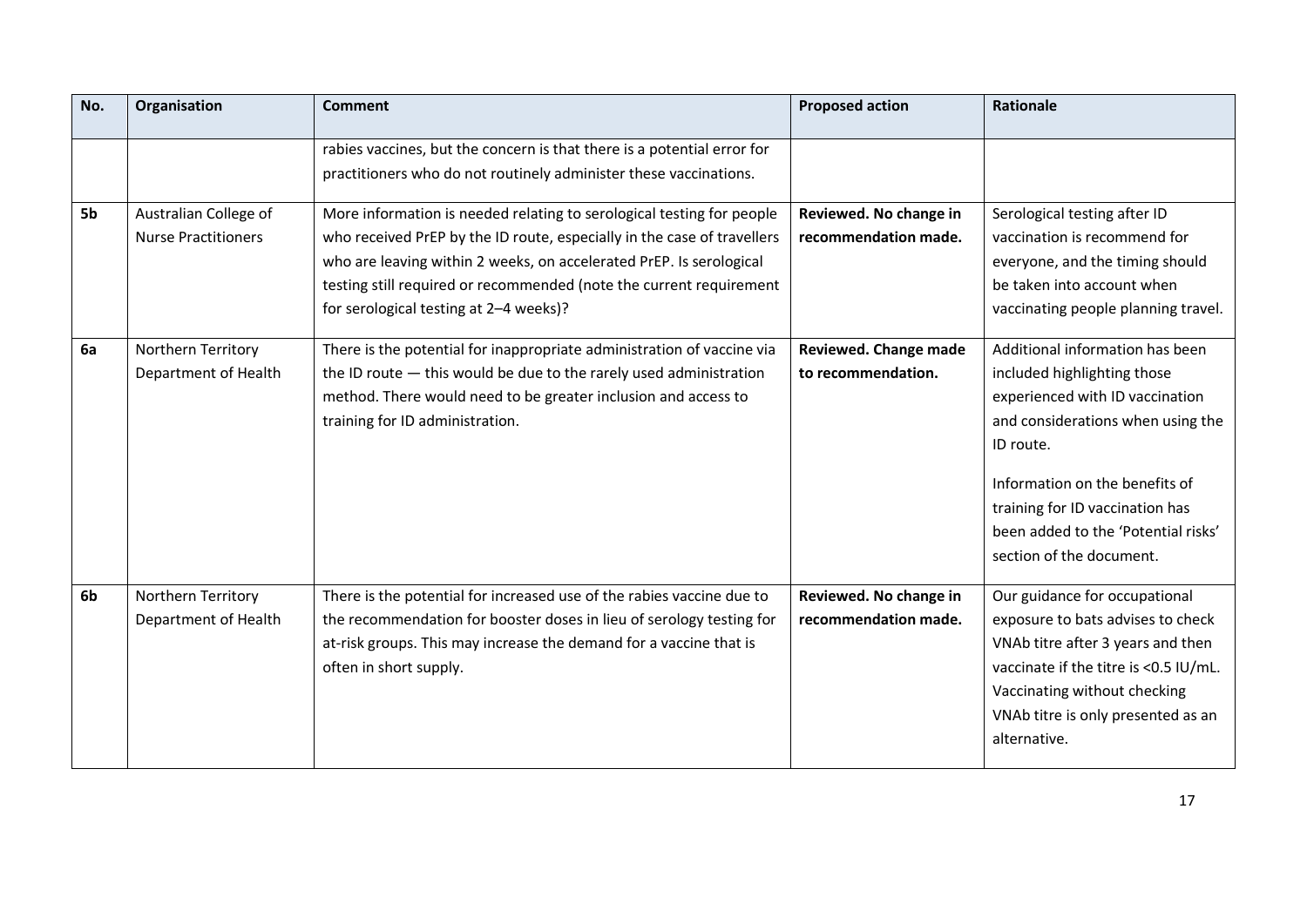| No. | Organisation                                      | <b>Comment</b>                                                                                                                                                                                                                                                                                                                                                                                                                                                                                                                                | <b>Proposed action</b>                         | <b>Rationale</b>                                                                                                                                                                                                                                                                                                                                                                                                                       |
|-----|---------------------------------------------------|-----------------------------------------------------------------------------------------------------------------------------------------------------------------------------------------------------------------------------------------------------------------------------------------------------------------------------------------------------------------------------------------------------------------------------------------------------------------------------------------------------------------------------------------------|------------------------------------------------|----------------------------------------------------------------------------------------------------------------------------------------------------------------------------------------------------------------------------------------------------------------------------------------------------------------------------------------------------------------------------------------------------------------------------------------|
|     |                                                   |                                                                                                                                                                                                                                                                                                                                                                                                                                                                                                                                               |                                                | This option (to vaccinate without<br>testing titre) is not a change from<br>the current Handbook advice. The<br>change proposed is to extend the<br>period between booster doses<br>from 2 years to 3 years, which will<br>likely decrease the number of<br>doses an individual receives.                                                                                                                                              |
| 6c  | Northern Territory<br>Department of Health        | The safety of vial sharing in high-vaccination settings.                                                                                                                                                                                                                                                                                                                                                                                                                                                                                      | Reviewed. Change made<br>to recommendation.    | Information has been included on<br>the importance of following<br>procedures for the use of                                                                                                                                                                                                                                                                                                                                           |
| 7a  |                                                   | We agree that the amendments are of benefit, in clarifying                                                                                                                                                                                                                                                                                                                                                                                                                                                                                    |                                                | multidose vials.                                                                                                                                                                                                                                                                                                                                                                                                                       |
|     | South Eastern Sydney<br><b>Public Health Unit</b> | requirements and rationalising RIG usage.<br>In a few places (eg PrEP table on page 10, immunocompromised PEP<br>on page 21), providers are referred to the state or territory health<br>authority if titres are <0.5 IU/mL. I don't believe state and territory<br>health authorities have a level of expertise to manage these<br>situations. Rather than referring providers to us, it would be helpful<br>to include expert advice on how to manage these situations in the<br>Handbook, or at least a reference to authoritative advice. | Reviewed. No change in<br>recommendation made. | Situations where a person does<br>not respond to vaccination and<br>their titre remains low need to be<br>managed on a case-by-case basis.<br>Therefore, further guidance cannot<br>be included in the Australian<br>Immunisation Handbook. Public<br>health physicians in state and<br>territory health departments are<br>best placed to determine<br>management of such people.<br>Minor wording will be edited in the<br>Handbook. |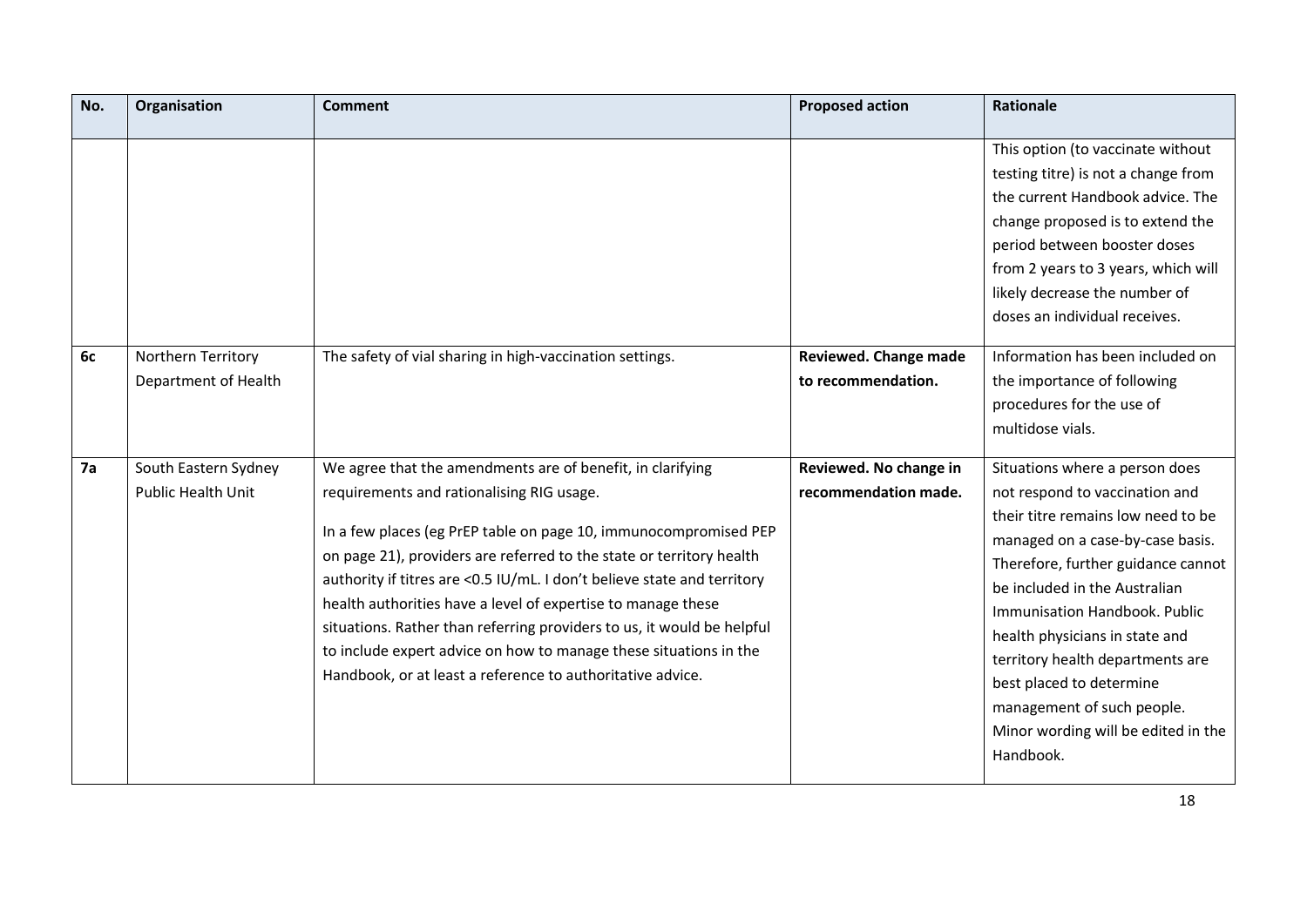| No.       | Organisation                                      | <b>Comment</b>                                                                                                                                                                                                                                                                                                                                                                                                                                                                                                                                                                                                                                                                                                                                                                                                                                                    | <b>Proposed action</b>                             | <b>Rationale</b>                                                                                                                                                                                                                                                                                                                                                                                                                                                               |
|-----------|---------------------------------------------------|-------------------------------------------------------------------------------------------------------------------------------------------------------------------------------------------------------------------------------------------------------------------------------------------------------------------------------------------------------------------------------------------------------------------------------------------------------------------------------------------------------------------------------------------------------------------------------------------------------------------------------------------------------------------------------------------------------------------------------------------------------------------------------------------------------------------------------------------------------------------|----------------------------------------------------|--------------------------------------------------------------------------------------------------------------------------------------------------------------------------------------------------------------------------------------------------------------------------------------------------------------------------------------------------------------------------------------------------------------------------------------------------------------------------------|
| 7b        | South Eastern Sydney<br><b>Public Health Unit</b> | There are a few places where a distinction is made between prior<br>pre- or post-exposure courses that I'm not sure are intended:<br>page 20 - vaccinated people table. The text only refers to previous<br>completed PrEP. Wouldn't a prior completed PEP also be relevant?<br>page 23 - repeat exposure within 3 months of PEP. Evidence cited<br>on page 24 indicates that PrEP within 3 months also means an<br>exposure within 3 months doesn't require more PEP.                                                                                                                                                                                                                                                                                                                                                                                            | <b>Reviewed. Change made</b><br>to recommendation. | Comment noted with thanks. This<br>was unintentional, and the text will<br>be corrected.                                                                                                                                                                                                                                                                                                                                                                                       |
| <b>7c</b> | South Eastern Sydney<br>Public Health Unit        | Figure on page 30: title indicates the algorithm is for terrestrial<br>animals; however, the top box in category III mentions bats.                                                                                                                                                                                                                                                                                                                                                                                                                                                                                                                                                                                                                                                                                                                               | Reviewed. Change made<br>to recommendation.        | Comment noted with thanks. This<br>error will be corrected.                                                                                                                                                                                                                                                                                                                                                                                                                    |
| 8         | <b>Travel Doctor Chatswood</b>                    | 12-month boosters for accelerated schedules should not be<br>necessary $-$ see Q7.<br>Use of a 2-dose IM abbreviated schedule should be noted $-$ see Q8.<br>According to the WHO position paper on rabies vaccination, either 2<br>× 0.1 mL ID on days 0 and 7 or 1 × 1 mL IM on days 0 and 7 are<br>acceptable accelerated dosage schedules. Also, the paper states<br>'Vaccine induced memory B cells appear to persist for life, and<br>effective recall of the immune response to additional doses, such as<br>for PEP, are documented for decades after priming'.<br>Under these circumstances, the WHO recommendation is that PrEP<br>schedules of either 2 ID doses at each of days 0 and 7 or 1 IM dose at<br>each of days 0 and 7 should confer long-lasting immunity. Regardless<br>of the waning of antibodies, once primed by PEP doses, immunity is | Reviewed. No change in<br>recommendation made.     | Our review of the available<br>evidence demonstrated a lack of<br>immunogenicity data for the WHO-<br>recommended 2-visit IM schedule,<br>with the recommendation made<br>based on indirect evidence from an<br>ID schedule. There was supporting<br>evidence for the JCVI-<br>recommended 3-visit IM schedule<br>we have recommended.<br>The booster dose 12 months after<br>an accelerated PrEP schedule is<br>only recommended for those with<br>ongoing exposure, based on |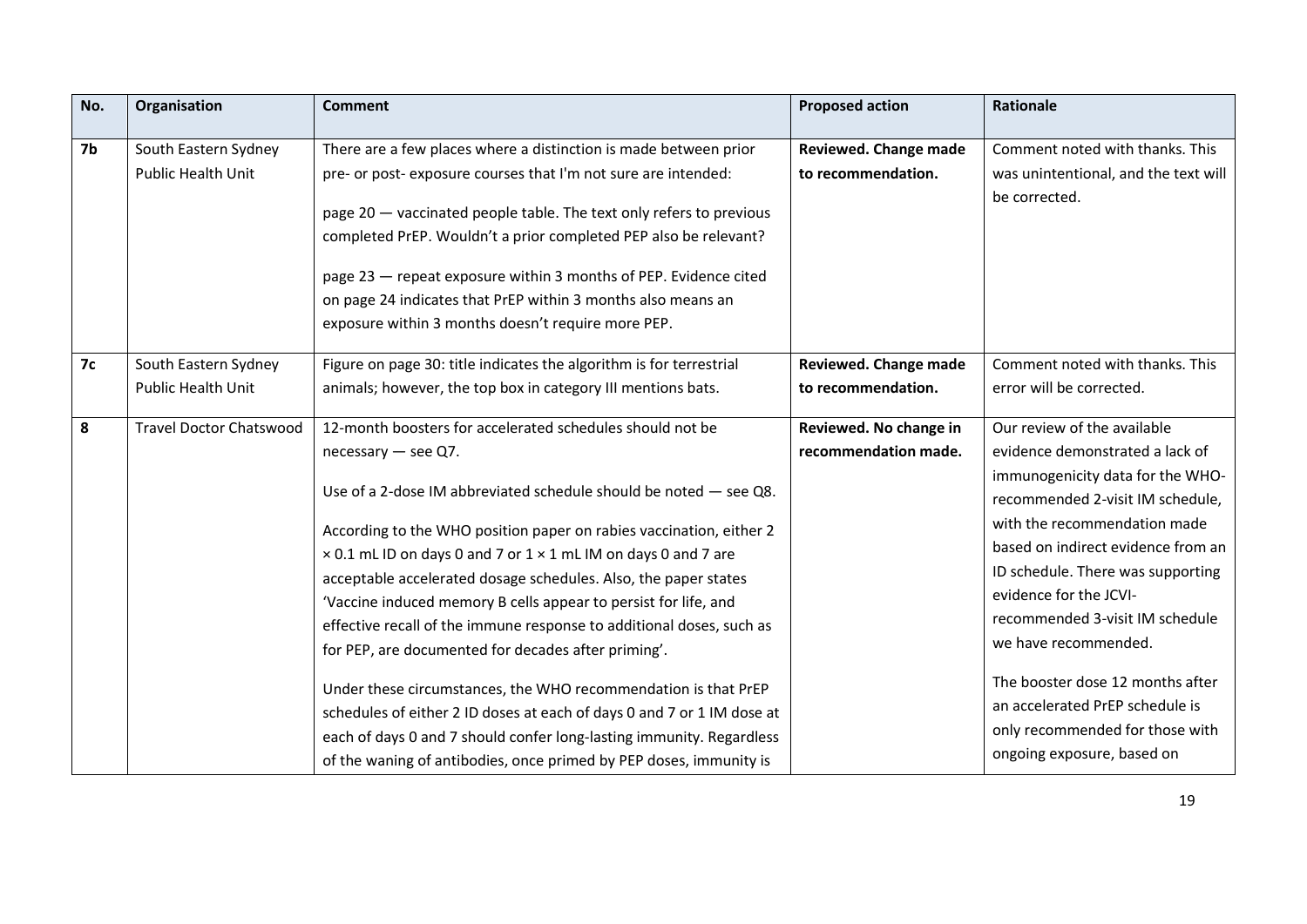| No. | Organisation                                                        | <b>Comment</b>                                                                                                                                                                                                                                                                                                                                                                                                                                                                                                                                                                                                                                                                                                                                                                 | <b>Proposed action</b>                         | <b>Rationale</b>                                                              |
|-----|---------------------------------------------------------------------|--------------------------------------------------------------------------------------------------------------------------------------------------------------------------------------------------------------------------------------------------------------------------------------------------------------------------------------------------------------------------------------------------------------------------------------------------------------------------------------------------------------------------------------------------------------------------------------------------------------------------------------------------------------------------------------------------------------------------------------------------------------------------------|------------------------------------------------|-------------------------------------------------------------------------------|
|     |                                                                     | recalled. This means a booster at 12 months is not required - the<br>WHO paper specifically states that a 12-month booster is only<br>needed if a single-dose IM schedule is used.<br>As the WHO position paper states that a 2-dose IM schedule on<br>days 0 and 7 is acceptable (extrapolated from the 2-dose ID and<br>single-visit IM studies), and considering that the cost for the traveller<br>would be similar to the 4-dose ID schedule on days 0 and 7, with less<br>likelihood of poor administration technique, surely the 2-dose IM<br>schedule has an advantage, especially if there is insufficient time<br>prior to travel for serology to be performed (which would be why the<br>doctor would be opting for an accelerated schedule in the first<br>place). |                                                | evidence that antibodies wane<br>faster following an accelerated<br>schedule. |
| 9   | Australasian College of<br><b>Tropical Medicine</b>                 | No, it is unlikely, as all of the suggestions in the submission are based<br>on existing clinical evidence.<br>Any suggestions made that differ from your document are outlined<br>in our submission and are supported by existing clinical evidence.                                                                                                                                                                                                                                                                                                                                                                                                                                                                                                                          | Reviewed. No change in<br>recommendation made. | Comment noted with thanks.                                                    |
| 10a | Public Health Services,<br><b>Tasmanian Department</b><br>of Health | We find the changes to the rabies disease chapter of the Australian<br>Immunisation Handbook are useful and keep pace with some<br>changes to the evidence base.<br>In particular, the expansion of scenarios with practical advice about<br>continuation of PEP regimes commenced overseas for the returned<br>traveller are useful.                                                                                                                                                                                                                                                                                                                                                                                                                                          | Reviewed. No change in<br>recommendation made. | Comment noted with thanks.                                                    |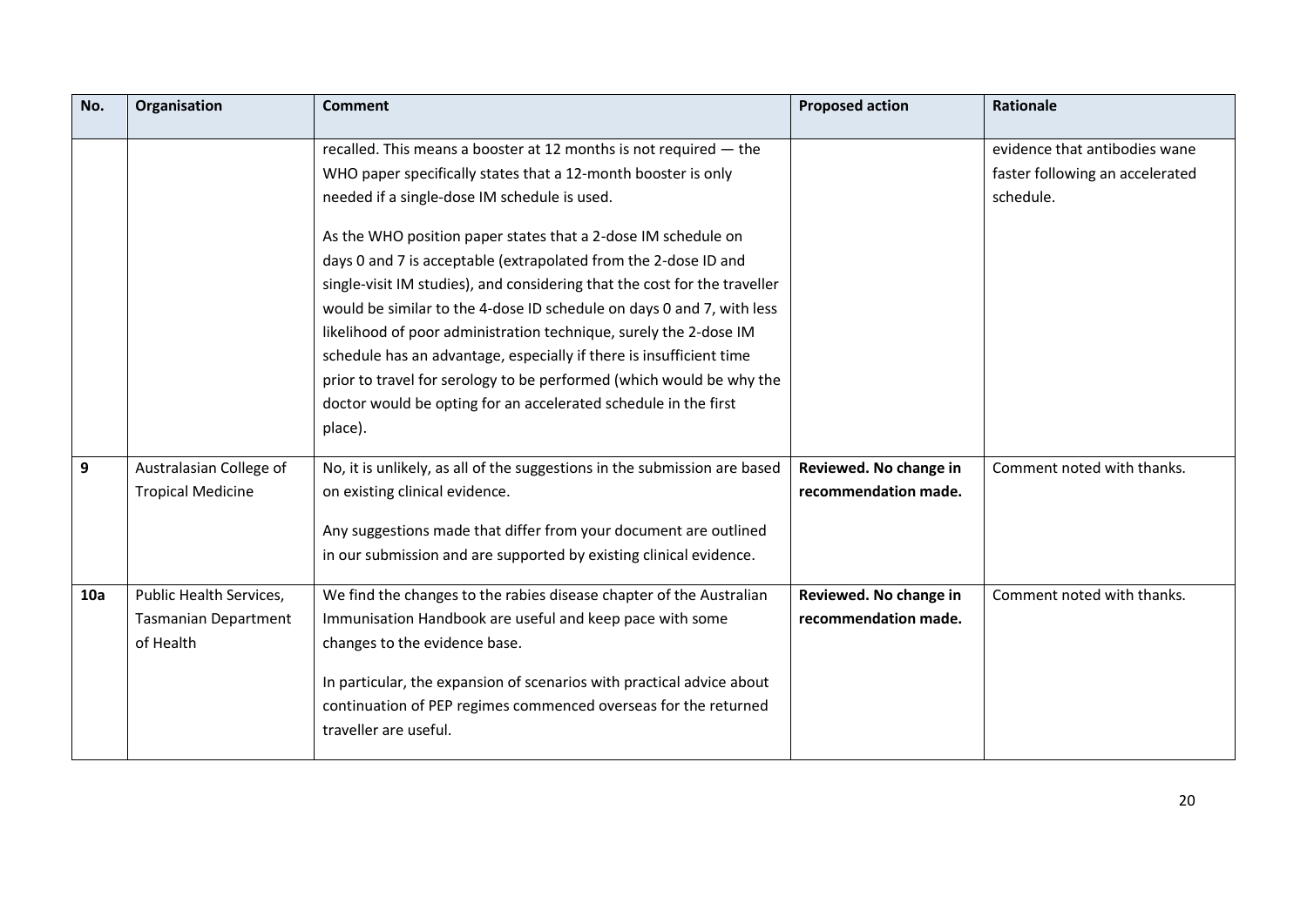| No.             | Organisation                | <b>Comment</b>                                                        | <b>Proposed action</b> | <b>Rationale</b>                    |
|-----------------|-----------------------------|-----------------------------------------------------------------------|------------------------|-------------------------------------|
|                 |                             |                                                                       |                        | Evidence of effectiveness of an ID  |
| 10 <sub>b</sub> | Public Health Services,     | Noting that ID vaccination is 'off label', some data about the        | Reviewed. No change in |                                     |
|                 | <b>Tasmanian Department</b> | effectiveness of the ID routine, including the accelerated ID regime, | recommendation made.   | regimen is provided in the          |
|                 | of Health                   | against the 'gold standard' IM route are needed to inform consent     |                        | document and will be included in    |
|                 |                             | and use.                                                              |                        | the Australian Immunisation         |
|                 |                             |                                                                       |                        | Handbook.                           |
| 10c             | Public Health Services,     | There is a need for clarity about the recommendation for a booster    | Reviewed. Change made  | The advice about a booster dose     |
|                 | <b>Tasmanian Department</b> | dose 1 year after PEP, and whether it applies for those who have      | to recommendation.     | after accelerated PrEP is for both  |
|                 | of Health                   | received the ID regime or the IM regime or both.                      |                        | ID and IM regimens. The text will   |
|                 |                             |                                                                       |                        | be edited to improve the clarity of |
|                 |                             |                                                                       |                        | this.                               |
|                 |                             |                                                                       |                        | Comment noted with thanks. The      |
| 11              | Sanofi Pasteur ANZ          | As a major global manufacturer of rabies vaccines with several        | Reviewed. Change made  |                                     |
|                 |                             | decades of experience in rabies vaccine research, development and     | to recommendation.     | wording of the risk assessment      |
|                 |                             | production, Sanofi Pasteur welcomes ATAGI's initiative to update the  |                        | section of the Handbook will be     |
|                 |                             | chapter on rabies in the Australian Immunisation Handbook.            |                        | expanded to indicate exposure       |
|                 |                             | Sanofi Pasteur supports the proposed changes related to route of      |                        | through uninitiated contact. The    |
|                 |                             | vaccination and immunisation schedule. We would like to raise the     |                        | risk to young children is already   |
|                 |                             | following issues regarding the proposed changes. We note that         |                        | noted several times, as is the      |
|                 |                             |                                                                       |                        | difficulty in accessing RIG.        |
|                 |                             | ATAGI recognises the need to 'increase uptake of pre-exposure         |                        |                                     |
|                 |                             | prophylaxis among travellers' and 'increase compliance with rabies    |                        |                                     |
|                 |                             | pre-exposure prophylaxis in travellers who present for immunisation   |                        |                                     |
|                 |                             | shortly before travel' (page 8 of proposed changes). However, it is   |                        |                                     |
|                 |                             | also noted that the current recommendation for travellers is not to   |                        |                                     |
|                 |                             | be updated. Sanofi Pasteur feels that the current recommendation is   |                        |                                     |
|                 |                             | ambiguous and doesn't encourage healthcare practitioners to           |                        |                                     |
|                 |                             | adequately discuss the risk of potential rabies exposures with        |                        |                                     |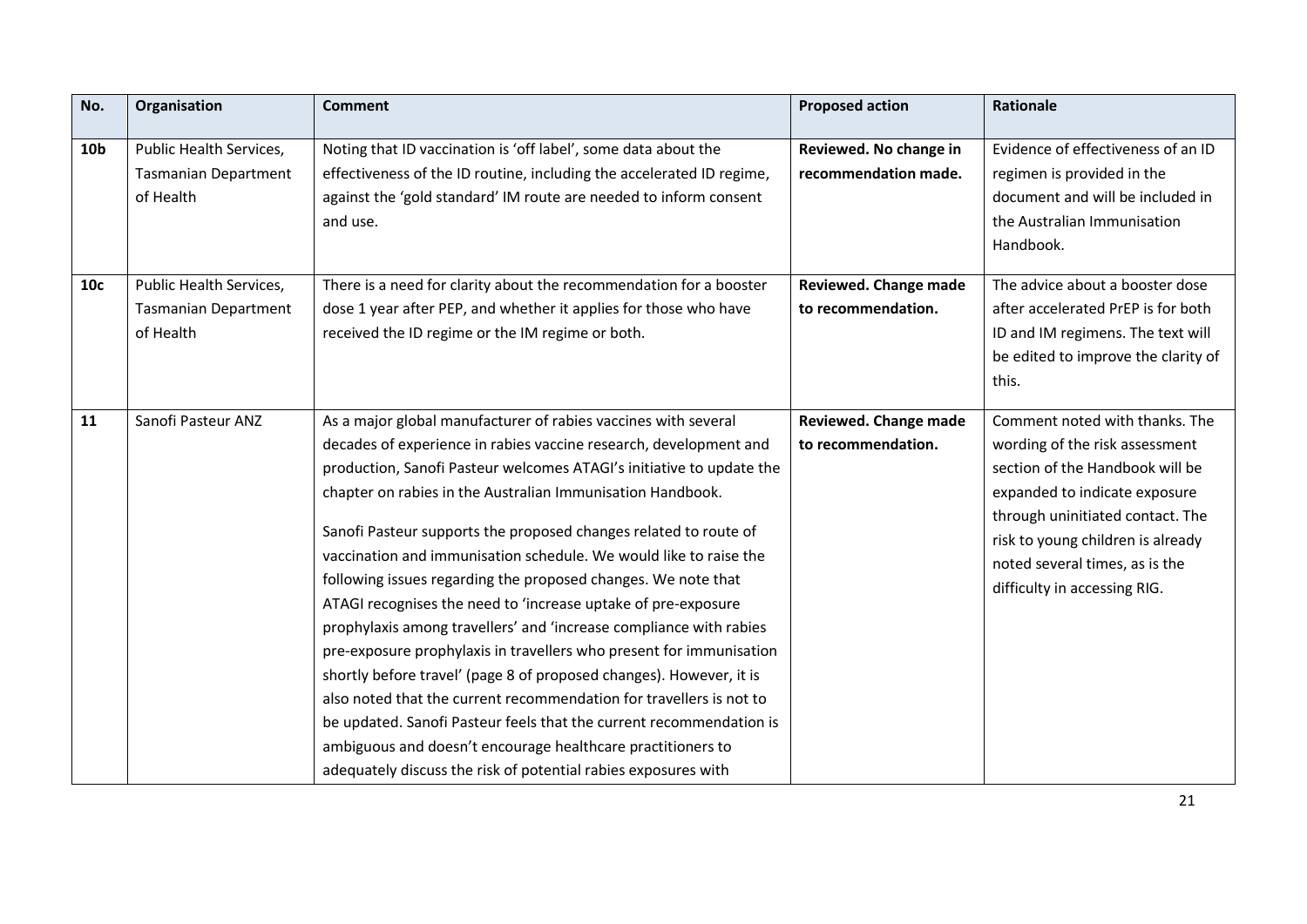| No. | Organisation | <b>Comment</b>                                                                      | <b>Proposed action</b> | Rationale |
|-----|--------------|-------------------------------------------------------------------------------------|------------------------|-----------|
|     |              |                                                                                     |                        |           |
|     |              | travellers visiting rabies-enzootic countries. Most Australian short-               |                        |           |
|     |              | term travellers (~51% (~6 million) in 2019 (ABS data) <sup>1</sup> visited Asia or  |                        |           |
|     |              | Africa, areas where most rabies cases in humans occur. <sup>2</sup> Globally, it is |                        |           |
|     |              | estimated that 1 in 700 travellers will be at risk of a potential rabies            |                        |           |
|     |              | exposure during their journey (ie an animal bite). <sup>3</sup> Although no         |                        |           |
|     |              | national surveillance data are available for the number of potential                |                        |           |
|     |              | rabies exposures in returned travellers, some states do record data                 |                        |           |
|     |              | on potential rabies exposures. Queensland, for example, has shown                   |                        |           |
|     |              | that there are approximately 300 cases of potential rabies exposure                 |                        |           |
|     |              | per year (average from 2017 to 2019) <sup>4</sup> across a population of around     |                        |           |
|     |              | 5 million. This is likely to be an underestimate, as presenting for PEP             |                        |           |
|     |              | requires an understanding of the risk of exposure at an individual                  |                        |           |
|     |              | traveller level, which Sanofi Pasteur feels is lacking in travellers.               |                        |           |
|     |              | Furthermore, a study of Australian travellers presenting for PEP                    |                        |           |
|     |              | found that 40% did not initiate contact with the animal that bit them,              |                        |           |
|     |              | suggesting that simple advice to avoid animals (as per the current                  |                        |           |
|     |              | recommendation) is an insufficient preventive measure. This study                   |                        |           |
|     |              | also found that most travellers had difficulty obtaining PEP overseas,              |                        |           |
|     |              | resulting in delays in receiving potentially lifesaving vaccine. <sup>5</sup>       |                        |           |
|     |              |                                                                                     |                        |           |
|     |              | Finally, we feel that the current recommendation for travellers does                |                        |           |
|     |              | not adequately address the heightened risk that children face in                    |                        |           |
|     |              | rabies-enzootic countries. Data suggest that 40% of rabies cases                    |                        |           |
|     |              | occur in children under the age of 15. <sup>2</sup> The CDC (United States          |                        |           |
|     |              | Centers for Disease Control and Prevention) proactively recommends                  |                        |           |
|     |              | this group to be immunised when visiting rabies-enzootic countries                  |                        |           |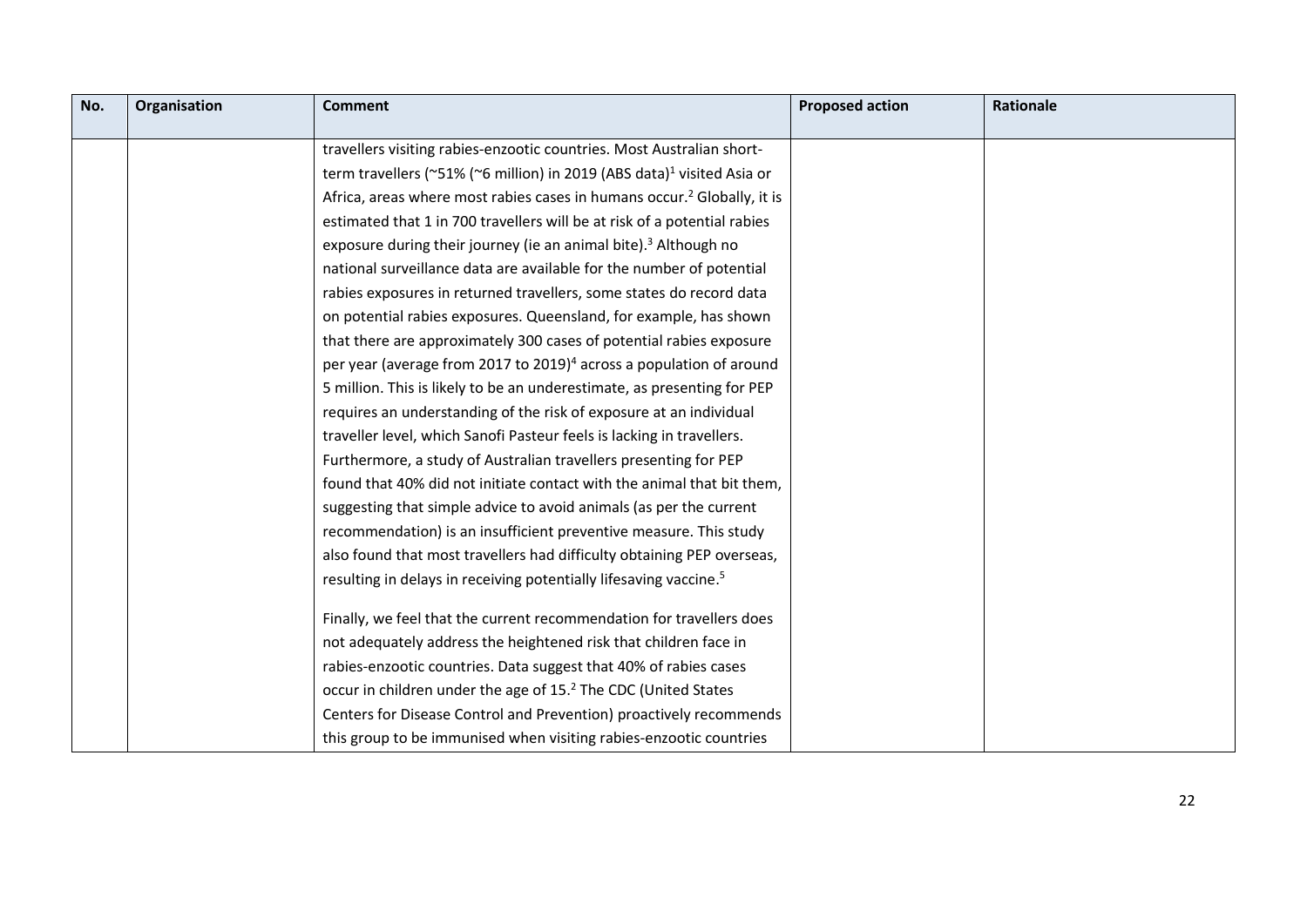| No. | Organisation | <b>Comment</b>                                                                                                                                                                                                                                                                                                                                                                                                                                                                                                                                                                                                                                                                                                                                                                     | <b>Proposed action</b> | <b>Rationale</b> |
|-----|--------------|------------------------------------------------------------------------------------------------------------------------------------------------------------------------------------------------------------------------------------------------------------------------------------------------------------------------------------------------------------------------------------------------------------------------------------------------------------------------------------------------------------------------------------------------------------------------------------------------------------------------------------------------------------------------------------------------------------------------------------------------------------------------------------|------------------------|------------------|
|     |              | (eg Thailand, Indonesia). <sup>6</sup> Sanofi Pasteur believes that the risk in this<br>group needs to be clearly highlighted.                                                                                                                                                                                                                                                                                                                                                                                                                                                                                                                                                                                                                                                     |                        |                  |
|     |              | In summary, Sanofi Pasteur feels that further clarity on the risk of<br>potential rabies exposure and the use of PrEP in Australian travellers<br>will help increase the vaccination coverage rates, and thus help<br>reduce the risk to Australian travellers and the burden of extensive<br>PEP faced by travellers and the public health system. It is likely that,<br>when travel does resume (post-COVID-19), Asia will once again be<br>one of the main destinations for Australian travellers, meaning that<br>an update and implementation of the recommendation will be even<br>more important. We look forward to working with ATAGI and sharing<br>our expertise in the field of rabies protection for the benefits of all<br>Australians and Australian public health. |                        |                  |
|     |              | References:<br>1. Australian Bureau of Statistics. Tourism and transport. (Accessed<br>Nov 2020).<br>https://www.abs.gov.au/statistics/industry/tourism-and-transport<br>2. Knobel DL, Cleaveland S, Coleman PG, et al. Re-evaluating the<br>burden of rabies in Africa and Asia. Bulletin of the World<br>Health Organization 2005;83(5):360-8.                                                                                                                                                                                                                                                                                                                                                                                                                                   |                        |                  |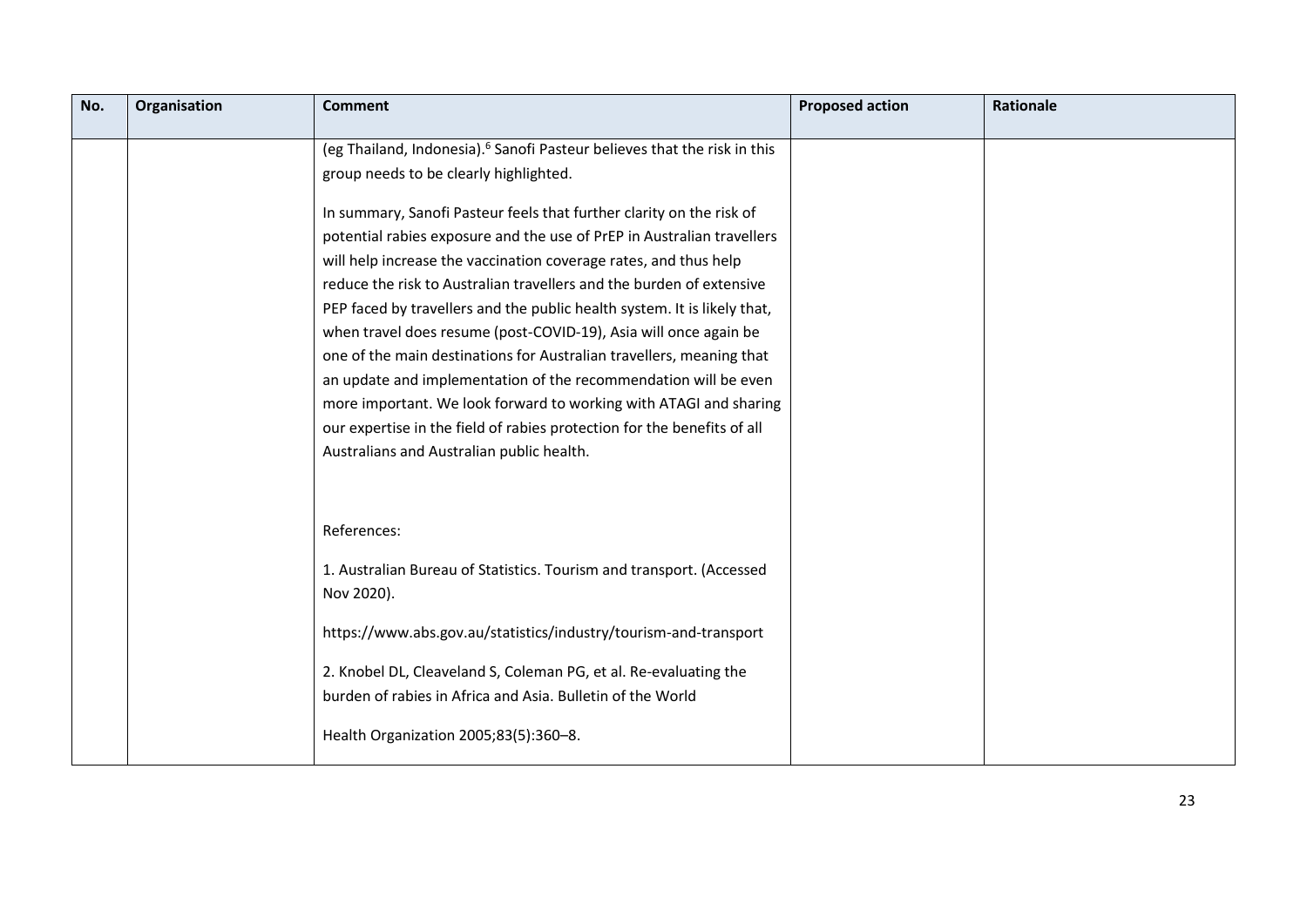| No. | Organisation | <b>Comment</b>                                                        | <b>Proposed action</b> | <b>Rationale</b>                   |
|-----|--------------|-----------------------------------------------------------------------|------------------------|------------------------------------|
|     |              | 3. Steffen R. Travel vaccine preventable diseases: updated            |                        |                                    |
|     |              | logarithmic scale with monthly incidence                              |                        |                                    |
|     |              |                                                                       |                        |                                    |
|     |              | rates. Journal of Travel Medicine 2018;25(1).                         |                        |                                    |
|     |              | 4. Queensland Health. Notifiable conditions annual reporting.         |                        |                                    |
|     |              | (Accessed 15 Nov 2020).                                               |                        |                                    |
|     |              |                                                                       |                        |                                    |
|     |              | https://www.health.qld.gov.au/clinical-practice/guidelines-           |                        |                                    |
|     |              | procedures/diseasesinfection/surveillance/reports/notifiable/annual   |                        |                                    |
|     |              | 5. Mills DJ, Lau CL, Weinstein P. Animal bites and rabies exposure in |                        |                                    |
|     |              | Australian travellers. Medical Journal of Australia 2011;195(11):673- |                        |                                    |
|     |              | 5.                                                                    |                        |                                    |
|     |              |                                                                       |                        |                                    |
|     |              | 6. Centers for Disease Control and Prevention. Travelers health:      |                        |                                    |
|     |              | Thailand, clinician view. (Accessed 15 Nov 2020).                     |                        |                                    |
|     |              |                                                                       |                        |                                    |
|     |              | https://wwwnc.cdc.gov/travel/destinations/clinician/none/thailand?    |                        |                                    |
|     |              | s cid=ncezid-dgmq-travel-single002                                    |                        |                                    |
| 12  | Individual   | It is extremely difficult to do rabies VNAb assays in Australia. The  | Reviewed. No change in | A review of EIAs as an alternative |
|     |              | assay is only available at the Australian Centre for Disease          | recommendation made.   | to the VNAb assay is outside the   |
|     |              | Preparedness (formerly the Australian Animal Health Laboratory)       |                        | scope of the current update. This  |
|     |              | near Geelong, Victoria. It is not a commercial pathology service      |                        | will be considered in the future.  |
|     |              | provider and does not offer regular rabies VNAb assay. Even having    |                        |                                    |
|     |              | overcome the logistics, the test is very expensive, and is not        |                        |                                    |
|     |              | Medicare claimable. I very seriously doubt the practical value of     |                        |                                    |
|     |              | insisting that rabies VNAb be routinely performed after ID PrEP. Such |                        |                                    |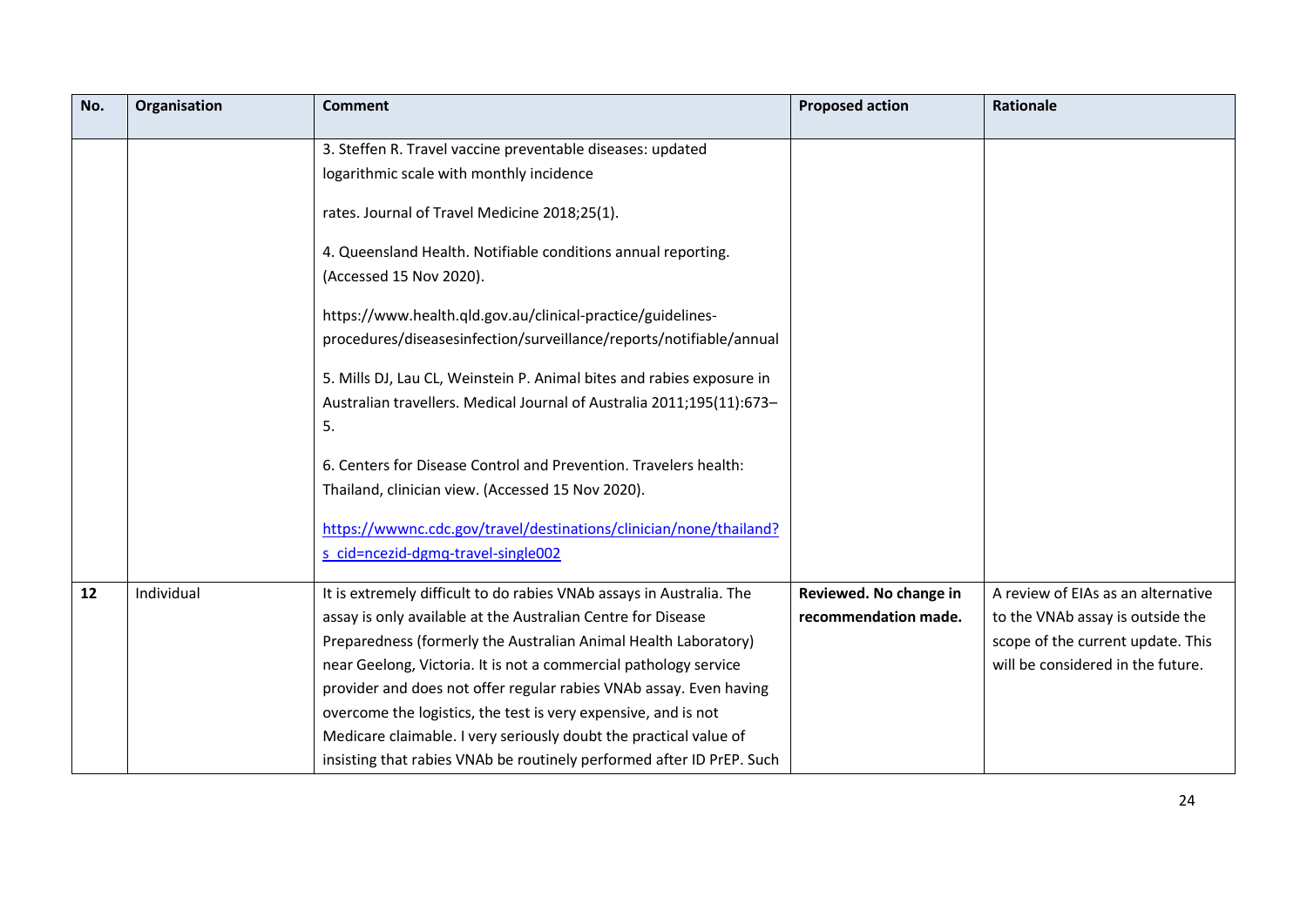| No. | Organisation             | <b>Comment</b>                                                                                                                                                                                                                                                                                                                                                                                                                                                                                                                                                                                                                                                                                                                                                                                                                                                                    | <b>Proposed action</b>                         | <b>Rationale</b>                                                                                              |
|-----|--------------------------|-----------------------------------------------------------------------------------------------------------------------------------------------------------------------------------------------------------------------------------------------------------------------------------------------------------------------------------------------------------------------------------------------------------------------------------------------------------------------------------------------------------------------------------------------------------------------------------------------------------------------------------------------------------------------------------------------------------------------------------------------------------------------------------------------------------------------------------------------------------------------------------|------------------------------------------------|---------------------------------------------------------------------------------------------------------------|
| 13  | <b>Queensland Health</b> | a recommendation defeats the purpose of administering ID PrEP<br>rapid schedule and renders it unaffordable for the average<br>international traveller.<br>When we check post-vaccination rabies immunity, we generally<br>request EIA (enzyme immunoassay) as a surrogate for VNAb. Such<br>assays are readily available via major pathology service providers in<br>Australia, and Medicare claimable. However, despite being<br>supported by some medical literature, EIAs are generally not yet<br>considered gold standard. May ATAGI review the value of such EIAs<br>as a substitute for VNAb please?<br>CDB (the Communicable Diseases Branch) is supportive of ATAGI's<br>proposed changes to the rabies disease chapter of the Australian<br>Immunisation Handbook. The changes will bring rabies vaccination<br>into alignment with the WHO current position on rabies | Reviewed. No change in<br>recommendation made. | Comment noted with thanks.<br>ATAGI recommends both a<br>standard ID schedule and an<br>accelerated schedule. |
|     |                          | immunisation and in line with the best clinical advice. In summary,<br>the proposed changes:<br>1. allow pre-exposure rabies vaccine to be given ID or IM (current<br>recommendation is IM administration only)<br>2. allow pre-exposure doses to be given in a shorter time frame (an<br>'accelerated' schedule), which will be beneficial for people requiring<br>protection with a short lead time (eg some travellers)                                                                                                                                                                                                                                                                                                                                                                                                                                                        |                                                |                                                                                                               |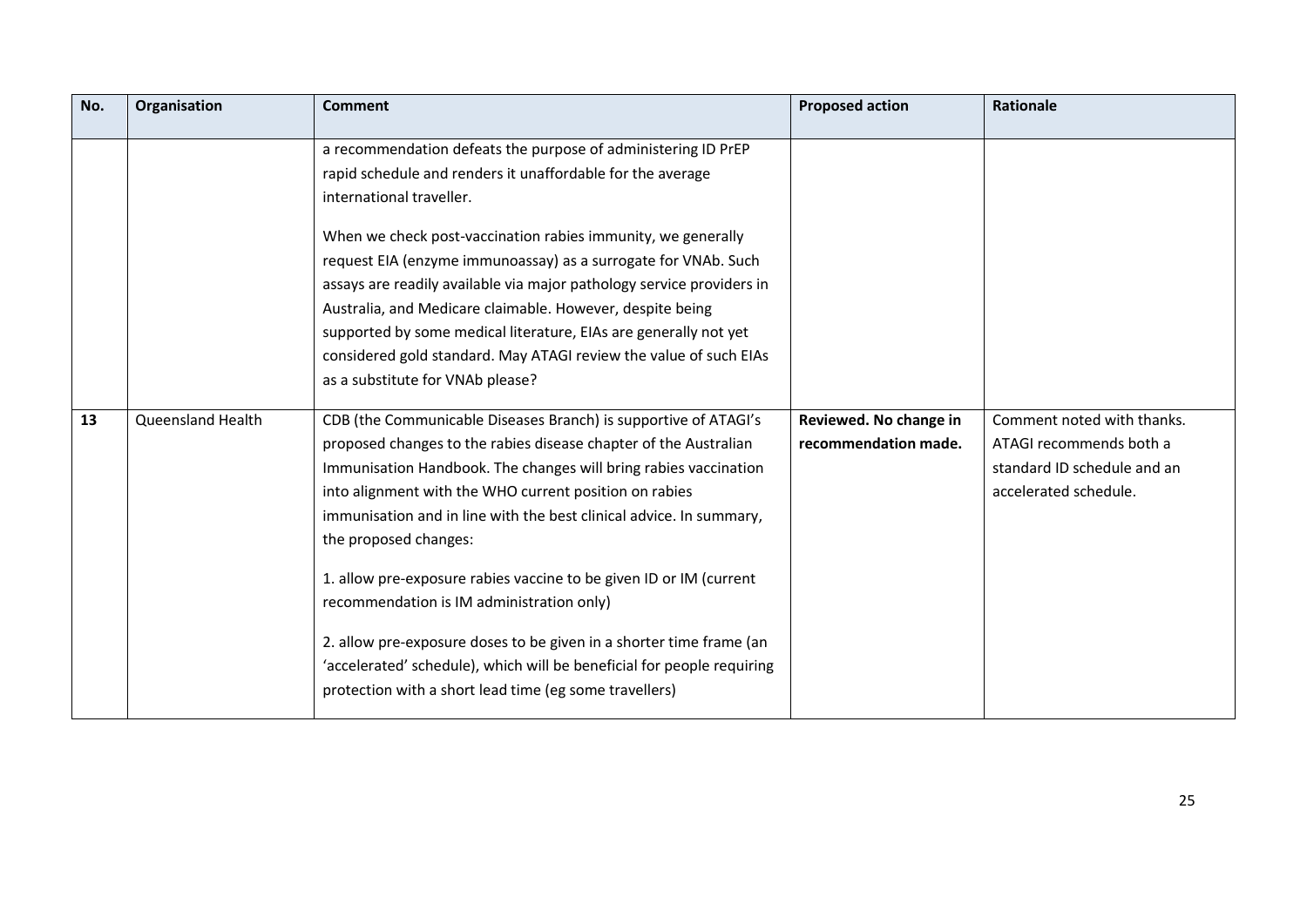| No. | Organisation | <b>Comment</b>                                                             | <b>Proposed action</b> | <b>Rationale</b> |
|-----|--------------|----------------------------------------------------------------------------|------------------------|------------------|
|     |              | 3. recommend booster doses for people at ongoing risk of exposure          |                        |                  |
|     |              | to rabies virus or lyssavirus in their jobs 1 year after their 1st vaccine |                        |                  |
|     |              | course, and every 3 years after that                                       |                        |                  |
|     |              |                                                                            |                        |                  |
|     |              | 4. specify the number of vaccine doses and RIG for people who are          |                        |                  |
|     |              | mildly immunocompromised and people who are severely                       |                        |                  |
|     |              | immunocompromised                                                          |                        |                  |
|     |              | 5. add clarity to supporting information for several current               |                        |                  |
|     |              | recommendations, to help immunisation providers and public health          |                        |                  |
|     |              | specialists make evidence-based decisions about rabies vaccination.        |                        |                  |
|     |              |                                                                            |                        |                  |
|     |              | The 'accelerated' schedule comprises 2 vaccine doses given via the ID      |                        |                  |
|     |              | route at each visit on day 0 and day 7. Note: Rabies vaccine is            |                        |                  |
|     |              | currently given as an IM injection with 1 dose at 0, 3 and 7 days. If      |                        |                  |
|     |              | the 'accelerated' PrEP schedule is used, then the vaccine must be          |                        |                  |
|     |              | administered via the ID route, not the IM route.                           |                        |                  |
|     |              | CDB agrees with the potential risks identified in the public               |                        |                  |
|     |              | consultation paper. Given that most vaccines in Australia are either       |                        |                  |
|     |              | administered via the IM or subcutaneous route, many providers will         |                        |                  |
|     |              | not have had experience using the ID route of administration. (Note:       |                        |                  |
|     |              | only BCG, TST/Mantoux test and the Q fever test are given via the ID       |                        |                  |
|     |              | route.) Because ID vaccination is not common practice, providers will      |                        |                  |
|     |              | require training prior to using this route of administration. IM           |                        |                  |
|     |              | injection is still recommended for PEP. However, there is a potential      |                        |                  |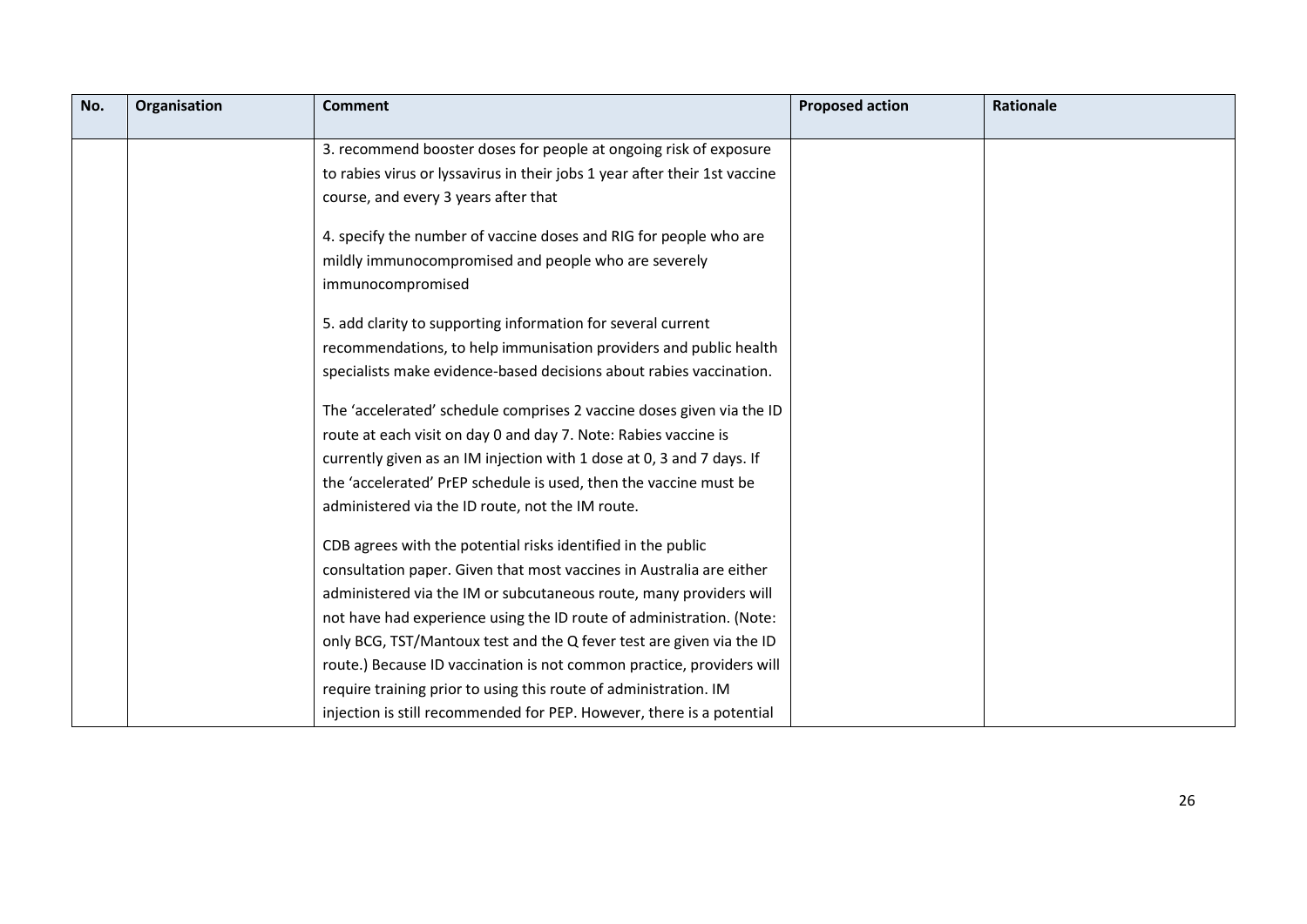| No. | Organisation                                        | <b>Comment</b>                                                                                                                                                                                                                                                                                                                                                                                                                                                                                                                                                                                                                     | <b>Proposed action</b>                         | Rationale                                                                                                                                                                                                |
|-----|-----------------------------------------------------|------------------------------------------------------------------------------------------------------------------------------------------------------------------------------------------------------------------------------------------------------------------------------------------------------------------------------------------------------------------------------------------------------------------------------------------------------------------------------------------------------------------------------------------------------------------------------------------------------------------------------------|------------------------------------------------|----------------------------------------------------------------------------------------------------------------------------------------------------------------------------------------------------------|
|     |                                                     | risk that, if the vaccine is inadvertently administered via the ID route<br>for PEP, the person may not be adequately protected.<br>To mitigate the risks, ATAGI is strongly recommending that ID<br>vaccination should only be provided by suitably qualified<br>practitioners who are experienced and regularly practise the ID<br>technique. Once the proposed changes are approved, CDB will issue<br>advice to providers stating that rabies vaccine should only be<br>administered via the ID route by clinicians with expertise in the ID<br>technique and only for patients requiring an 'accelerated' course for<br>PrEP. |                                                |                                                                                                                                                                                                          |
| 14a | Australasian College of<br><b>Tropical Medicine</b> | Page 4: 'People who are immunocompromised with potential rabies<br>virus exposure who have not previously received rabies vaccine are<br>recommended to receive at least 5 doses of rabies vaccine as post-<br>exposure prophylaxis, with or without rabies immunoglobulin.'<br>Our comment: Suggest referencing the table 'Unvaccinated people:<br>post-exposure rabies treatment based on immune status and<br>exposure history' (this will avoid misinterpretation of the above<br>statement).                                                                                                                                  | Reviewed. No change in<br>recommendation made. | The information on page 4 of the<br>document is a list of<br>recommendations that are being<br>changed. Where the advice is<br>actually provided (pages 20-21), it<br>is with the table.                 |
| 14b | Australasian College of<br><b>Tropical Medicine</b> | Page 4: 'People who have received rabies vaccine and are<br>immunocompromised; those who received the vaccine<br>intradermally; or those who are at ongoing risk of rabies are<br>recommended to have serological testing - merged into supporting<br>information under several recommendations.'                                                                                                                                                                                                                                                                                                                                  | Reviewed. No change in<br>recommendation made. | The level of risk for a traveller,<br>even one visiting high-risk<br>countries regularly, is likely to be<br>lower than the risk for someone<br>working with live rabies<br>virus/lyssavirus or handling |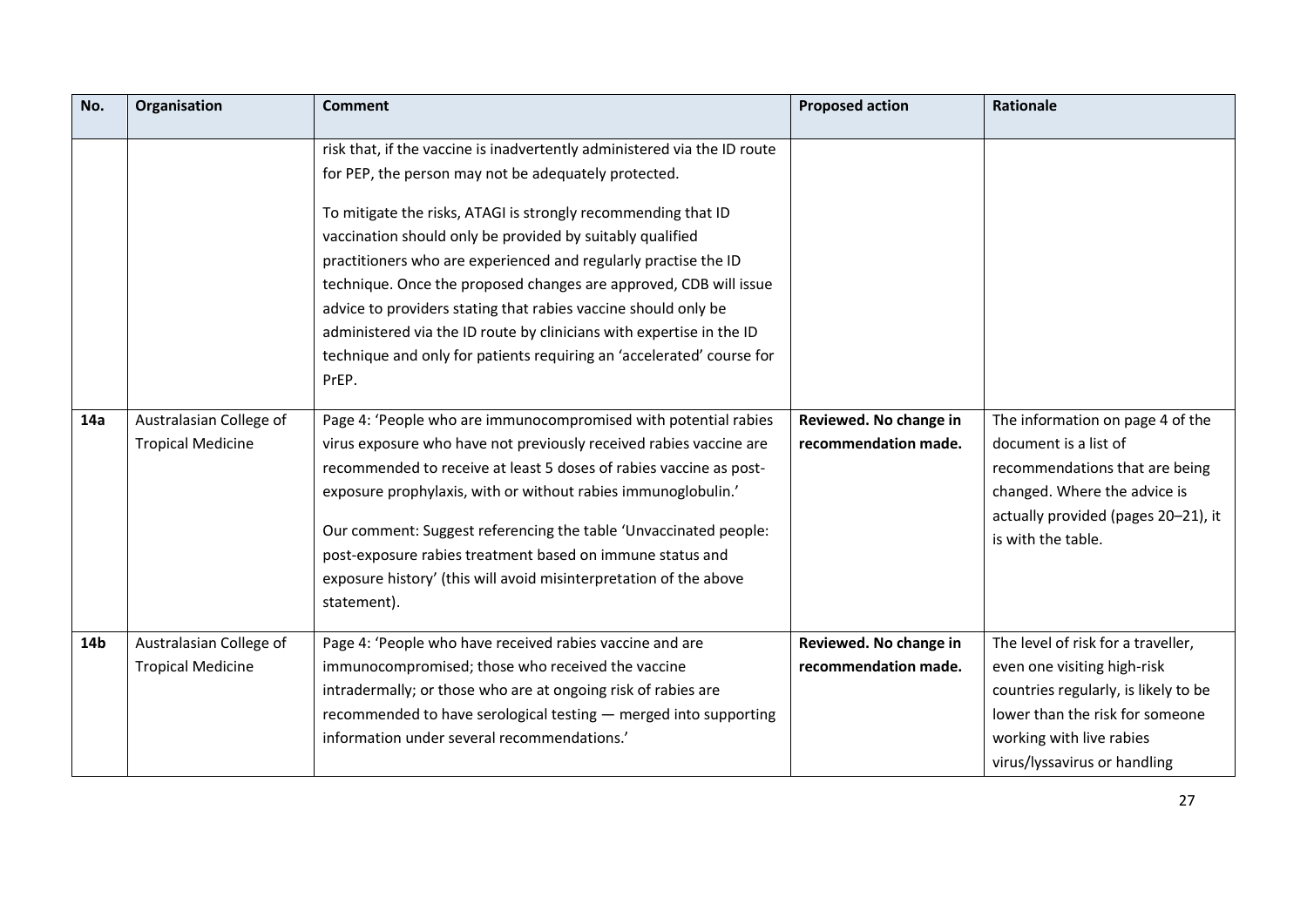| No. | Organisation             | <b>Comment</b>                                                            | <b>Proposed action</b>       | <b>Rationale</b>                   |
|-----|--------------------------|---------------------------------------------------------------------------|------------------------------|------------------------------------|
|     |                          | Page 14: 'People with exposure to bats in Australia or overseas, and      |                              | potentially rabid animals in the   |
|     |                          | people who are likely to be exposed to potentially rabid terrestrial      |                              | course of their occupation. The    |
|     |                          | mammals overseas - these people should have a single                      |                              | recommendation for routine         |
|     |                          | intramuscular booster dose 1 year after their 1st dose of rabies          |                              | serological testing and repeat     |
|     |                          | vaccine pre-exposure prophylaxis. These people should have VNAb           |                              | vaccination is based on this risk. |
|     |                          | titres measured every 3 years after that, and if their VNAb titre is      |                              |                                    |
|     |                          | <0.5 IU per mL, they should have a further single intramuscular           |                              |                                    |
|     |                          | booster dose. Alternatively, after the 1st booster dose, they can have    |                              |                                    |
|     |                          | a further single intramuscular booster dose every 3 years without         |                              |                                    |
|     |                          | determining the VNAb titre.'                                              |                              |                                    |
|     |                          |                                                                           |                              |                                    |
|     |                          | Our comment: 'Those who are at ongoing risk of rabies' may need           |                              |                                    |
|     |                          | clarification. Serology is done for those having the vaccine ID, those    |                              |                                    |
|     |                          | who are immunosuppressed and those who are at ongoing                     |                              |                                    |
|     |                          | occupational risk of rabies. Some travellers may be considered as         |                              |                                    |
|     |                          | having ongoing risk of rabies but it is not recommended to routinely      |                              |                                    |
|     |                          | do serology on travellers once they have completed the PrEP               |                              |                                    |
|     |                          | (standard schedule or accelerated with the 1-year booster).               |                              |                                    |
| 14c | Australasian College of  | Page 5: 'Recommendations that are not changing.                           | <b>Reviewed. Change made</b> | Comment noted with thanks. The     |
|     | <b>Tropical Medicine</b> |                                                                           | to recommendation.           | wording of the risk assessment     |
|     |                          | Travellers to rabies-enzootic regions are recommended to have a risk      |                              | section of the Handbook will be    |
|     |                          | assessment to guide vaccination decision-making, and all travellers       |                              | expanded to indicate exposure      |
|     |                          | should avoid exposure to rabies virus and other lyssaviruses.'            |                              | through uninitiated contact. The   |
|     |                          |                                                                           |                              | difficulty in accessing RIG has    |
|     |                          | Our comment: Risk assessment of animal bites is not as simple as it       |                              | already been noted.                |
|     |                          | may sound. In a study of animal bites and rabies exposure in              |                              |                                    |
|     |                          | Australian travellers, 40% did not initiate contact with an animal (ie it |                              |                                    |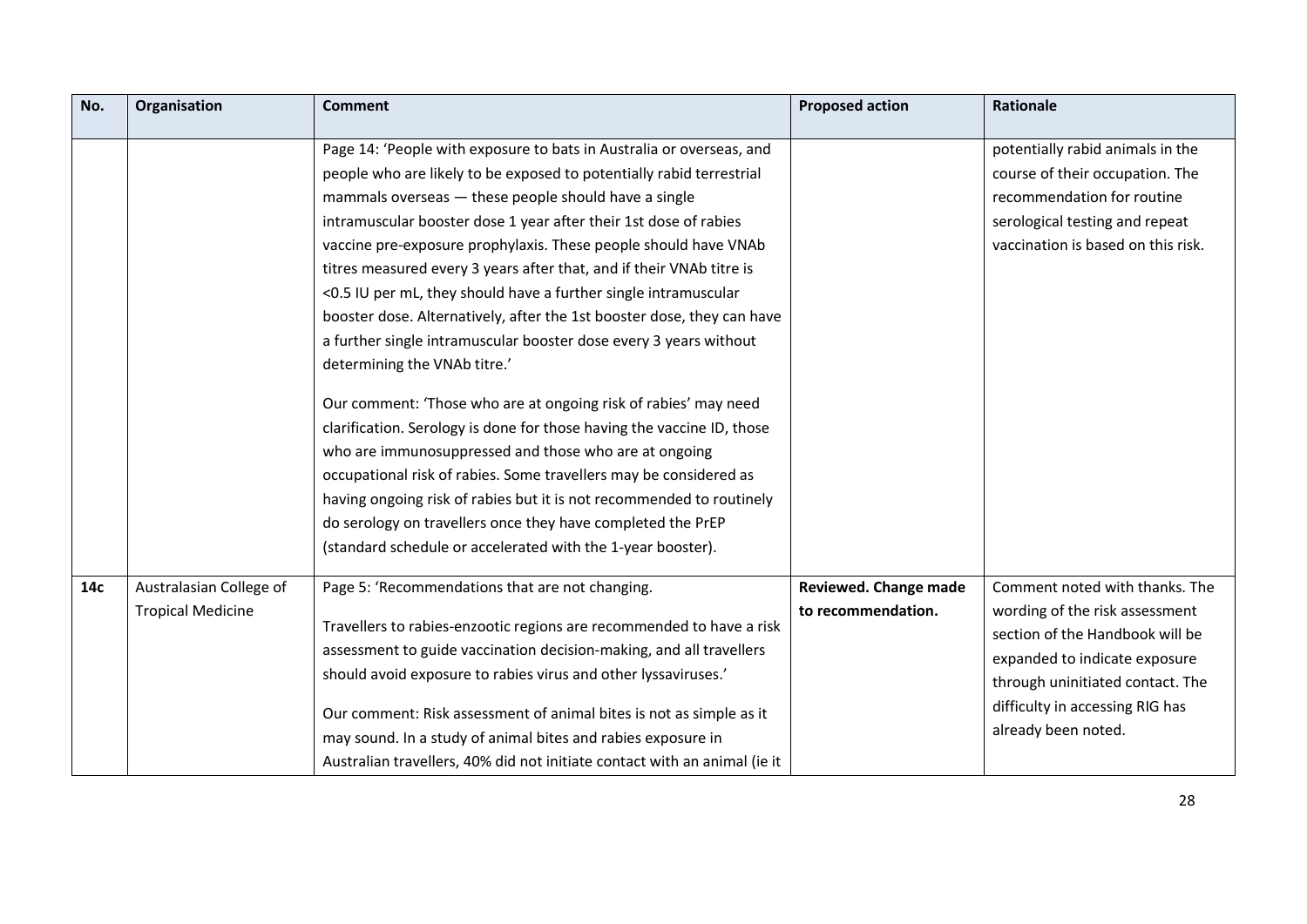| No. | Organisation             | <b>Comment</b>                                                          | <b>Proposed action</b> | Rationale                           |
|-----|--------------------------|-------------------------------------------------------------------------|------------------------|-------------------------------------|
|     |                          | was unpredictable and largely unavoidable). Also, only 14% were         |                        |                                     |
|     |                          | able to obtain RIG overseas. The draft guidelines discussed that risk   |                        |                                     |
|     |                          | assessment should include access to emergency medical treatment;        |                        |                                     |
|     |                          | however, it should also specifically mention that RIG is often very     |                        |                                     |
|     |                          | difficult or impossible to obtain in many developing countries, and     |                        |                                     |
|     |                          | include this in the risk assessment. This may reduce the threshold for  |                        |                                     |
|     |                          | vaccination of travellers.                                              |                        |                                     |
|     |                          |                                                                         |                        |                                     |
|     |                          | Reference: https://www.mja.com.au/journal/2011/195/11/animal-           |                        |                                     |
|     |                          | bites-and-rabies-exposure-australian-travellers                         |                        |                                     |
| 14d | Australasian College of  | Page 6: 'The intradermal technique is not commonly used in              | Reviewed. Change made  | Additional information has been     |
|     | <b>Tropical Medicine</b> | Australia. Incorrect administration of rabies vaccine by the            | to recommendation.     | included highlighting those         |
|     |                          | intradermal route may mean the person is not adequately protected,      |                        | experienced with ID vaccination     |
|     |                          | which can have fatal consequences, particularly if the person may       |                        | and considerations when using the   |
|     |                          | have been exposed to rabies virus or a lyssavirus. ATAGI considers      |                        | ID route. Additional information on |
|     |                          | that the intradermal route should only be used by suitably qualified    |                        | the dose-sparing benefit in travel  |
|     |                          | and experienced providers, and only for pre-exposure prophylaxis,       |                        | medicine clinics has ben added to   |
|     |                          | not post-exposure prophylaxis or booster doses.                         |                        | the document.                       |
|     |                          | In addition, ATAGI considers that dose sparing is a lesser              |                        |                                     |
|     |                          | consideration in Australia because rabies vaccination is uncommon.      |                        |                                     |
|     |                          | An opened vial of vaccine must be discarded after 8 hours; so many      |                        |                                     |
|     |                          | clinics are not likely to vaccinate enough people in one day (5 to 8    |                        |                                     |
|     |                          | people) for dose sparing to make a substantial difference.'             |                        |                                     |
|     |                          | Our comment: The guidelines could mention the special setting of        |                        |                                     |
|     |                          | travel medicine clinics in these contexts. Travel clinics are generally |                        |                                     |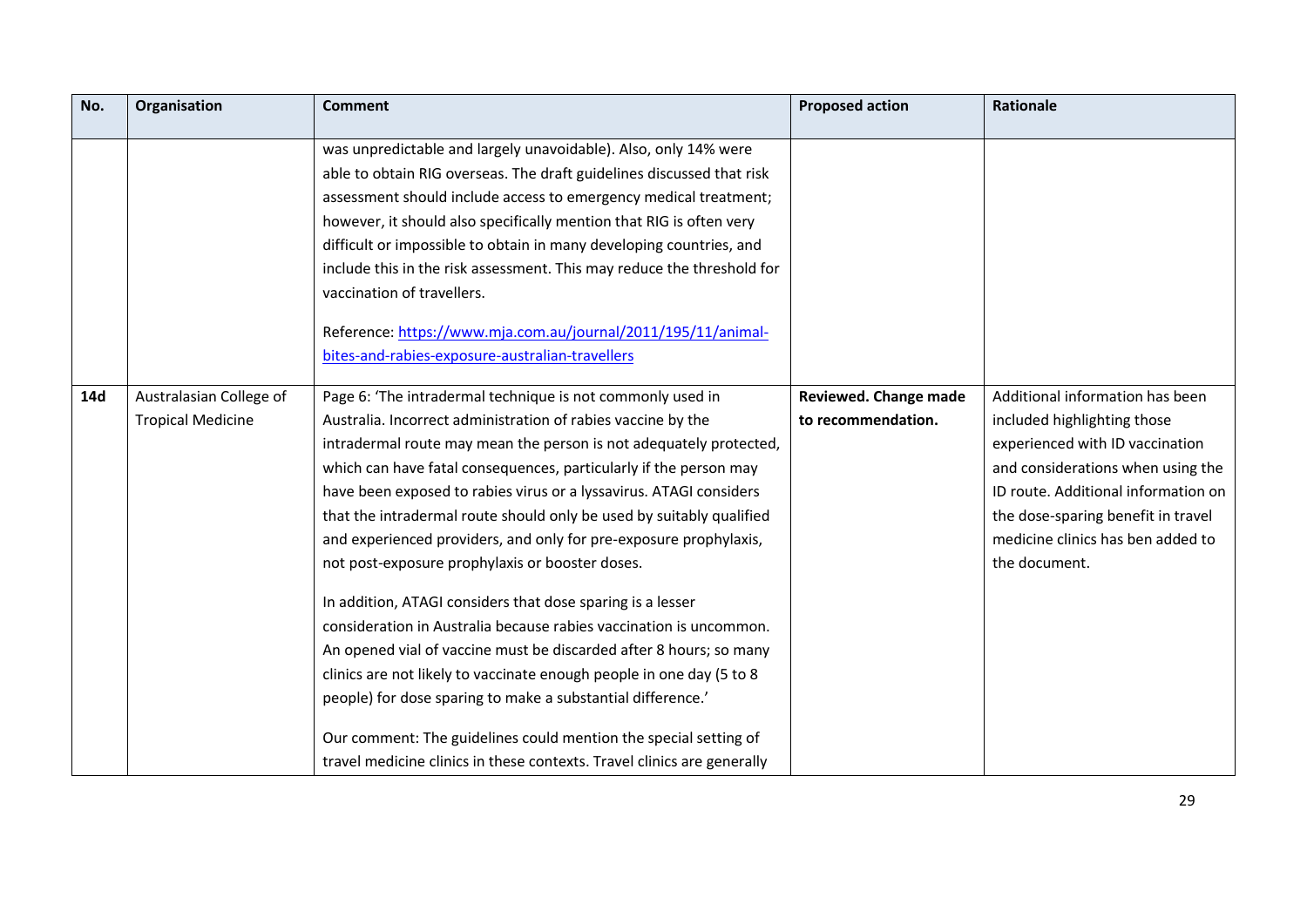| No. | Organisation             | <b>Comment</b>                                                                                                                                                   | <b>Proposed action</b> | Rationale                          |
|-----|--------------------------|------------------------------------------------------------------------------------------------------------------------------------------------------------------|------------------------|------------------------------------|
|     |                          | much more experienced with risk assessment related to rabies<br>exposure in travellers, and more familiar with the pros and cons of<br>pre-exposure vaccination. |                        |                                    |
|     |                          | Nurses are highly skilled at giving ID vaccines.                                                                                                                 |                        |                                    |
|     |                          | Rabies vaccines are frequently given, so they can make use of dose<br>sparing by using the ID route (ie cost saving).                                            |                        |                                    |
|     |                          | Many travel clinics now use the ID route more frequently than IM for<br>PrEP.                                                                                    |                        |                                    |
|     |                          | It is likely that the majority of rabies PrEP vaccines given in Australia<br>are given within travel medicine clinics.                                           |                        |                                    |
| 14e | Australasian College of  | Page 6: 'ATAGI does not consider that accelerated schedules for                                                                                                  | Reviewed. No change in | Given the potential for ID         |
|     | <b>Tropical Medicine</b> | post-exposure prophylaxis are acceptable in the Australian context,                                                                                              | recommendation made.   | vaccination to be administered     |
|     |                          | as the only WHO-endorsed regimens use intradermal vaccination.                                                                                                   |                        | incorrectly, and the importance of |
|     |                          | However, doses given overseas as post-exposure prophylaxis, either                                                                                               |                        | PEP for providing protection after |
|     |                          | intradermally and/or as part of an accelerated schedule, are                                                                                                     |                        | exposure, ATAGI considers IM the   |
|     |                          | accepted as valid doses.'                                                                                                                                        |                        | appropriate route for PEP doses.   |
|     |                          | Page 14: 'Always give booster doses of rabies vaccine by the                                                                                                     |                        |                                    |
|     |                          | intramuscular route. Never use the intradermal route to administer                                                                                               |                        |                                    |
|     |                          | booster doses.'                                                                                                                                                  |                        |                                    |
|     |                          | Our comment: ID vaccines could be considered for PEP, particularly if                                                                                            |                        |                                    |
|     |                          | they had ID for PrEP and post-vaccination serology has confirmed                                                                                                 |                        |                                    |
|     |                          | seroconversion. This may save them money, and there would be no                                                                                                  |                        |                                    |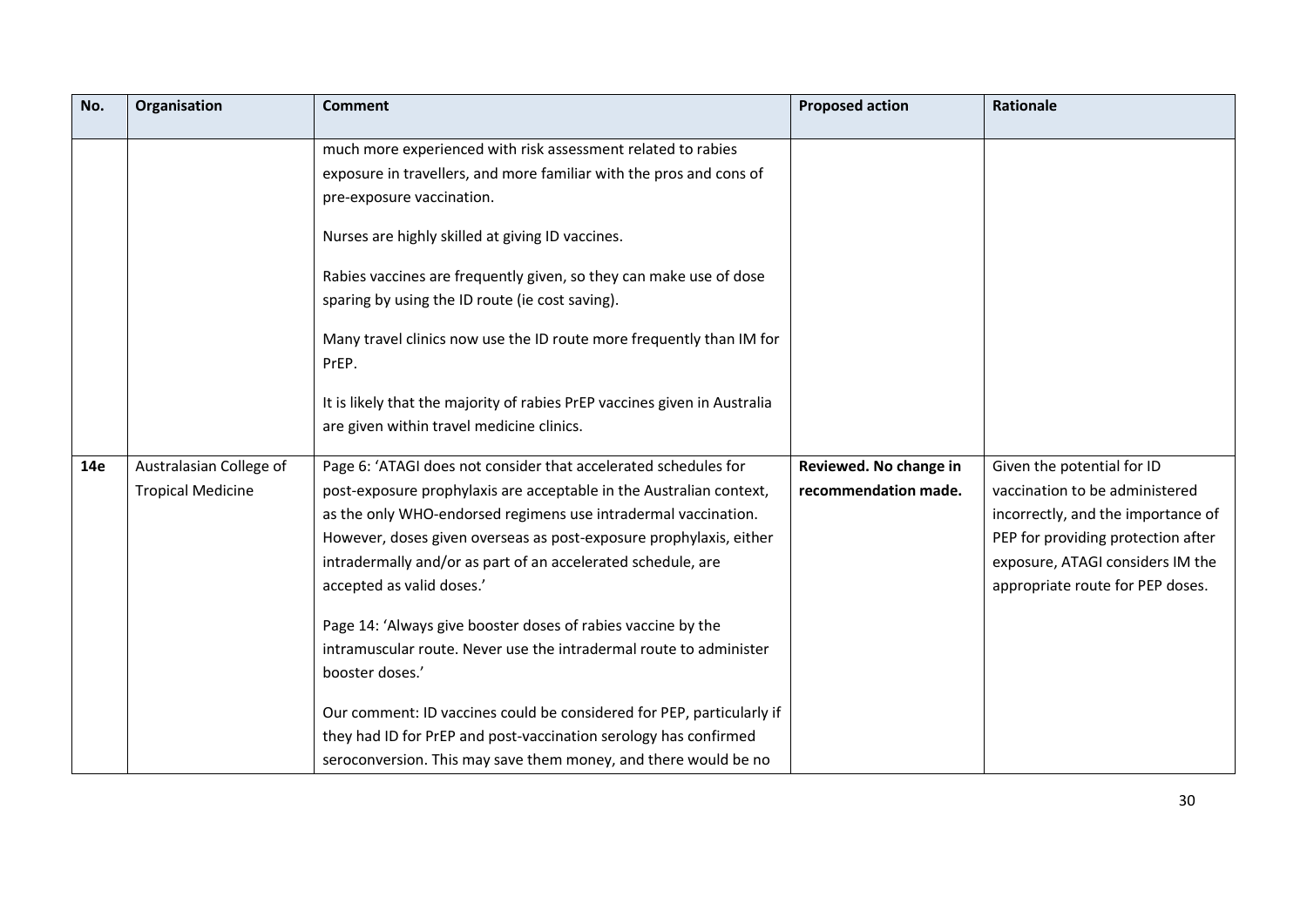| No. | Organisation             | <b>Comment</b>                                                             | <b>Proposed action</b> | <b>Rationale</b>                     |
|-----|--------------------------|----------------------------------------------------------------------------|------------------------|--------------------------------------|
|     |                          | increased risk as immunity would be assured based on serology              |                        |                                      |
|     |                          | confirmation. The cost saving for the individual may not be as crucial     |                        |                                      |
|     |                          | if the post-exposure doses are government funded.                          |                        |                                      |
|     |                          |                                                                            |                        |                                      |
| 14f | Australasian College of  | Page 7: 'People who are immunocompromised. The UK Joint                    | Reviewed. No change in | The information in the table for     |
|     | <b>Tropical Medicine</b> | Committee on Vaccination and Immunisation (JCVI) provides 2 levels         | recommendation made.   | unvaccinated individuals is correct. |
|     |                          | of classification of immunocompromise for the use of rabies vaccines       |                        | The text above the table for         |
|     |                          | and RIG. The JCVI specifies that people with severe                        |                        | vaccinated individuals referring to  |
|     |                          | immunocompromise are recommended to have a full rabies vaccine             |                        | VNAb titres is only relevant for     |
|     |                          | schedule and RIG for post-exposure prophylaxis after a category II or      |                        | vaccinated individuals. The          |
|     |                          | III exposure, regardless of past vaccination. Severe                       |                        | Handbook has several chapters        |
|     |                          | immunocompromise is defined as those for whom live vaccines are            |                        | describing immunocompromise,         |
|     |                          | contraindicated. <sup>2</sup> ATAGI considers that the JCVI recommendation |                        | and the definition of mild and       |
|     |                          | and definition of severe immunocompromise are appropriate for the          |                        | severe immunocompromise with         |
|     |                          | Australian context.                                                        |                        | regard to rabies will be clearly     |
|     |                          |                                                                            |                        | articulated across these.            |
|     |                          | ATAGI notes that the revised WHO position recommends that people           |                        |                                      |
|     |                          | who are immunocompromised and have had a category II or III                |                        |                                      |
|     |                          | exposure should receive RIG, even if they have received pre-               |                        |                                      |
|     |                          | exposure prophylaxis. The WHO states that people with an                   |                        |                                      |
|     |                          | immunocompromising condition who are monitored and well                    |                        |                                      |
|     |                          | managed should not be considered immunocompromised, as they                |                        |                                      |
|     |                          | can respond adequately to rabies vaccine. However, the WHO does            |                        |                                      |
|     |                          | not further classify immunocompromising conditions. It only                |                        |                                      |
|     |                          | describes people with HIV who are not receiving antiretroviral             |                        |                                      |
|     |                          | therapy or whose CD4+ cell count is below the minimum cell count           |                        |                                      |
|     |                          | criteria as immunocompromised.'                                            |                        |                                      |
|     |                          |                                                                            |                        |                                      |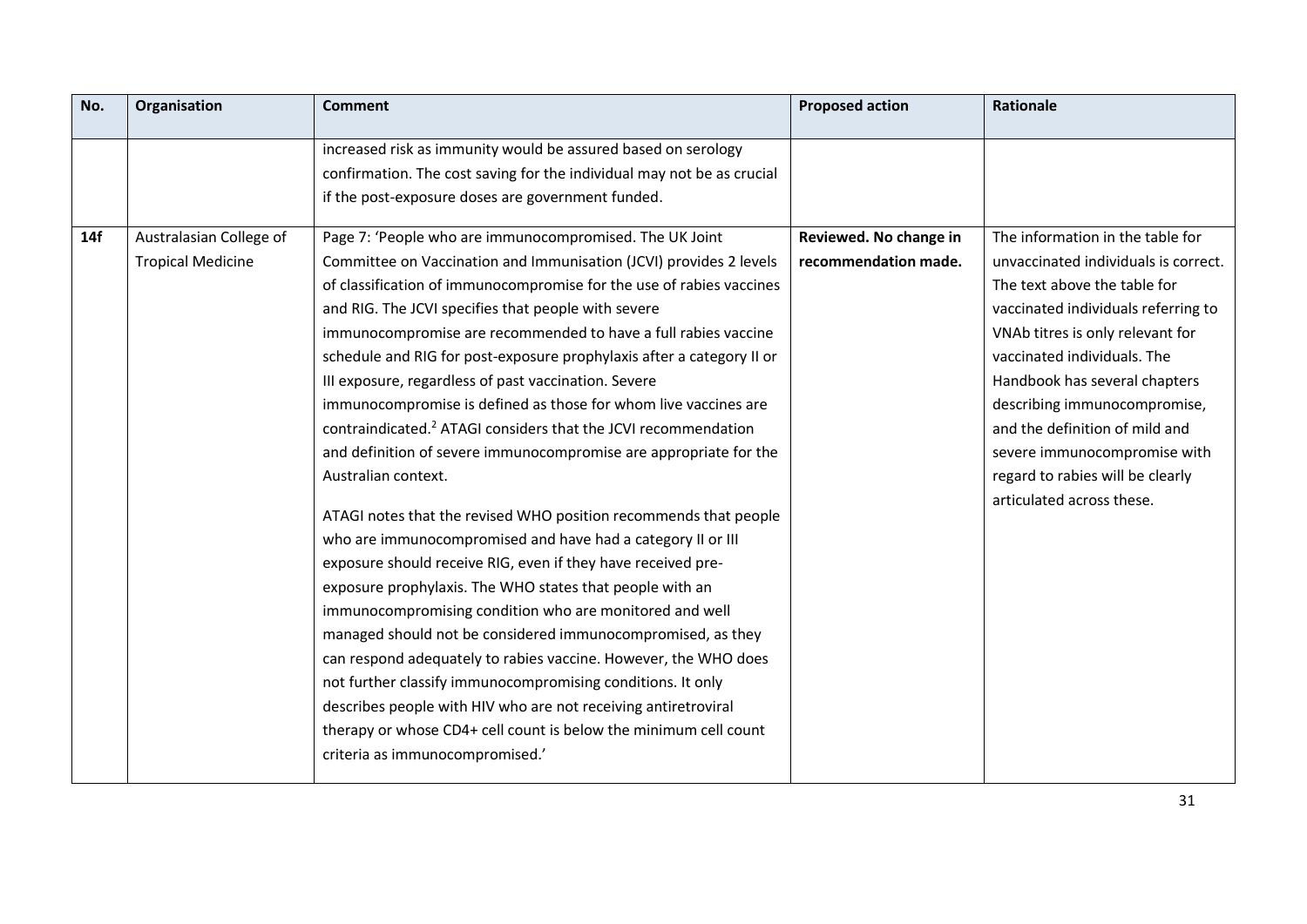| No. | Organisation | <b>Comment</b>                                                        | <b>Proposed action</b> | <b>Rationale</b> |
|-----|--------------|-----------------------------------------------------------------------|------------------------|------------------|
|     |              | Our comments: These definitions of immunosuppression may be           |                        |                  |
|     |              | confusing. This is particularly so when considering the JCVI position |                        |                  |
|     |              | quoted in the PHE reference (2), in Annex 1: Immunosuppression        |                        |                  |
|     |              | definitions. It divides immunosuppressed individuals into             |                        |                  |
|     |              | 2 categories:                                                         |                        |                  |
|     |              | - individuals who lose or may not maintain adequate antibody levels   |                        |                  |
|     |              | from previous vaccination or rabies treatment prior to                |                        |                  |
|     |              | immunosuppression                                                     |                        |                  |
|     |              | - individuals who may be able to maintain an adequate antibody        |                        |                  |
|     |              | from previous vaccination or rabies treatment.                        |                        |                  |
|     |              | From your description, it seems that these are the 2 categories that  |                        |                  |
|     |              | you refer to in this document of severely immunosuppressed and        |                        |                  |
|     |              | mildly immunosuppressed.                                              |                        |                  |
|     |              | However, it is mentioned that severely immunosuppressed means         |                        |                  |
|     |              | that 'live vaccines cannot be given'.                                 |                        |                  |
|     |              | Even though those in the second category may be capable of            |                        |                  |
|     |              | mounting an immune response, they would still be categorised as       |                        |                  |
|     |              | not being able to be given a live vaccine. The recommendations may    |                        |                  |
|     |              | therefore cause some confusion.                                       |                        |                  |
|     |              | The main area where we feel this may cause some confusion is for      |                        |                  |
|     |              | recommendations for PEP on page 20 of the document: 'Table.           |                        |                  |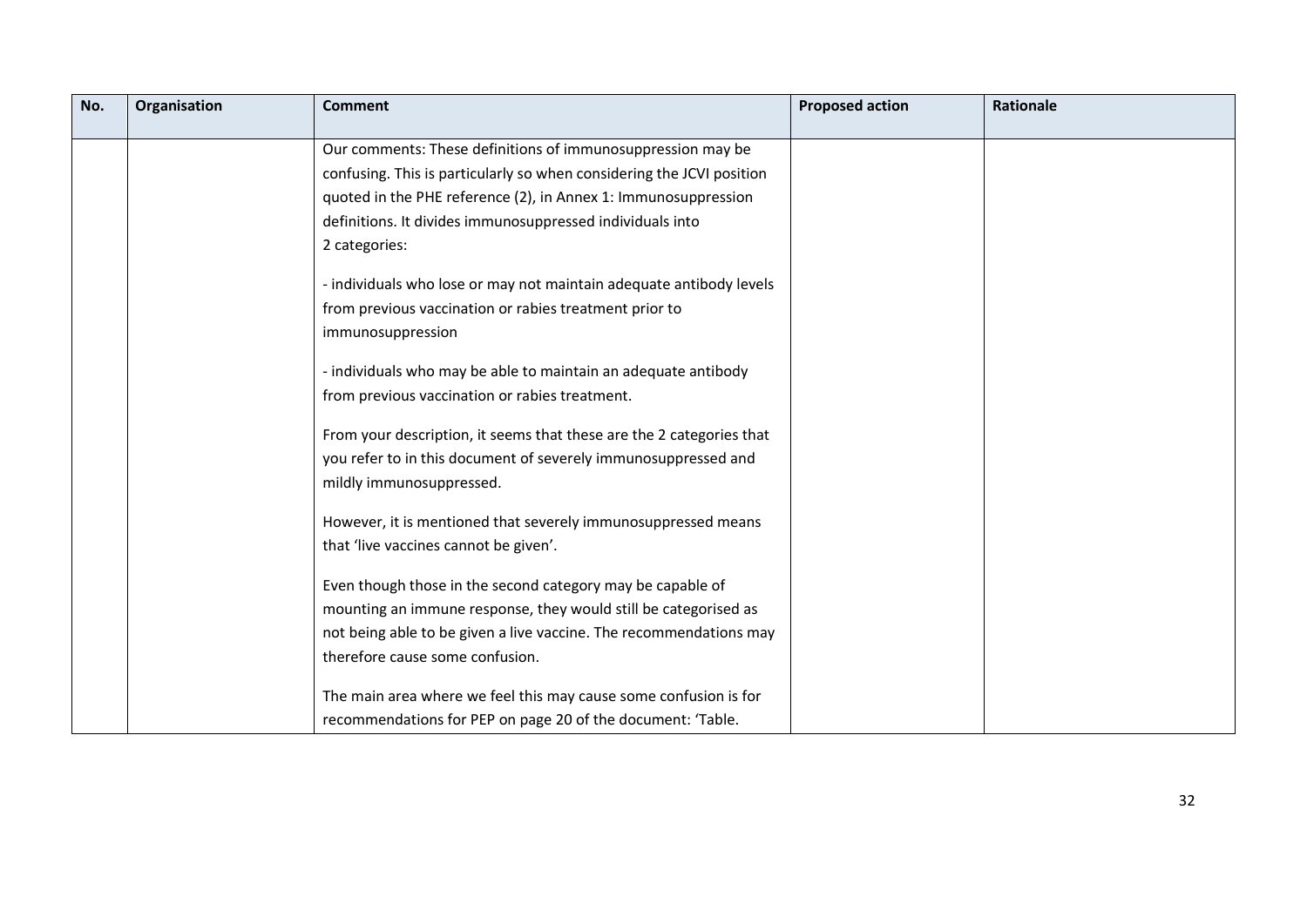| No. | Organisation | <b>Comment</b>                                                                   | <b>Proposed action</b> | <b>Rationale</b> |
|-----|--------------|----------------------------------------------------------------------------------|------------------------|------------------|
|     |              | Vaccinated people: post-exposure rabies treatment based on                       |                        |                  |
|     |              | immune status and exposure category                                              |                        |                  |
|     |              |                                                                                  |                        |                  |
|     |              | Vaccinated people have evidence of a completed recommended pre-                  |                        |                  |
|     |              | exposure prophylaxis regimen at any time in the past, or have a                  |                        |                  |
|     |              | documented rabies virus neutralising antibody (VNAb) titre of >0.5 IU            |                        |                  |
|     |              | per mL at any time in the past. For those with a history of partial              |                        |                  |
|     |              | immunisation, see "Incomplete pre-exposure prophylaxis schedule".'               |                        |                  |
|     |              | Also page 31: 'Figure. Rabies post-exposure prophylaxis: bat                     |                        |                  |
|     |              | exposures'.                                                                      |                        |                  |
|     |              | Our comment: On page 21, the recommendation for PEP for                          |                        |                  |
|     |              | unvaccinated people is the same as the recommendation for mildly                 |                        |                  |
|     |              | and severely immunosuppressed.                                                   |                        |                  |
|     |              | The information provided above this table mentions those that have               |                        |                  |
|     |              | a documented rabies VNAb titre of >0.5 IU per mL at any time in the              |                        |                  |
|     |              | past as being able to receive the shortened schedule with no HRIG.               |                        |                  |
|     |              | This would not be the case in the severely immunosuppressed who                  |                        |                  |
|     |              | have had PrEP rabies vaccines with a subsequent positive serology.               |                        |                  |
|     |              | Page 24: 'The WHO 2018 guidance specifies that people who are                    |                        |                  |
|     |              | immunocompromised should receive 5 doses of rabies vaccine plus                  |                        |                  |
|     |              | RIG, regardless of whether they have been previously vaccinated. <sup>1</sup> It |                        |                  |
|     |              | specifies immunocompromise with regard to HIV-positive people                    |                        |                  |
|     |              | with CD4+ cell counts of <200 per µL, but does not do this for other             |                        |                  |
|     |              | types of immunocompromise. The JCVI provides further guidance,                   |                        |                  |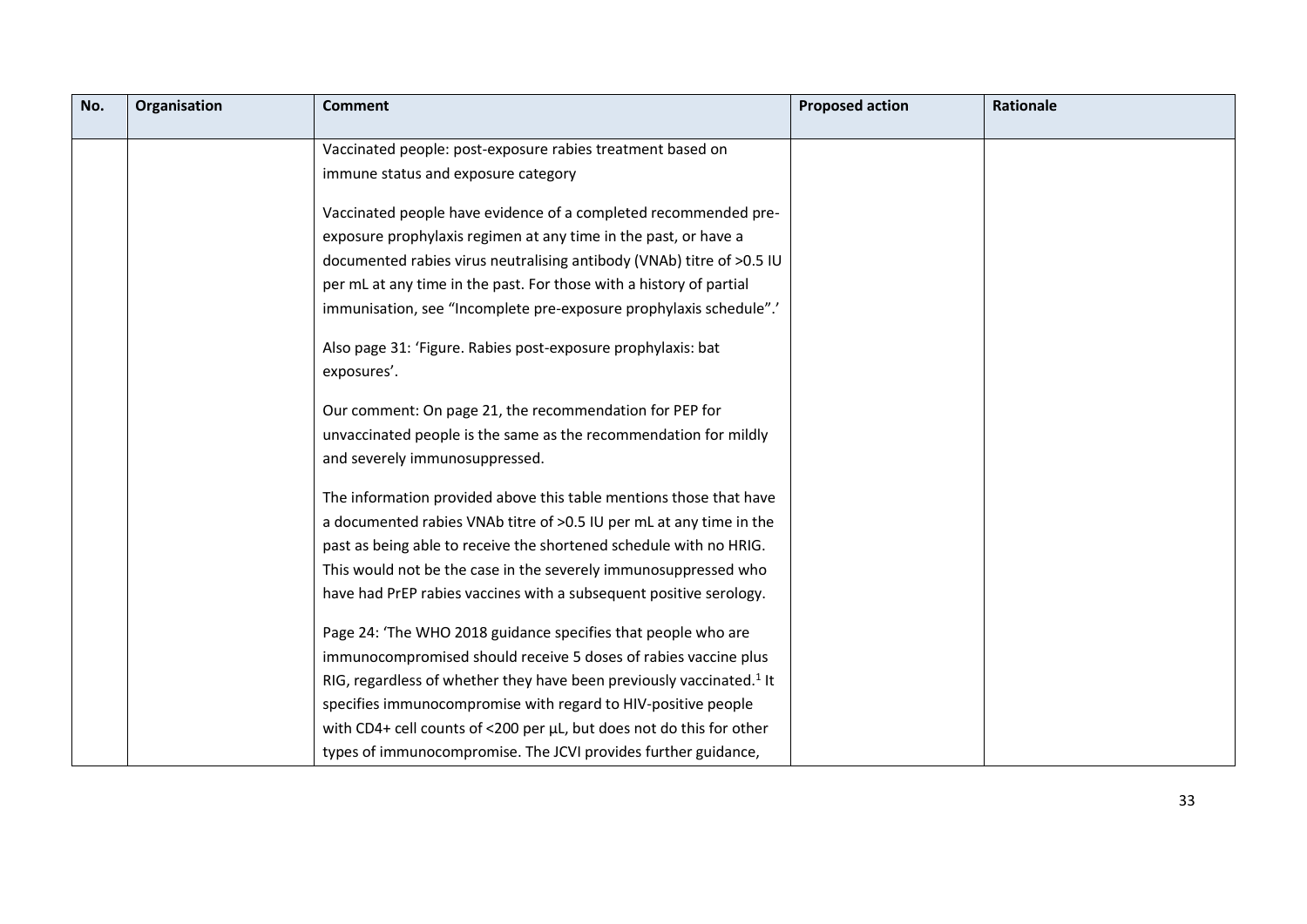| No.             | Organisation                                        | <b>Comment</b>                                                                                                                                                                                                                                                                                                                                                                                                                                                                                                                                                                                                                                                         | <b>Proposed action</b>                         | Rationale                                                                                                                                                                                                    |
|-----------------|-----------------------------------------------------|------------------------------------------------------------------------------------------------------------------------------------------------------------------------------------------------------------------------------------------------------------------------------------------------------------------------------------------------------------------------------------------------------------------------------------------------------------------------------------------------------------------------------------------------------------------------------------------------------------------------------------------------------------------------|------------------------------------------------|--------------------------------------------------------------------------------------------------------------------------------------------------------------------------------------------------------------|
|                 |                                                     | specifying this recommendation for those who are severely<br>immunocompromised (defined as those for whom live vaccines are<br>contraindicated).'<br>Our comment: This may not be clear given comments above re JCVI<br>classification and definition of immunocompromised where live<br>vaccines are contraindicated.                                                                                                                                                                                                                                                                                                                                                 |                                                |                                                                                                                                                                                                              |
| 14 <sub>g</sub> | Australasian College of<br><b>Tropical Medicine</b> | Page 9: 'It is not given to people taking chloroquine, or other<br>antimalarials that are structurally related to chloroquine (such as<br>mefloquine or hydroxychloroquine), at the time of vaccination or<br>within 1 month after vaccination.'<br>Our comment: It would be much more common to have a patient on<br>hydroxychloroquine used for treating autoimmune conditions such<br>as discoid lupus, SLE or RA rather than as an antimalarial.<br>Chloroquine is rarely used for malaria prophylaxis nowadays because<br>of drug resistance. Mefloquine is still used in a small number of<br>travellers.<br>This is also discussed on page 13 of your document. | Reviewed. No change in<br>recommendation made. | Although it is correct that<br>hydroxychloroquine will more<br>likely be used for autoimmune<br>conditions, it is still classed as an<br>antimalarial.                                                       |
| 14h             | Australasian College of<br><b>Tropical Medicine</b> | Page 10: 'accelerated 3-dose intramuscular schedule:<br>-1st dose on day 0<br>$-$ 2nd dose on day 3<br>$-$ 3rd dose on day 7.'                                                                                                                                                                                                                                                                                                                                                                                                                                                                                                                                         | Reviewed. No change in<br>recommendation made. | Our review of the available<br>evidence demonstrated a lack of<br>immunogenicity data for the WHO-<br>recommended 2-visit IM schedule,<br>with the recommendation made<br>based on indirect evidence from an |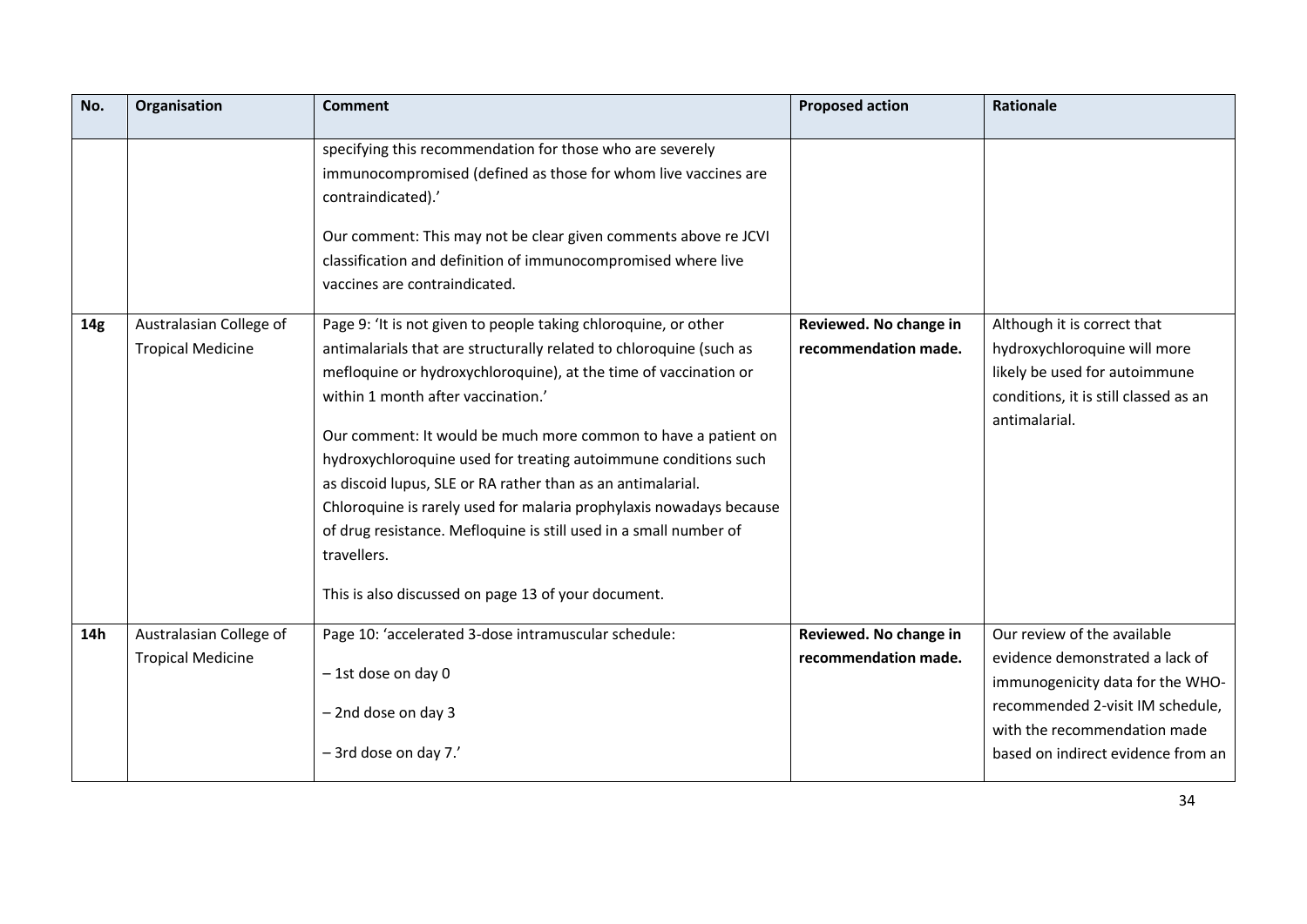| No. | Organisation             | <b>Comment</b>                                                                                                                                                                                                                                                                                                                                                                                                                                                                                                                                                                                                                                                                                                          | <b>Proposed action</b> | <b>Rationale</b>                                                                                                                                                                                                                                                                                                                                                                               |
|-----|--------------------------|-------------------------------------------------------------------------------------------------------------------------------------------------------------------------------------------------------------------------------------------------------------------------------------------------------------------------------------------------------------------------------------------------------------------------------------------------------------------------------------------------------------------------------------------------------------------------------------------------------------------------------------------------------------------------------------------------------------------------|------------------------|------------------------------------------------------------------------------------------------------------------------------------------------------------------------------------------------------------------------------------------------------------------------------------------------------------------------------------------------------------------------------------------------|
| 14i | Australasian College of  | Our comments: In the 2018 WHO position paper (Rabies vaccines:<br>WHO position paper - April 2018.<br>https://www.who.int/publications/i/item/who-wer9316), a 2-dose<br>schedule, days 0 and 7, was recommended for pre-exposure rabies<br>prophylaxis. A large amount of evidence was provided in this<br>document to support this schedule.<br>You have suggested the above schedule, which is supported by the<br>JCVI in the English Green Book<br>(https://assets.publishing.service.gov.uk/government/uploads/syste<br>m/uploads/attachment data/file/723607/GreenBook chapter 27 r<br>abies.pdf).<br>The day 3 dose therefore seems superfluous.<br>Page 21: 'People who are immunocompetent and have previously | Reviewed. No change in | ID schedule. There was supporting<br>evidence for the JCVI-<br>recommended 3-visit IM schedule<br>we have recommended.<br>ATAGI bases its recommendations                                                                                                                                                                                                                                      |
|     | <b>Tropical Medicine</b> | received an incomplete pre-exposure prophylaxis schedule of<br>2 doses can receive the 2-dose post-exposure prophylaxis schedule<br>described above.'<br>Our comment: This recommendation supports using the 2-dose 0<br>and 7 days schedule for PrEP (see comments above). Travellers are a<br>very different cohort to occupationally exposed bat handlers, and<br>could be considered to have their own specific recommendations for<br>PrEP. Travellers are the very cohort that are more likely to require<br>accelerated PrEP courses, not occupationally exposed bat handlers.                                                                                                                                   | recommendation made.   | on the best possible evidence. The<br>best evidence supports a 3-dose<br>IM PrEP schedule; however, ATAGI<br>also needs to provide advice on<br>managing individuals who have not<br>completed this schedule. Although<br>ATAGI does not consider a 2-dose<br>IM PrEP schedule optimal, for the<br>purpose of classifying someone for<br>PEP, they can be considered<br>previously vaccinated. |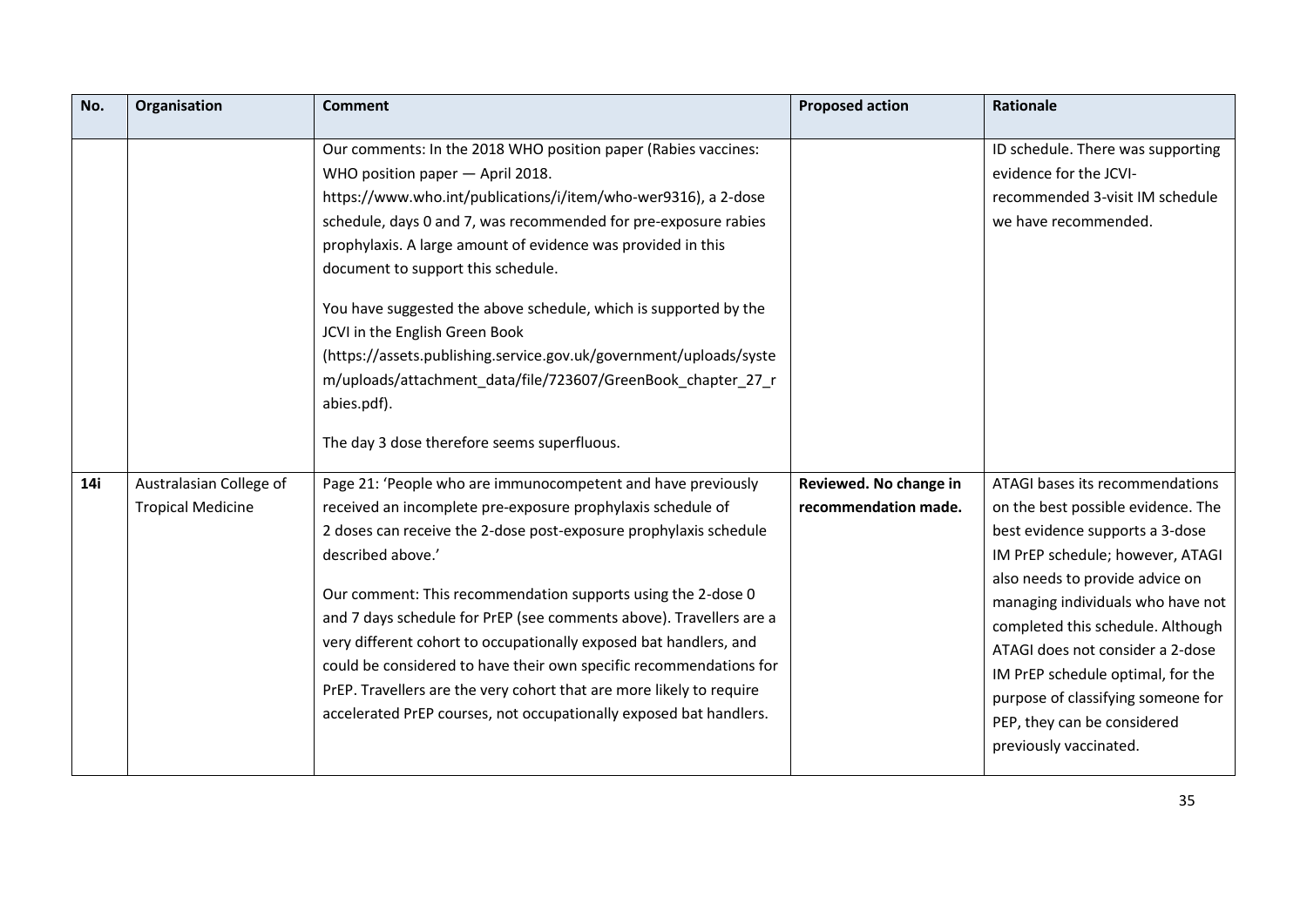| No. | Organisation             | <b>Comment</b>                                                          | <b>Proposed action</b> | <b>Rationale</b>                  |
|-----|--------------------------|-------------------------------------------------------------------------|------------------------|-----------------------------------|
| 14ј | Australasian College of  | Page 10: 'accelerated 4-dose intradermal schedule comprising            | Reviewed. Change made  | Comment noted with thanks.        |
|     | <b>Tropical Medicine</b> | 2 vaccine doses at each visit:                                          | to recommendation.     | Additional guidance will be       |
|     |                          |                                                                         |                        | provided to avoid the accelerated |
|     |                          | $-2 \times 0.1$ mL injections given at different sites on day 0         |                        | ID schedule in people aged        |
|     |                          | $-2 \times 0.1$ mL injections given at different sites on day 7.'       |                        | >50 years.                        |
|     |                          | Our comments regarding the use of accelerated schedules in older        |                        |                                   |
|     |                          | persons: Based on our previous studies, accelerated ID PrEP             |                        |                                   |
|     |                          | schedules are best avoided in persons over the age of 50 because of     |                        |                                   |
|     |                          | the higher probability of no response. The IM rapid course of 2 doses   |                        |                                   |
|     |                          | on day 0 and day 7 would be preferable in persons aged over 50,         |                        |                                   |
|     |                          | which could be done in the same time frame as the above schedule.       |                        |                                   |
|     |                          | An Australian study suggested that older persons did not respond as     |                        |                                   |
|     |                          | well to rapid courses as younger age groups; persons older than         |                        |                                   |
|     |                          | 50 years of age were more likely to be seronegative 1 month post-       |                        |                                   |
|     |                          | vaccination (see figure below).                                         |                        |                                   |
|     |                          | Reference: Mills DJ, Lau CL, Fearnley EJ, Weinstein P. The              |                        |                                   |
|     |                          | immunogenicity of a modified intradermal pre-exposure rabies            |                        |                                   |
|     |                          | vaccination schedule: a case series of 420 travelers. Journal of Travel |                        |                                   |
|     |                          | Medicine 2011;18(5):327-32.                                             |                        |                                   |
|     |                          | Also good evidence from another Australian study that, for ID PrEP in   |                        |                                   |
|     |                          | older persons, 0/7/21-28 is more effective than accelerated             |                        |                                   |
|     |                          | schedules.                                                              |                        |                                   |
|     |                          |                                                                         |                        |                                   |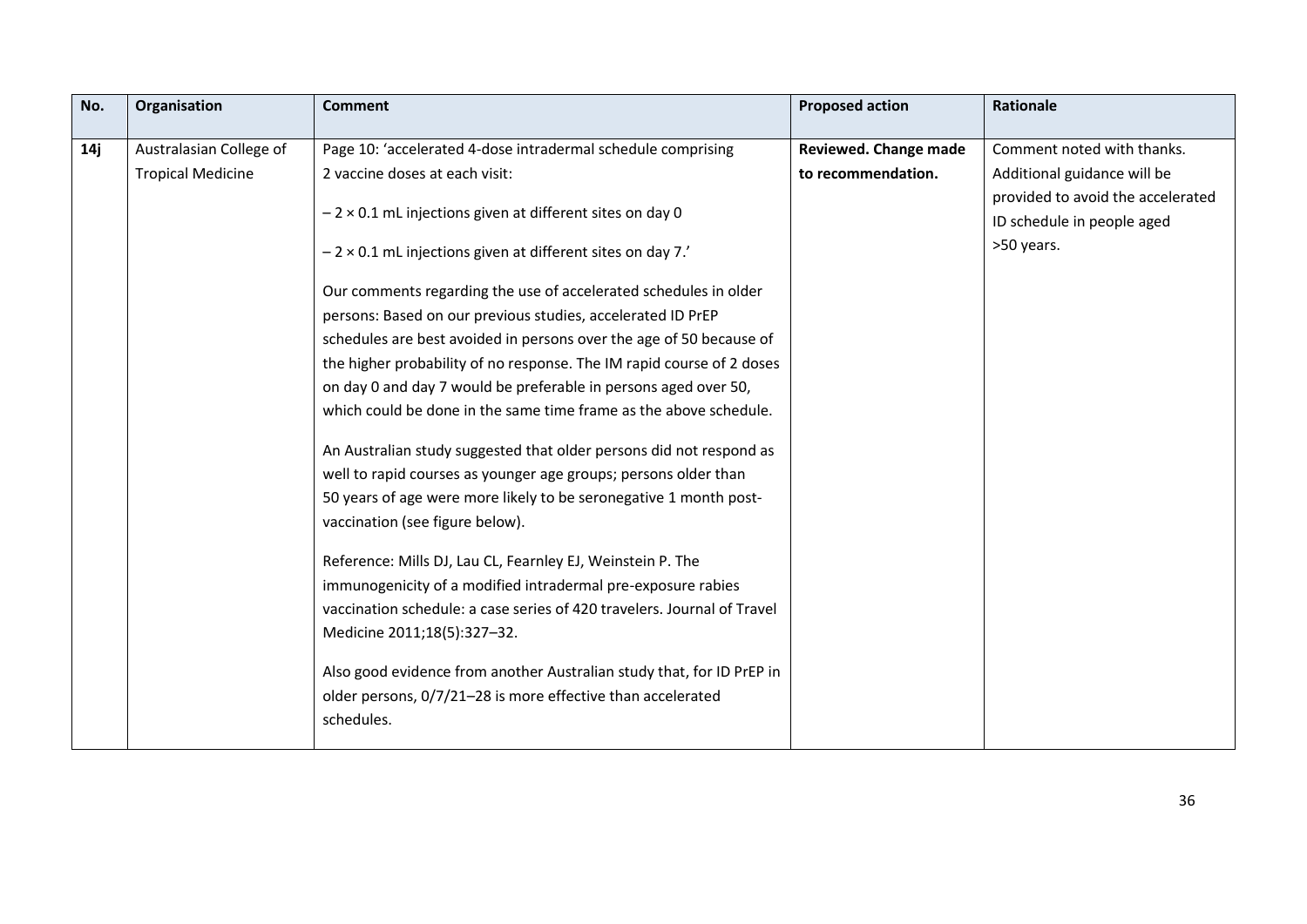| No.        | Organisation                                        | <b>Comment</b>                                                                                                                                                                                                                                                                                                                                                                                                                                                                                                                                            | <b>Proposed action</b>                         | Rationale                                                                                                                                                                                                                                                                                                                               |
|------------|-----------------------------------------------------|-----------------------------------------------------------------------------------------------------------------------------------------------------------------------------------------------------------------------------------------------------------------------------------------------------------------------------------------------------------------------------------------------------------------------------------------------------------------------------------------------------------------------------------------------------------|------------------------------------------------|-----------------------------------------------------------------------------------------------------------------------------------------------------------------------------------------------------------------------------------------------------------------------------------------------------------------------------------------|
|            |                                                     | Reference: Furuya-Kanamori L, Ramsey L, Manson M, Gilbert B, Lau<br>CL. Intradermal rabies preexposure vaccination schedules in older<br>travellers: comparison of immunogenicity postprimary course and<br>post-booster. Journal of Travel Medicine 2020;27(7);taaa006.<br>https://academic.oup.com/jtm/advancearticle/<br>doi/10.1093/jtm/taaa006/5704962                                                                                                                                                                                               |                                                |                                                                                                                                                                                                                                                                                                                                         |
| <b>14k</b> | Australasian College of<br><b>Tropical Medicine</b> | Page 10: 'These accelerated schedules provide protection for short-<br>term travel to rabies-enzootic areas. If further travel to rabies-<br>enzootic areas is planned after 1 year, antibody levels may no longer<br>be adequate. A single intramuscular booster dose should be given<br>1 year after the 1st dose of pre-exposure prophylaxis.'<br>Our comment: This booster was not recommended in the WHO<br>position statement and would not be needed to qualify for the 2-<br>dose PEP.                                                            | Reviewed. No change in<br>recommendation made. | The booster dose 12 months after<br>an accelerated PrEP schedule is<br>only recommended for those with<br>ongoing exposure, based on<br>evidence that antibodies wane<br>faster following an accelerated<br>schedule. The recommendation for<br>a booster dose is unrelated to the<br>guidance around PEP and previous<br>vaccinations. |
| <b>14l</b> | Australasian College of<br><b>Tropical Medicine</b> | Page 15: 'Figure. Booster algorithm for people at ongoing risk of<br>exposure to rabies virus or other lyssaviruses.'<br>Our comment on bat carers having routine boosters at 3 years: This<br>is better than recommending boosters at 2 years, but the guidelines<br>could perhaps more strongly recommend that serology testing prior<br>to booster may be preferable, if available, as some bat carers get<br>many exposures and hence multiple doses of post-exposure vaccines<br>over their lifetime. There is potential for such patients to become | Reviewed. No change in<br>recommendation made. | Our guidance for occupational<br>exposure to bats advises to check<br>VNAb titre after 3 years and then<br>vaccinate if the titre is <0.5 IU/mL.<br>Vaccinating without checking<br>VNAb titre is only presented as an<br>alternative.                                                                                                  |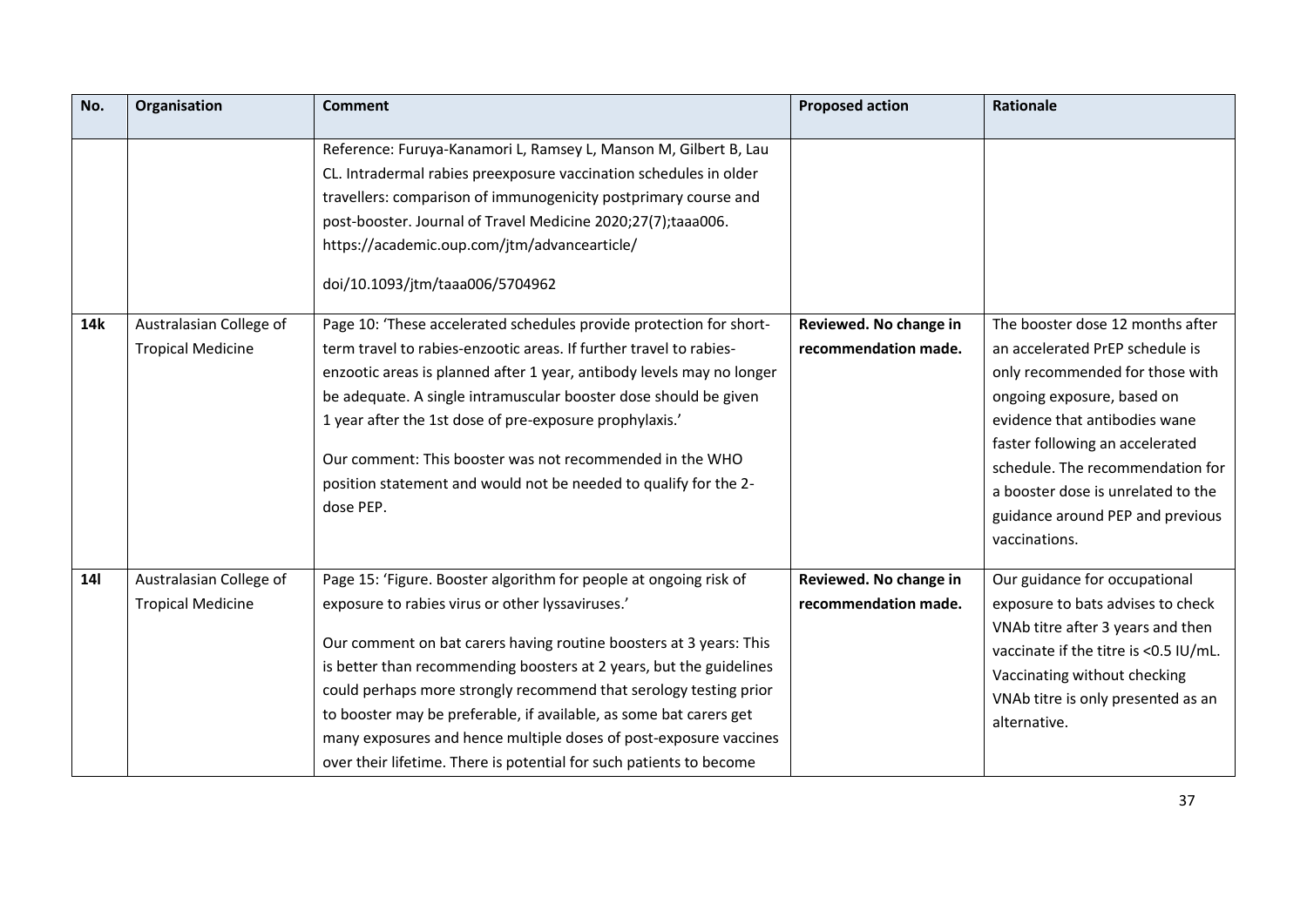| No.             | Organisation             | <b>Comment</b>                                                         | <b>Proposed action</b> | <b>Rationale</b>                  |
|-----------------|--------------------------|------------------------------------------------------------------------|------------------------|-----------------------------------|
|                 |                          | hypersensitised to the rabies vaccine, and serum sickness reaction     |                        |                                   |
|                 |                          | that has been reported with HDCV vaccine. Although it is               |                        |                                   |
|                 |                          |                                                                        |                        |                                   |
|                 |                          | recommended that HDCV should not be used for bat carers, when          |                        |                                   |
|                 |                          | possible, the issue of serum sickness from HDCV vaccine may be         |                        |                                   |
|                 |                          | something that some vaccination providers are not aware of, and        |                        |                                   |
|                 |                          | routine boosters may increase risk of this over a lifetime.            |                        |                                   |
|                 |                          | Reference: Warrington RJ, Martens CJ, Rubin M, Rutherford WJ, Aoki     |                        |                                   |
|                 |                          | FY. Immunologic studies in subjects with a serum sickness-like illness |                        |                                   |
|                 |                          | after immunization with human diploid cell rabies vaccine. Journal of  |                        |                                   |
|                 |                          | Allergy and Clinical Immunology 1987;79(4):605-10.                     |                        |                                   |
|                 |                          |                                                                        |                        |                                   |
| 14 <sub>m</sub> | Australasian College of  | Other comments:                                                        | Reviewed. No change in | Use of HRIG is described on pages |
|                 | <b>Tropical Medicine</b> | Administration of HRIG was not specifically mentioned in this          | recommendation made.   | $21 - 22$ .                       |
|                 |                          | document. We think it would be pertinent to mention the updated        |                        |                                   |
|                 |                          | recommendations for HRIG administration, as in the UK JCVI Green       |                        |                                   |
|                 |                          | Book: 'HRIG is of greatest value when infiltrated at the wound site as |                        |                                   |
|                 |                          |                                                                        |                        |                                   |
|                 |                          | it neutralises rabies virus at the wound site before the immune        |                        |                                   |
|                 |                          | system can respond to the vaccine by producing antibodies. Where       |                        |                                   |
|                 |                          | HRIG is recommended, every effort should be made to administer         |                        |                                   |
|                 |                          | HRIG at the wound site rather than intramuscularly, as the benefit of  |                        |                                   |
|                 |                          | intramuscular administration away from the site of the wound is        |                        |                                   |
|                 |                          | likely to be negligible (WHO, 2018b)'.                                 |                        |                                   |
|                 |                          | Reference:                                                             |                        |                                   |
|                 |                          | https://assets.publishing.service.gov.uk/government/uploads/syste      |                        |                                   |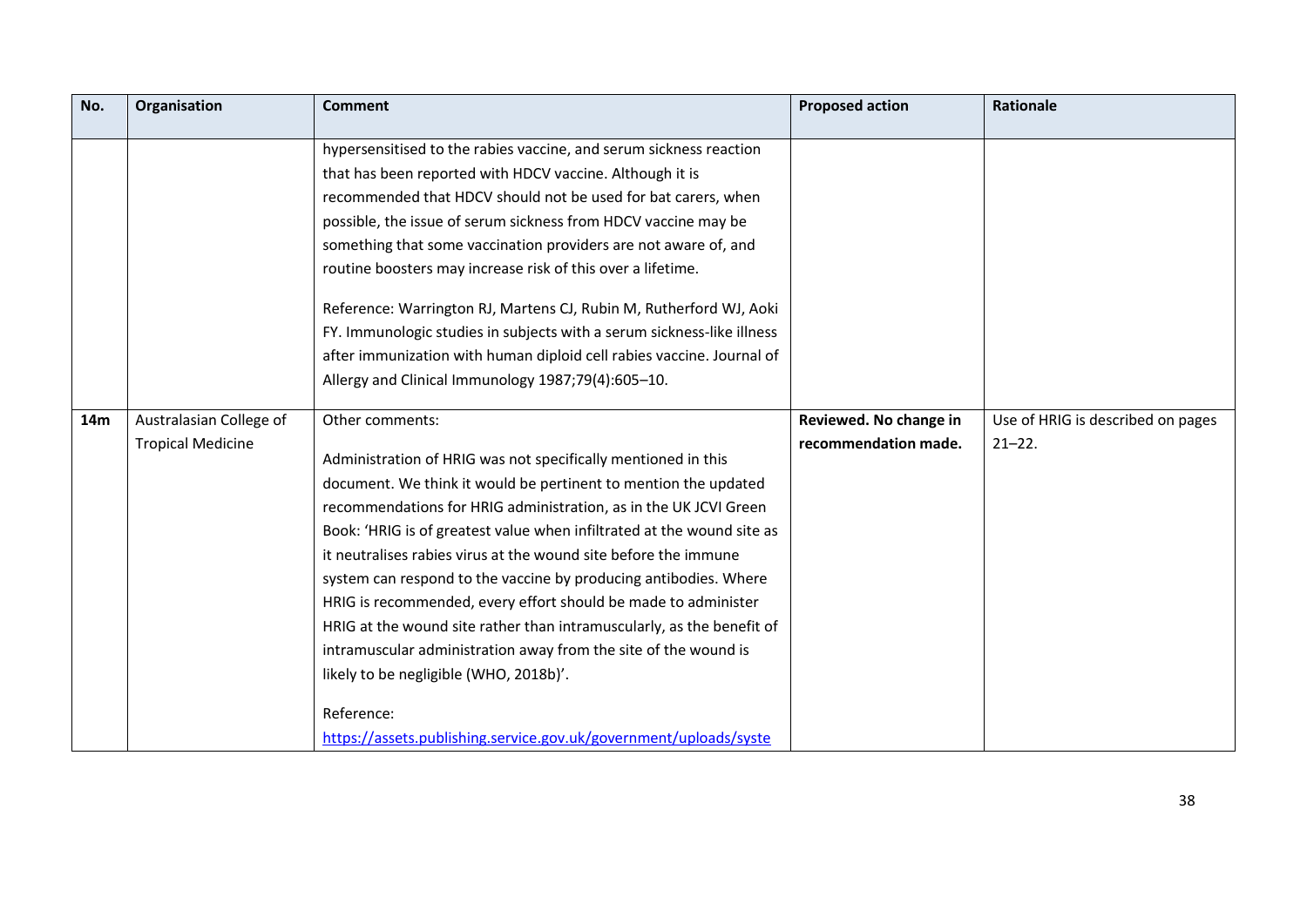| No. | Organisation | Comment                                                                   | <b>Proposed action</b> | Rationale |
|-----|--------------|---------------------------------------------------------------------------|------------------------|-----------|
|     |              | m/uploads/attachment data/file/723607/GreenBook chapter 27 r<br>abies.pdf |                        |           |